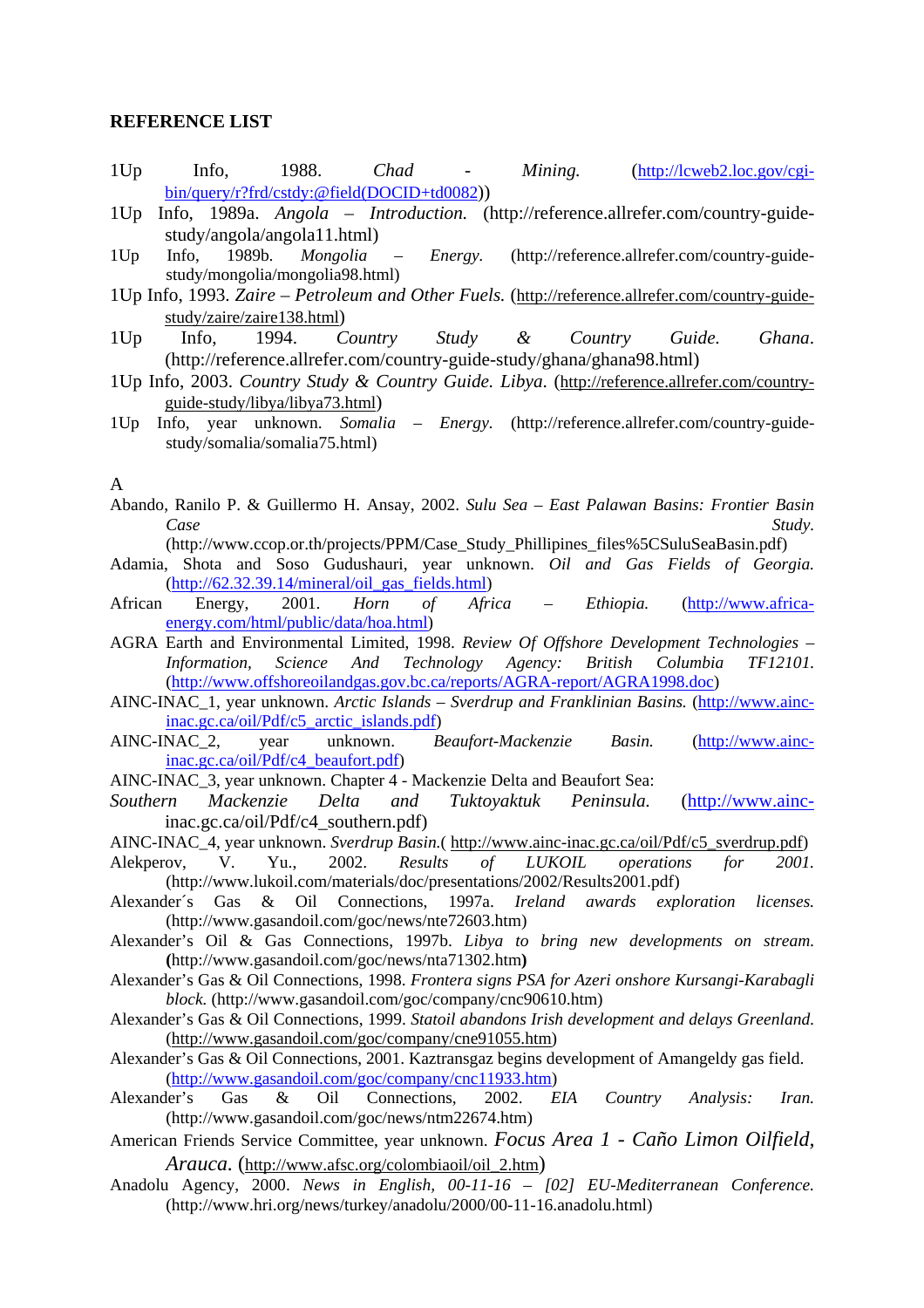Andarko Petroleum Corporation, 2003. *Timeline 1990s.*  (http://www.anadarko.com/aboutus/1990.shtml)

Angolan Embassy in Canada, 2004. *Oil Industry.* (http://www.embangola-can.org/crudeoil.html)

- Anonymous, 1996. *December 1996 Today's News Archive Texaco Completes Platform Offshore Colombia.* (http://www.marinelink.com/tod1296.html)
- Anonymous, 1998. Colombia: Human Rights Concerns Raised By The Security Arrangements Of Transnational Oil Companies (April 1998). (http://www.hrw.org/advocacy/corporations/colombia/Oilpat.htm)
- Anonymous, 1999. December 1999 Epanomi Natural Gas Exploitation Feasibility Study. (http://www.asprofos.gr/news1999.html)
- Anonymous, 2001. 'Worldwide Production'. *Oil & Gas Journal*, 99 (52): 128–157.
- Anonymous, 2002. 'Foreign PSAs help boost Turkmen oil production'. *Oil and Gas Journal*, 100(43): p. 49 – 51.
- Anonymous, 2003a. *Contents.* (http://www.rawlinsrmp.com/MineralsReportPDF/Rawlins\_Report.pdf)
- Anonymous, 2003b. *Oil Platforms (Islamic Republic of Iran v. United States of America)* Decision of the Court. (http://www.parstimes.com/news/archive/2003/op\_decision.html)
- Anonymous, 2004. *Monterey County Environmental Impact Report Geologic Resources.*  (http://www.co.monterey.ca.us/gpu/reports/eir\_0204/eir\_5\_5geologic0204.pdf)
- Arabian Oil Company, Ltd. (AOC), year unknown. *Corporate Data Company Profile.* (http://www.aoc.co.jp/e/pro/profile-main.html)
- Arctic Coastal Zone Management Newsletter, 1978. Dome/Canmar Blowout in Mackenzie Bay Investigation underway after Operator Takes 14 days to Cap Broken Well. (http://www.ebenhopson.com/czm/1978/august/aug78.html)
- Arnold, Michael S., 1999. *Drilling for Dreams.*  (http://www.jpost.com/com/Archive/04.Jan.1999/Companies/Article-0.html)
- Aurora Environmental Ltd., 2003. *A Strategy for Scotland´s Coasts and Inshore Waters.* (http://www.scotland.gov.uk/environment/coastalforum/Final\_SCF\_position\_statement.pdf)
- ASEAN Centre of Energy, 2000. *Brunei Darussalam Primary Energy Production.*  (http://www.aseanenergy.org/publications\_statistics/energy\_profile/brunei/primary\_energy\_pr oduction.htm)
- Atyrau, 2003. Informational/Cognitive Site of City of Atyrau, Kazakhstan Crude oil and gas. (http://www.atyrau-city.kz/Eng/index\_e.php?oilgaz\_e.html)

### B

- Badalini, Gianluca, 2003. *Western Desert study, Egypt.* (http://narg.web.mcc.ac.uk/Research%20page%20data/previous%20research/research4e\_west erndesert.html)
- Baker20, George and James Lee Wilson, 1996. Mexico's basins could provide niches for various sized
- *firms.* (http://www.eco.utexas.edu/~archive/chiapas95/1999.08/msg00306.html) Ball, Mahlon M. and William J. Perry, Jr., 1995. *Bend Arch-Fort Worth Basin Province (045).*
- (http://certnetra.cr.usgs.gov/1995OGData/Region5/PROV45.pdf)
- Ball, Mahlon M., 1995. *Permian Basin Province (044).*  (http://certnetra.cr.usgs.gov/1995OGData/Region5/PROV44.pdf)
- Ball, Max W., 1940. *This Fascinating Oil Business*. New York: The Bobbs-Merrill Company. 445pp.
- BAPEX, year unknown. *BAPEX's Activities.* (http://www.bd-energysectorbpi.org/petrobangla/bapex/bapex-activity.htm)
- Bardon, C. and N. Naili, 1993. Comparison Study of Thermodynamic Properties and Determination of MMP Using Various Injection Gases and Light Oils. Field Application to Two Algerian Reservoirs: Mesdar and Zarzaitine. (http://www.editionstechnip.com/sources/Liste\_IfpFiche.asp?Cle=49020209&Annee=1994)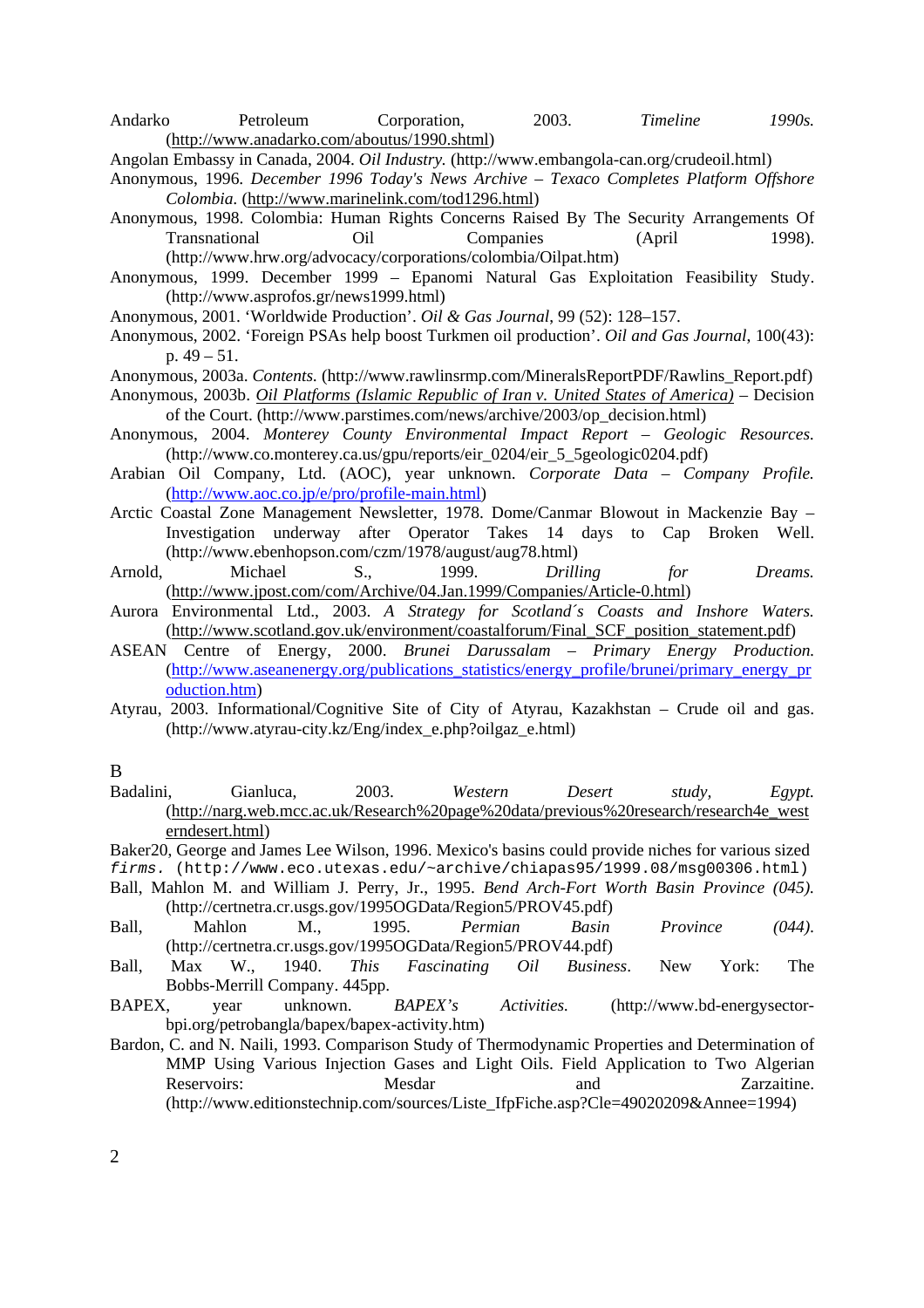- Berge, T. B., Fred Aminzadeh, Paul de Groot and T. Oldenziel, 2002. *Seismic inversion successfully predicts reservoir, porosity, and gas content in Ibhubesi Field, Orange Basin, South Africa.*  (http://www.geoinfo.com.ar/papers/tle2104r0338.pdf)
- Berney, R., 2003. *Kazakhstan Country Case Study.* (http://www.ifc.org/ifcext/oeg.nsf/AttachmentsByTitle/oed\_ccs\_kazakhstan/\$FILE/oed\_ccs\_ Kazakhstan.pdf)
- Beyer, Larry A., 1995. *Los Angeles Basin Province (014).*  (http://certnetra.cr.usgs.gov/1995OGData/Region2/PROV14.pdf)
- BP, year unknown. *Clair Field, Shetlands, United Kingdom.* (http://www.offshoretechnology.com/projects/clair/)
- BG Group PLC, 2002. *Annual Report and Accounts 2002.*  (http://212.180.4.141/swim/files/us/GB0008762899\_01\_BG\_Group\_Annual\_Report\_2002\_3. 32.pdf)
- BG Group, 2003. *International Operations Kazakhstan Operations Map.* (http://www.bggroup.com/international/int-kaz\_map.htm)
- Bishop, Michele G., year unknown. Total Petroleum Systems of the Nortwest Shelf, Australia: The Dingo-Mungaroo/Barrow and the Locker-Mungaroo/Barrow – Table1. Open-File Report 99- 50E, U. S. Department of the Interior, U.S. Geological Survey (USGS). (http://geology.cr.usgs.gov/energy/WorldEnergy/OF99-50E/table1.html#TOP)
- Bishop, Michele G., 2000. *Petroleum Systems of the Northwest Java Province, Java and Offshore Southeast Sumatra, Indonesia.* Open-File Report 99-50R, U. S. Department of the Interior, U.S. Geological Survey (USGS). (http://geology.cr.usgs.gov/energy/WorldEnergy/OF99- 50R/OF99-50R.pdf)
- BISNET, year unknown. *Country Profile of Bangladesh Railway, Telecommunications and Postal Systems.* (http://www.bisnetworld.net/bisnet/countries/bangladesh6.htm)
- BISNIS, 1998. *Regional Overview: Murmansk Region, Russia.* (http://www.bisnis.doc.gov/bisnis/country/9808murm.htm)
- Boll. Uff. Degli Idrocarburi E Della Geotermia, 2002. *Sommario.* (http://151.36.191.195/unmig/buig/46-6.pdf)
- Bottomley, Richard, 2003. *Deepwater exploration trends in the Far East.*  (http://207.44.189.54/mag/poct03/r8.pdf)
- Bowles, Ian A., Amy B. Rosenfeld, Cyril F. Kormos, James D. Nations and Thomas T. Ankersen, year unknown. The Environmental Impacts of International Finance Corporation Lending and Proposals for Reform: A Case Study of Conservation and Oil Development in the Guatemalan Petén. (http://www.law.ufl.edu/cgr/publications/environmental\_impacts.pdf)
- BP Exploration (Alaska) Inc., 2001. *Technical Brief: Alaska's North Slope Oilfields Oil and Gas Development.*

(http://alaska.bp.com/alaska/environment/EnvStudies/pdf/2BACKGROUND/aOil\_&\_Gas\_De velopment.pdf)

- BrainyMedia.com, 2004. *Bastian Bay Oil and Gas Field Louisiana.*  (http://www.brainygeography.com/features/LA.oilfield/bastianbayoilandgasfield.html)
- British Embassy, 2002. *Kazakhstan Oil and Gas.* (http://www.agcc.co.uk/documents/Kazakhstan\_Oil\_and\_Gas\_Report\_August\_2002.doc)
- Brooks, Robert T. and J. Jay Stratton, 1997. *Development & Application of a Through Tubing Multi-Lateral Re-Entry System.* Offshore Technology Confernece, OTC 8538. (http://www.pce.co.uk/CompschemPDFs/OTC%208538.pdf)
- Butt Gerald, year unknown. *Oil and Gas in the UAE.*  (http://www.uaeinteract.com/uaeint\_misc/pdf/perspectives/11.pdf)

Capital Link, Inc., 2004. Sibneft Strikes Oil in Chukotka. (http://www.capitallinkrussia.com/press/companies/50010229/27668.html)

 $\mathcal{C}$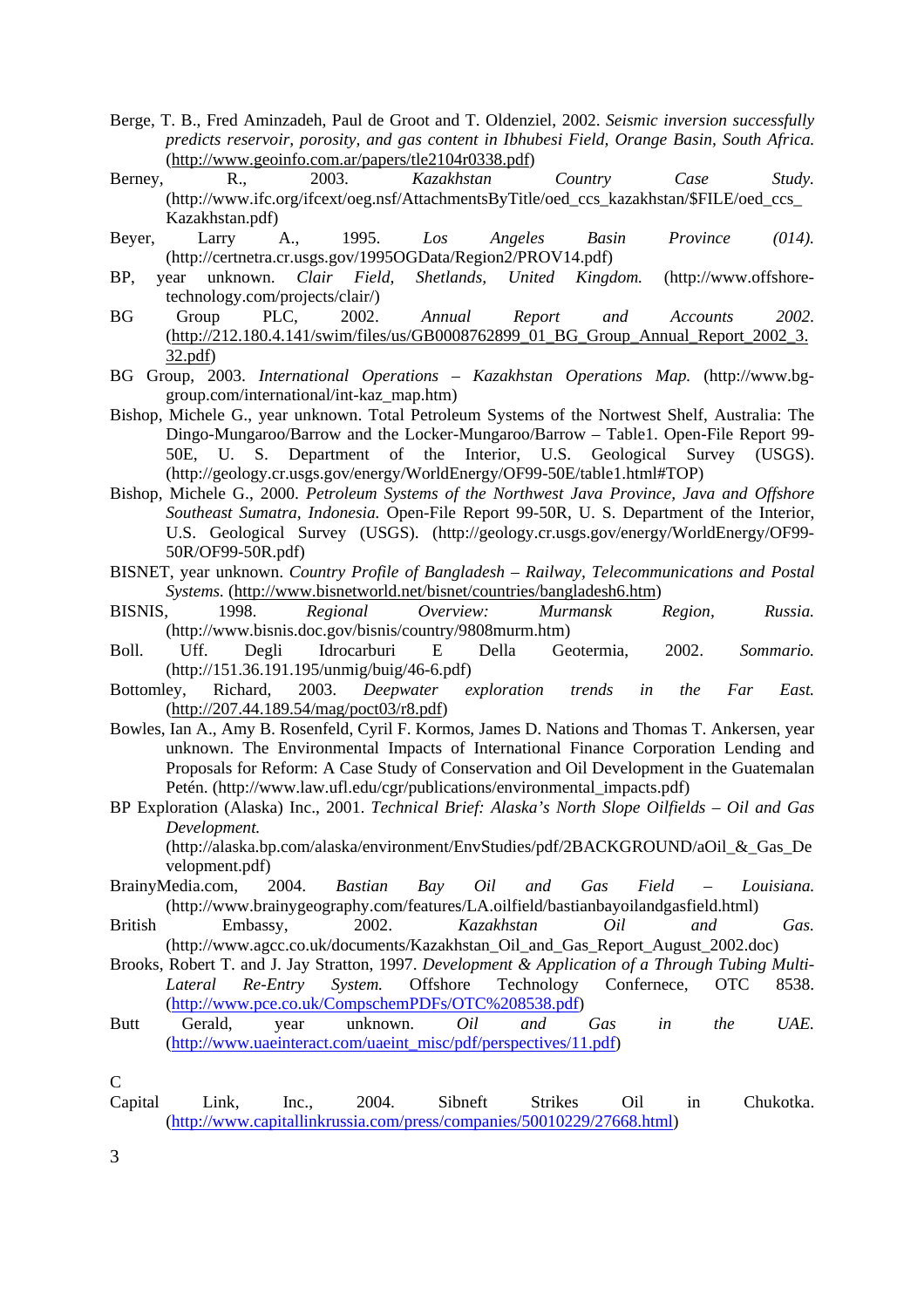| CAPP, year unknown. History and Origins of Oil and Natural Gas.<br>(http://www.capp.ca/default.asp?V_DOC_ID=25)                                                                                                               |  |  |  |  |  |
|-------------------------------------------------------------------------------------------------------------------------------------------------------------------------------------------------------------------------------|--|--|--|--|--|
| Carpathian Resources Ltd, 2002. Low cost oil and gas in Central Europe.<br>(http://www.carpathian.com.au/reports/StockRR_Feb2002.pdf)                                                                                         |  |  |  |  |  |
| Caspian Energy, year unknown. Kazakhstan-Caspian-Russia - When Economy Lags Behind Policy.<br>(http://www.caspenergy.com/18/kazakh_e.html)                                                                                    |  |  |  |  |  |
| Brown Limited, year unknown. Onshore Pipeline<br>CB&I<br>John<br>Experience.<br>(http://www.johnbrown.biz/Pipeline_On_Experience.htm)                                                                                         |  |  |  |  |  |
| CCOP,<br>2002a. Cambodia - Exploration/Development<br>History.<br>(http://www.ccop.or.th/epf/cambodia/cambodia_explor.html)                                                                                                   |  |  |  |  |  |
| 2002b. Cambodia<br>- Present<br>CCOP,<br>Status.<br>(http://www.ccop.or.th/epf/cambodia/cambodia_status.html)                                                                                                                 |  |  |  |  |  |
| - Exploration/Development<br>2002c. China<br>CCOP,<br>History.<br>(http://www.ccop.or.th/epf/china/china_explor.html)                                                                                                         |  |  |  |  |  |
| Indonesia – Petroleum Geology &<br>2002d.<br>Potential.<br>CCOP,<br>(http://www.ccop.or.th/epf/indonesia/indonesia_petroleum.html)                                                                                            |  |  |  |  |  |
| - Exploration/Development<br>2002e.<br>Indonesia<br>CCOP.<br>History.<br>(http://www.ccop.or.th/epf/indonesia/indonesia_explor.html)                                                                                          |  |  |  |  |  |
| 2002f. Papua New Guinea - Exploration/Development<br>CCOP,<br>History.<br>(http://www.ccop.or.th/epf/png/png_explor.html)                                                                                                     |  |  |  |  |  |
| 2002g. Philippines - Exploration/Development<br>CCOP,<br>History.<br>(http://www.ccop.or.th/epf/philippines/philippines_explor.html)                                                                                          |  |  |  |  |  |
| CCOP, 2002h. Republic of Korea - Exploration/Developmen<br>History.<br>(http://www.ccop.or.th/epf/korea/korea_explor.html)                                                                                                    |  |  |  |  |  |
| CCOP, 2002i. Republic of Korea - Present Status: Block Location Map of Korea.<br>(http://www.ccop.or.th/epf/korea/korea_status.html)                                                                                          |  |  |  |  |  |
| CCOP,<br>2002j. Thailand<br>- <i>Exploration/Development</i><br>History.<br>(http://www.ccop.or.th/epf/thailand/thailand_explor.html)                                                                                         |  |  |  |  |  |
| CCOP, 2002k. Vietnam<br>$\mathcal{L}(\mathcal{L}(\mathcal{L})) = \mathcal{L}(\mathcal{L}(\mathcal{L}))$<br><i>Exploration/Development</i><br>History.                                                                         |  |  |  |  |  |
| (http://www.ccop.or.th/epf/vietnam/vietnam_explor.html#1)<br>CEDIGAZ, 2000. The Prospects for China's Natural Gas Industry. Bulletin of Cedigaz Members,<br>November 2000. (http://156.118.220.37/Fichiers/BCM/bcm2nov00.pdf) |  |  |  |  |  |
| Charpentier, Roland R., 1995a. Cherokee Platform Basin Province<br>$(060)$ .<br>(http://certnetra.cr.usgs.gov/1995OGData/Region7/PROV60.pdf)                                                                                  |  |  |  |  |  |
| Charpentier, Roland R., 1995b. Forest City Basin Province<br>(056).<br>(http://certnetra.cr.usgs.gov/1995OGData/Region7/PROV56.pdf)                                                                                           |  |  |  |  |  |
| Roland<br>1995c.<br>$(055)$ .<br>Charpentier,<br>R.,<br>Nemaha<br>Province<br>Uplift<br>(http://certnetra.cr.usgs.gov/1995OGData/Region7/PROV55.pdf)                                                                          |  |  |  |  |  |
| China<br>unknown.<br>Fact<br>Sheet.<br>ChevronTexaco,<br>year                                                                                                                                                                 |  |  |  |  |  |
| (http://www.chevrontexaco.com/operations/docs/china.pdf)<br>ChevronTexaco,<br>2003a.<br>Nigeria<br>Fact<br>Sheet.<br>(http://www.chevrontexaco.com/operations/docs/nigeria.pdf)                                               |  |  |  |  |  |
| ChevronTexaco, 2003b. Press Release - ChevronTexaco Asks Judge to Dismiss Lawsuit in Ecuador;                                                                                                                                 |  |  |  |  |  |
| Company<br><b>Cites</b><br>Lack<br>$\sigma f$<br>'Credible,<br>Substantiated<br>Evidence'.<br>(http://www.chevrontexaco.com/news/press/2003/2003%2D10%2D21%5F1.asp)                                                           |  |  |  |  |  |
| The<br>World<br>CIA,<br>2003a.<br>Factbook<br>Afghanistan.<br>(http://www.cia.gov/cia/publications/factbook/geos/af.html)                                                                                                     |  |  |  |  |  |
| CIA, 2003b. The World Factbook - Albania.                                                                                                                                                                                     |  |  |  |  |  |
| (http://www.cia.gov/cia/publications/factbook/geos/al.html)<br>CIA, 2003c. The World Factbook – Austria.                                                                                                                      |  |  |  |  |  |
| (http://www.cia.gov/cia/publications/factbook/geos/au.html)<br>CIA, 2003d. The World Factbook – Bosnia and Herzegovina.                                                                                                       |  |  |  |  |  |
|                                                                                                                                                                                                                               |  |  |  |  |  |
| 4                                                                                                                                                                                                                             |  |  |  |  |  |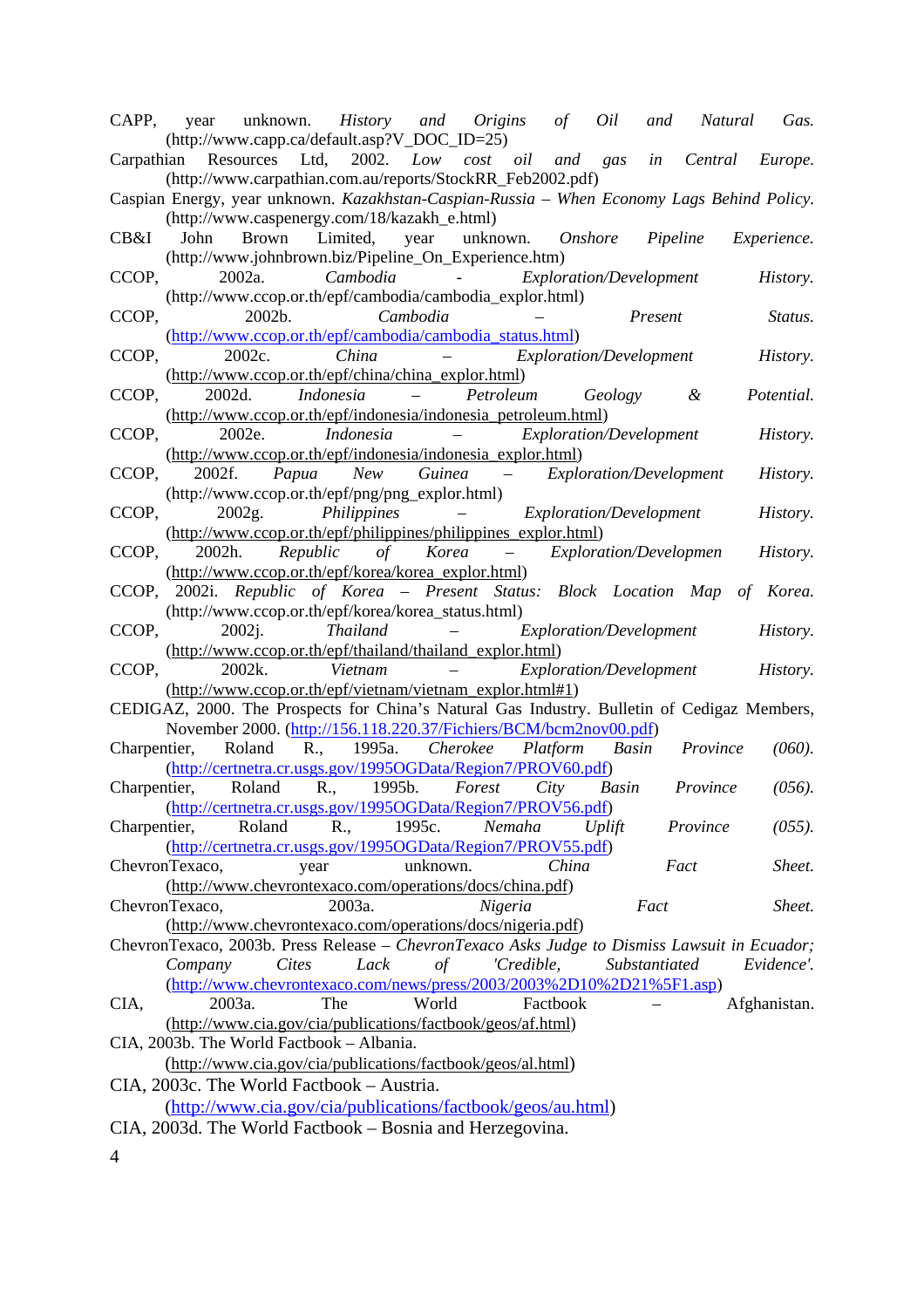| (http://www.cia.gov/cia/publications/factbook/geos/bk.html)                                              |                  |
|----------------------------------------------------------------------------------------------------------|------------------|
| CIA, 2003e. The World Factbook - Bulgaria.                                                               |                  |
| (http://www.cia.gov/cia/publications/factbook/geos/bu.html)                                              |                  |
| CIA, 2003f. The World Factbook - Chile. (http://www.cia.gov/cia/publications/factbook/geos/ci.html)      |                  |
| CIA, 2003g. The World Factbook - Croatia.                                                                |                  |
| (http://www.cia.gov/cia/publications/factbook/geos/hr.html)                                              |                  |
| CIA, 2003h. The World Factbook – Cuba.                                                                   |                  |
| (http://www.cia.gov/cia/publications/factbook/geos/cu.html)                                              |                  |
| CIA, 2003i. The World Factbook – Czech Republic.                                                         |                  |
| (http://www.cia.gov/cia/publications/factbook/geos/ez.html)                                              |                  |
| CIA, 2003j. The World Factbook - Denmark.                                                                |                  |
| (http://www.cia.gov/cia/publications/factbook/geos/da.html)                                              |                  |
| CIA, 2003k. The World Factbook - France.                                                                 |                  |
| (http://www.cia.gov/cia/publications/factbook/geos/fr.html)                                              |                  |
| <b>The</b><br>World<br>Factbook<br>20031.<br>CIA,                                                        | Greece.          |
| (http://www.cia.gov/cia/publications/factbook/geos/gr.html)                                              |                  |
| CIA, 2003m. The World Factbook - Guatemala.                                                              |                  |
| (http://www.cia.gov/cia/publications/factbook/geos/gt.html)                                              |                  |
| World<br>Factbook<br>2003n.<br><i>The</i><br>CIA,                                                        | Guyana.          |
| (http://www.cia.gov/cia/publications/factbook/geos/gy.html)                                              |                  |
| CIA, 2003o. The World Factbook - Hungary.                                                                |                  |
| (http://www.cia.gov/cia/publications/factbook/geos/hu.html)<br>CIA, 2003p. The World Factbook - Ireland. |                  |
|                                                                                                          |                  |
| (http://www.cia.gov/cia/publications/factbook/geos/ei.html)<br>CIA, 2003q. The World Factbook - Italy.   |                  |
| (http://www.cia.gov/cia/publications/factbook/geos/it.html)                                              |                  |
| CIA, 2003r. The World Factbook - Poland.                                                                 |                  |
| (http://www.cia.gov/cia/publications/factbook/geos/pl.html)                                              |                  |
| CIA, 2003s. The World Factbook – Serbia and Montenegro.                                                  |                  |
| (http://www.cia.gov/cia/publications/factbook/geos/yi.html)                                              |                  |
| CIA, 2003t. The World Factbook - Slovakia.                                                               |                  |
| (http://www.cia.gov/cia/publications/factbook/geos/lo.html)                                              |                  |
| CIA, 2003u. The World Factbook - Spain.                                                                  |                  |
| (http://www.cia.gov/cia/publications/factbook/geos/sp.html)                                              |                  |
| CIA, 2003v. The World Factbook - Sweden.                                                                 |                  |
| (http://www.cia.gov/cia/publications/factbook/geos/sw.html)                                              |                  |
| CIA, 2003w. The World Factbook - Switzerland.                                                            |                  |
| (http://www.cia.gov/cia/publications/factbook/geos/sz.html)                                              |                  |
| CIA, 2003x. The World Factbook - Turkey.                                                                 |                  |
| (http://www.cia.gov/cia/publications/factbook/geos/tu.html)                                              |                  |
| of<br>unknown.<br>Today,<br>City<br>Brea,<br>Yesterday,<br>year                                          | Tomorrow.        |
| (http://www.ci.brea.ca.us/page.cfm?name=about_hist)                                                      |                  |
| Claxton, Larry, 2004. 2003 Report on Crude Oil and Natural Gas Activity Within the State of              |                  |
| Oklahoma. (http://www.occ.state.ok.us/Divisions/OG/2004%20OIL%20AND%20GAS%                               |                  |
| 20REPORT.pdf)                                                                                            |                  |
| CNPC 5088,<br>unknown.<br><b>History</b><br>China's<br>Petroleum<br>year<br>$\sigma f$                   | <i>Industry.</i> |
| (http://www.cnpc.com.cn/english/gsgk/lsyds_zgsyls.htm)                                                   |                  |
| CNPC_8803,<br>unknown.<br>The<br><b>History</b><br>$\iota$<br>year                                       | CNPC.            |
| (http://www.cnpc.com.cn/english/gsgk/lsyds_cnpcls.htm)                                                   |                  |
| Continental Energy Corporation, 2002. Apex (Bengara-II) Ltd.: Bengara-II Block - Executive               |                  |
| Summary. (http://www.continentalenergy.com/bengara.html)                                                 |                  |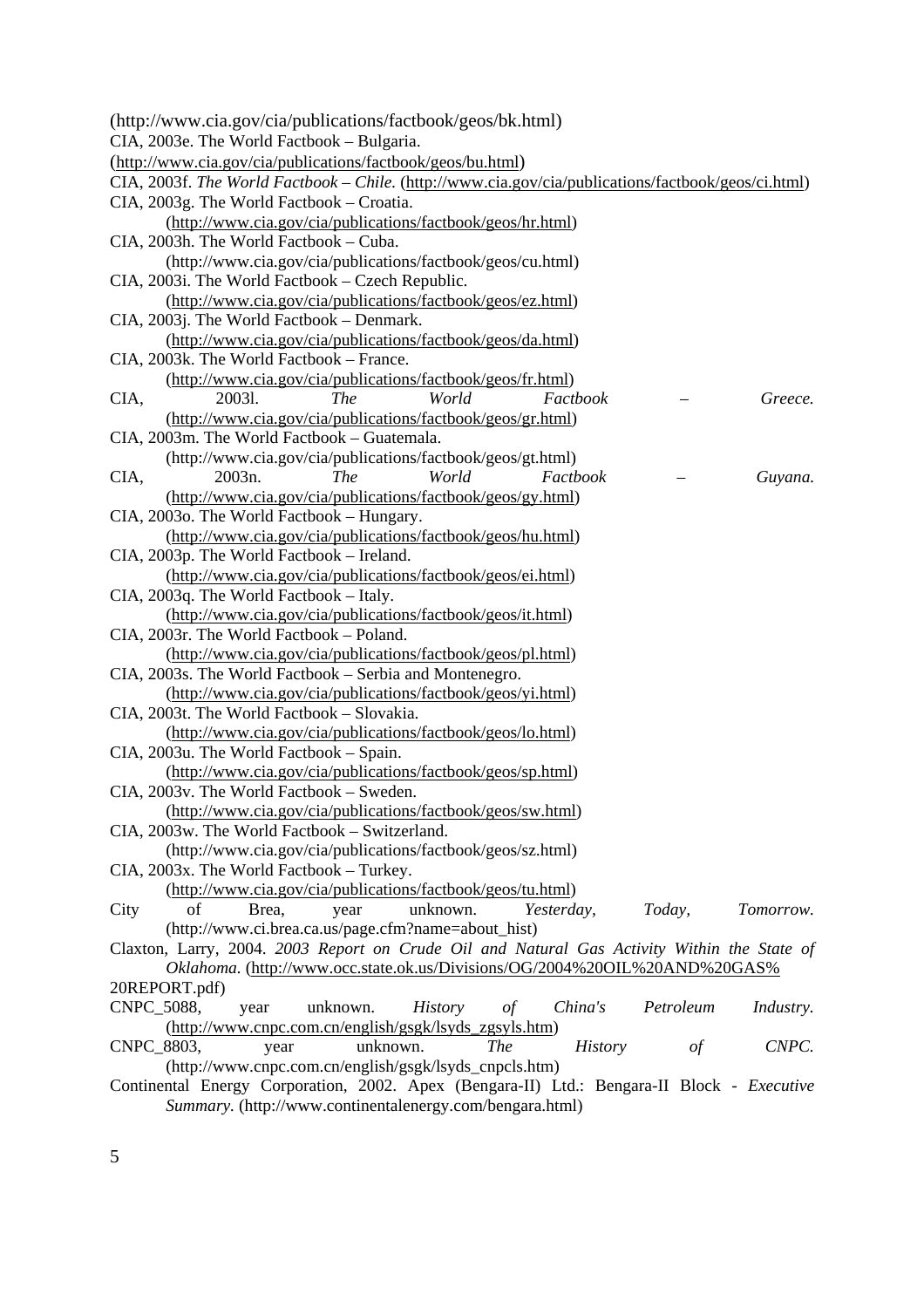Colajacomo, Jaroslava, year unknown. *Oil Drilling in Val d´Agri – EIB Responsibilities in Environmental Destruction*. (http://www.bankwatch.org/publications/issue\_papers/2002/eibip-vald'agri.pdf)

Cook, Linda Z., H. Ian Kilgour, Neil J. Camarta and David M Weston, 2004. *Shell Canada Limited – Annual General Metting.* (http://www.shell.ca/code/library/speeches/agm/agm.html)

- County of Santa Barbara, 2002. *Brief Oil and Gas History of Santa Barbara County.* (http://www.countyofsb.org/energy/information/history.asp)
- CPIC Draft BII, 2003. Sponsorship Opportunities for the Expanded Canadian Petroleum Interpretive Centre. (http://www.c-pic.org/documents/sponsorship.pdf)
- CTC, 2003. *China/Tarim Basin Prospecting Background. (*http://www.ctcintl.com/China%20Tarim%20Basin1.shtml)

D

- Daily Star, 2003. *Bapex launches seismic survey in Block 11.*  (http://www.thedailystar.net/2003/10/25/d31025011212.htm)
- Dashevsky, Steven, 2001. *Gazprom The Sleeping Giant.* (http://research.aton.ru/themes/research/pdf-document.asp?folder=1555&matid=73413&a=0)
- DeLuca, Marshall, 2002*. Gas is king.* OilOnline. (http://www.oilonline.com/news/features/oe/20020815.Gas\_is\_k.9422.asp)
- Dimitrijevic, M.D., year unknown. *Geological Atlas of Serbia Geological Map.*  (http://www.asak.org.yu/karst/yugeo.html)
- Dolton, Gordon John, 1995. *Michigan Basin Province (063).*  (http://certnetra.cr.usgs.gov/1995OGData/Region8/PROV63.pdf)
- Dolton, Gordon John and James E. Fox, 1995. *Powder River Basin Province (033).* (http://certnetra.cr.usgs.gov/1995OGData/Region4/PROV33.pdf)
- DRAFT, 1996. *National Development Strategy Chapter 32: Mining Policy.* (http://www.guyana.org/NDS/chap32.htm)
- Dunster JN, PD Kruse, ML Duffett and GJ Ambrose, year unknown. *Geology and Resource Potential of the Southern Georgina Basin Extended Abstract.* (http://www.dme.nt.gov.au/ntgs/mineral\_res\_prgms/RegionalProjs/pdfs/GeorginaReport\_Exte nded%20abstract.pdf)
- Dyman, T.S., 1995. *North-Central Montana Province (028).*  (http://certnetra.cr.usgs.gov/1995OGData/Region4/PROV28.pdf)

E

- Earth Sciences and Resources Institute (University of South Carolina), 1995. *Technical Report 95-472: Giant Fields of the World – Digital Database.*
- EasternOilServices Inc., 2003. *Oil and Gas deposits in North Bulgaria Abstract.* (http://www.eastoil.com/bulgaria/onnipi7.html)
- EBRD, 1999. Albania 1999 Country Profile.
- (http://www.southeasteurope.org/documents/3982Albania.pdf)
- ECQC, year unknown. A Prospectivity Overview of the 2 Offered Bidding Areas in the East China Sea. (http://www.ecqc.com/products/openfile/pdf/China.pdf)
- Edgon Resources (U.K.) Limited, 2000. *Contents.* (http://www.egdonresources.com/html/corporate/ERUK2000.pdf)
- EIA, 1994. Oil and Gas Resources of the Fergana Basin (Uzbekistan, Tadzhikistan, and Kyrgyzstan). (http://tonto.eia.doe.gov/FTPROOT/petroleum/057594.pdf)
- EIA, 1996. Oil and Gas Joint Ventures in Kazakstan.
- (http://www.eia.doe.gov/emeu/jv/kazak.pdf)
- EIA, 1997. *Oil and Gas Resources of the West Siberian Basin, Russia.* (http://tonto.eia.doe.gov/FTPROOT/petroleum/0617.pdf)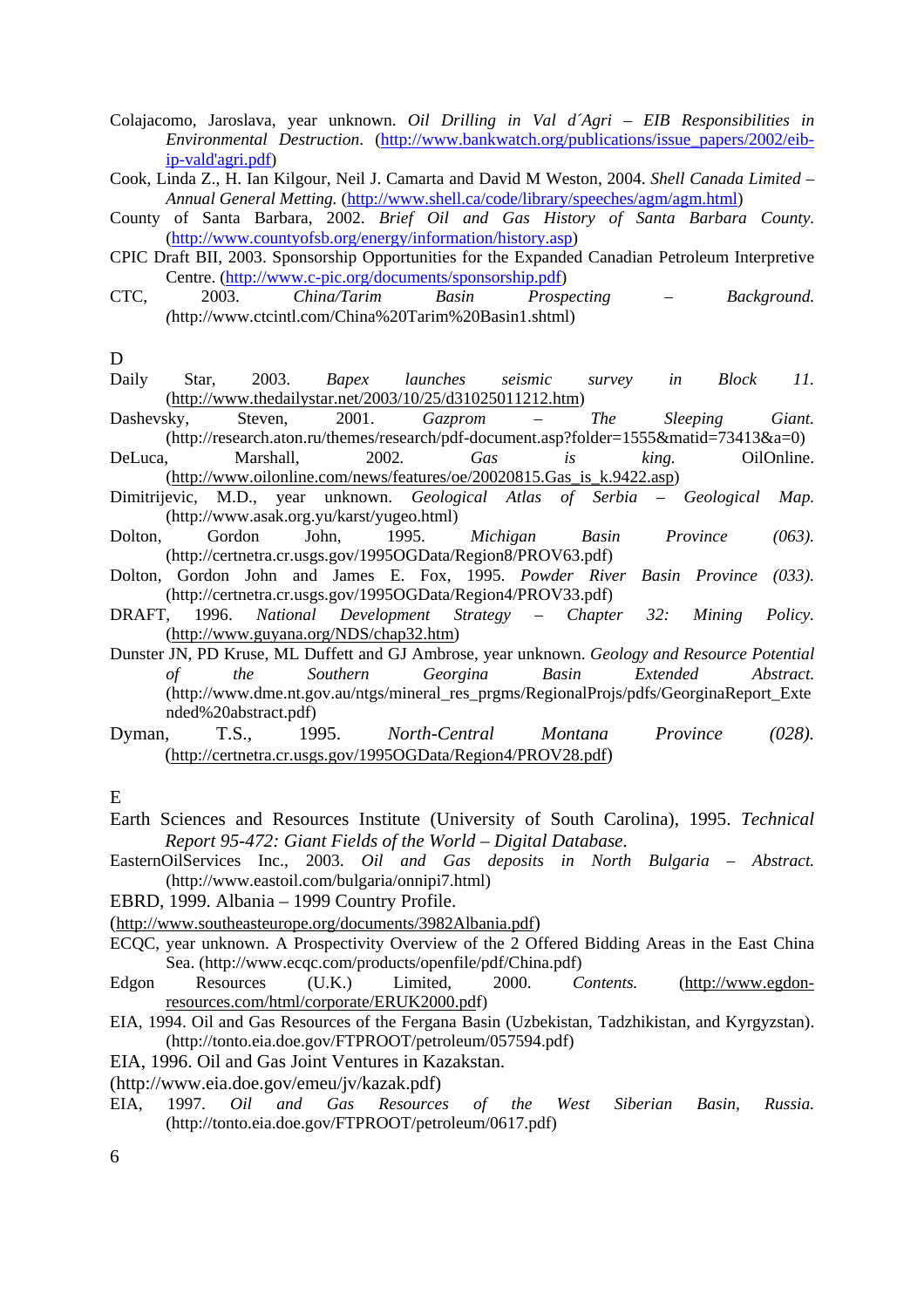- EIA, 1998a. *Iran: Energy Outlook and Overview.* (http://www.payk.net/mailingLists/irannews/html/1998/msg00546.html)
- EIA, 1998b. *Country Analysis Briefs Iraq.*(http://www.converger.com/eiacab/iraq.htm)
- EIA, 1999. *Country Analysis Briefs Oman.* (http://discport2b.law.utah.edu/cdroms/Energy/cd\_rom/apps/cabs/oman.htm)
- EIA, 2000. *Country Analysis Briefs Iran.* (http://web.macam.ac.il/~arnon/Int-ME/oil/Iran%20energy%20oil%20information.htm)
- EIA, 2002a. *Country Analysis Briefs Angola.* (http://www.eia.doe.gov/emeu/cabs/angola.html)
- EIA, 2002b. *Country Analysis Briefs Baltic Sea Region.* (http://www.eia.doe.gov/emeu/cabs/baltics.html)
- EIA, 2002c. *Country Analysis Briefs Cameroon.*  (http://www.eia.doe.gov/emeu/cabs/cameroon.html)
- EIA, 2002d. *Country Analysis Briefs Caucasus Region.*  (http://www.eia.doe.gov/emeu/cabs/armenia.html)
- EIA, 2002e. *Country Analysis Briefs Chad.* (http://www.eia.doe.gov/emeu/cabs/chad.html) EIA, 2002f. *Country Analysis Briefs – Cote d'Ivoire.*
- (http://www.eia.doe.gov/emeu/cabs/cdivoire.html)
- EIA, 2002g. *Country Analysis Briefs North Korea.* (http://www.eia.doe.gov/emeu/cabs/nkorea.html) EIA, 2002h. *Country Analysis Briefs – Southeastern Europe.* (http://www.eia.doe.gov/emeu/cabs/seeurope.html)
- EIA, 2002i. *Country Analysis Briefs South Africa.*  (http://www.eia.doe.gov/emeu/cabs/safrica.html)
- EIA, 2002j. *Kazakhstan: Energy Market Privatization.*  (http://www.eia.doe.gov/emeu/cabs/kazapriv.html)
- EIA, 2002k. *Top 100 Oil and Gas Fields for 2002.* (http://www.eia.doe.gov/pub/oil\_gas/natural\_gas/data\_publications/crude\_oil\_natural\_gas\_res erves/current/pdf/appb.pdf)
- EIA, 2003a. *Country Analysis Briefs Algeria.* (http://www.eia.doe.gov/emeu/cabs/algeria.html) EIA, 2003b. *Country Analysis Briefs – Arab Maghreb Union.*  (http://www.eia.doe.gov/emeu/cabs/maghreb.html#MOR)
- EIA, 2003c. *Country Brief Analysis Azerbaijan.* (http://www.eia.doe.gov/emeu/cabs/azerbjan.html)
- EIA, 2003d. *Country Analysis Briefs Bahrain.* (http://www.eia.doe.gov/emeu/cabs/bahrain.html)
- EIA, 2003e. *Country Analysis Briefs Caspian Sea Region.*  (http://www.eia.doe.gov/emeu/cabs/caspian.html) EIA, 2003f. *Country Analysis Briefs – Congo-Brazzaville.*
- (http://www.eia.doe.gov/emeu/cabs/congo.html) EIA, 2003g. *Country Analysis Briefs – Ecuador.* (http://www.eia.doe.gov/emeu/cabs/ecuador.html)
- 
- EIA, 2003h. *Country Analysis Briefs Gabon.* (http://www.eia.doe.gov/emeu/cabs/gabon.html) EIA, 2003i. *Country Analysis Briefs – Horn of Africa: Sudan.*  (http://www.eia.doe.gov/emeu/cabs/hornafrica.html#eri)
- EIA, 2003j. *Country Analysis Briefs Iraq.*(http://www.eia.doe.gov/emeu/cabs/iraq.html)
- EIA, 2003k. *Country Analysis Briefs Israel.* (http://www.eia.doe.gov/emeu/cabs/israel.html)
- EIA, 2003l. *Country Analysis Briefs Japan.* (http://www.eia.doe.gov/emeu/cabs/japan.html)
- EIA, 2003m. *Country Analysis Briefs Jordan.* (http://www.eia.doe.gov/emeu/cabs/jordan.html)
- EIA, 2003n. *Country Analysis Briefs Kazakhstan.* (http://www.eia.doe.gov/emeu/cabs/kazak.html)
- EIA, 2003o. *Country Analysis Briefs Libya.* (http://www.eia.doe.gov/emeu/cabs/libya.html)
- EIA, 2003p. *Country Analysis Briefs Nigeria.* (http://www.eia.doe.gov/emeu/cabs/nigeria.html)
- EIA, 2003q. *Country Analysis Briefs – North Sea.* (http://www.eia.doe.gov/emeu/cabs/northsea.html)
- EIA, 2003r. *Country Analysis Briefs Pakistan.* (http://www.eia.doe.gov/emeu/cabs/pakistan.html)
- EIA, 2003s. *Country Analysis Briefs Peru.* (http://www.eia.doe.gov/emeu/cabs/peru.html)
- EIA, 2003t. *Country Analysis Briefs Philippines.* (http://www.eia.doe.gov/emeu/cabs/philippi.html)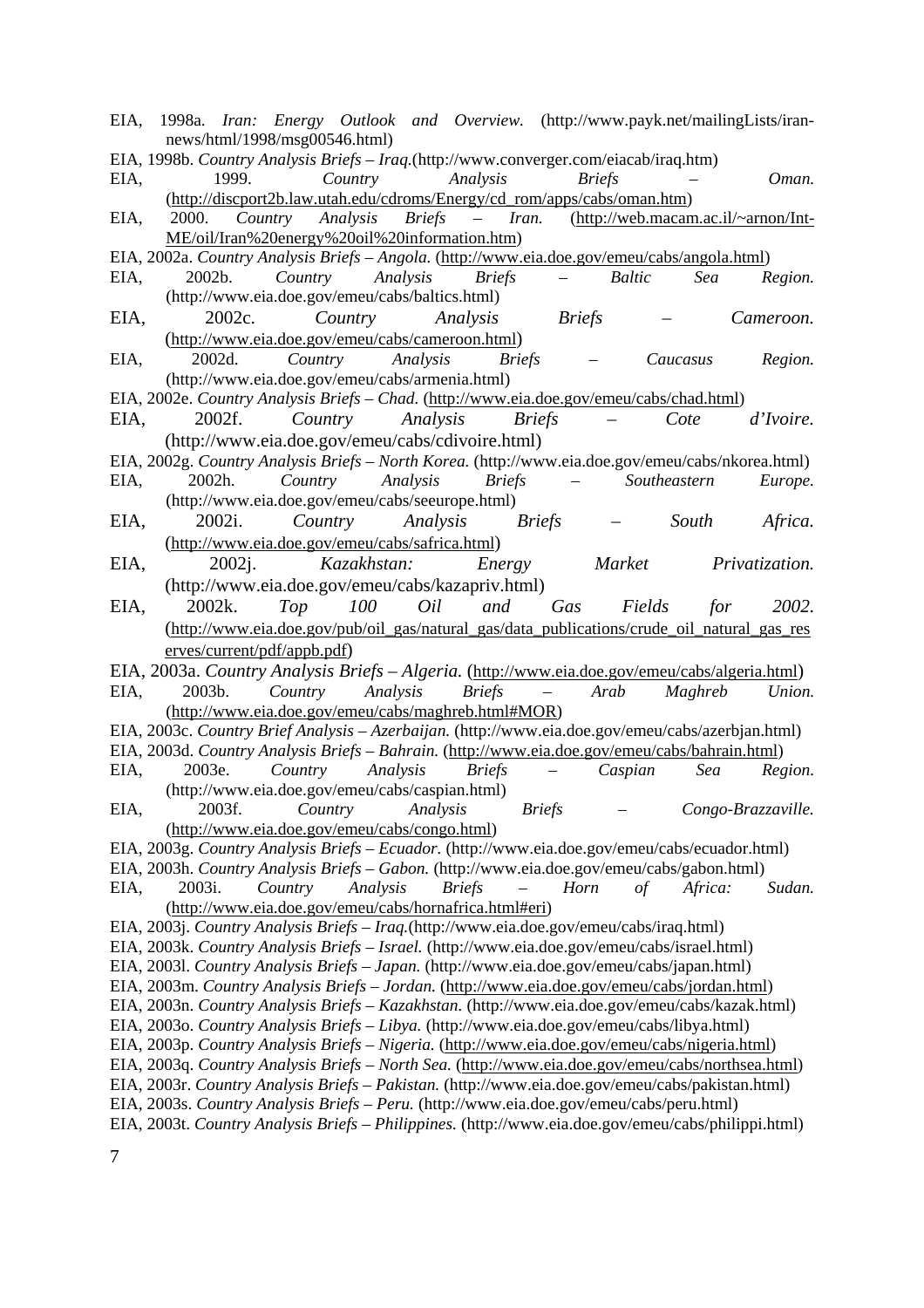EIA, 2003u. *Country Analysis Briefs – Saudi Arabia.* (http://www.eia.doe.gov/emeu/cabs/saudi.html)

- EIA, 2003v. *Country Analysis Briefs South Korea.* (http://www.eia.doe.gov/emeu/cabs/skorea.html)
- EIA, 2003w. *Country Analysis Briefs Sudan.* (http://www.eia.doe.gov/emeu/cabs/sudan.html)
- EIA, 2003x. *Country Analysis Briefs Syria.* (http://www.eia.doe.gov/emeu/cabs/syria.html)

EIA, 2003y. *Country Analysis Briefs – Thailand.*(http://www.eia.doe.gov/emeu/cabs/thailand.html) EIA, 2004a. *Country Analysis Brief – Mexico.*

(http://www.eia.doe.gov/emeu/cabs/mexico.html)

EIA, 2004b. *Country Analysis Briefs – Turkey.* (http://www.eia.doe.gov/emeu/cabs/turkey.html)

- Ellis, Grant K. and Karina E. Jonasson, 2001a. *Western Australia: Atlas of Petroleum Fields Onshore Carnarvon Basin.* (http://www.doir.wa.gov.au/documents/mineralsandpetroleum/CarnarvonContentsIntroduction .pdf)
- Ellis, Grant K. and Karina E. Jonasson, 2001b. *Western Australia: Atlas of Petroleum Fields Onshore Carnarvon Basin: Rough Range oilfield.* (http://www.doir.wa.gov.au/documents/mineralsandpetroleum/RoughRangeOilfield.pdf)
- Ellis, Grant K. and Karina E. Jonasson, 2001c. Western Australia: Atlas of Petroleum Fields Onshore Carnarvon Basin: Tubridgi Gasfield.

(http://www.doir.wa.gov.au/documents/mineralsandpetroleum/TubridgiGasfield. pdf)

- Embassy of the State of Kuwait, 2000. *Economy The Oil Sector.* (http://www.kuwaitembassy.or.jp/english/economy/main.html)
- Enbridge Pipelines (Saskatchewan) Inc., 2002. *Update 2002 Canada's Climate Change*
- Voluntary Challenge and Registry Inc. Enbridge Pipelines (Saskatchewan) Inc. (http://www.vcr-mvr.ca/registry/out/C2799-EPSASK-PDF.PDF)
- Energy SA, year unknown. *Production.* (http://www.energy.sa.gov.au/pages/conventional/gas\_reform/structure/production.htm:sectID  $=14$ &tempID $=1$ )
- Eni, 2003a. *Eni Around the World Africa Somalia: Economic and Energy Data.*  (http://www.eni.it/eniit/eni/internal.do?mnselected=dati\_economici\_ed\_energetici&channelId =-

1073751996&menu=false&mncommand=openById&mnparam=dati\_economici\_ed\_energetic i&BV\_UseBVCookie=Yes&lang=en&continent=africa&country=somalia)

- Eni, 2003b. *Eni Around the World Africa Somalia: Relevant Activities.*  (http://www.eni.it/eniit/eni/internal.do?mnselected=attivita&channelId=- 1073751995&menu=false&mncommand=openById&mnparam=attivita&BV\_UseBVCookie= Yes&lang=en&continent=africa&country=somalia)
- Eni, 2003c. *Kazakhstan Relevant Activities.*  (http://www.eni.it/eniit/eni/internal.do?BV\_UseBVCookie=Yes&lang=en&icommand=show &channelId=-1073751995&continent=asia\_e\_oceania&country=kazakhstan)

Enterprise Oil plc, 1999. *Enterprise Oil.* (http://www.dbd-data.co.uk/bb1999/other/enter.htm)

- ENVOI, 2003. *Onshore Peru Area III TEA (Technical Evaluation Agreement).*(http://www.envoi.co.uk/P50%20Peru%20Syn.pdf)
- EuroGas Inc., 1996a. EuroGas successfully completes its first natural gas well in Slovakia. (http://www.eugs.de/medienmitteilungen/mm-htm-files/mm-1996/jtw-eugs-mm-961106.htm)
- EuroGas Inc., 1996b. EuroGas successfully tests two gas wells in Zdanice, Czech Republic. (http://www.eugs.de/medienmitteilungen/mm-htm-files/mm-1996/jtw-eugs-mm-961202.htm)
- European Investment Bank, 2002. *Agip Val d'Agri, Basilicata Region (Italy).*  (http://www.eib.org/news/news.asp?news=21)
- Expedia Inc., 2004a. Suchergebnisse Gabian , Hérault, Languedoc-Roussillon, Frankreich. (http://www.expedia.de/pub/agent.dll)
- Expedia Inc., 2004b. *Suchergebnisse Gallician, Gard, Languedoc-Roussillon, Frankreich.*  (http://www.expedia.de/pub/agent.dll?qscr=mcst&subm=1&regn1=1&plce1=gallician&rfrr=-2910)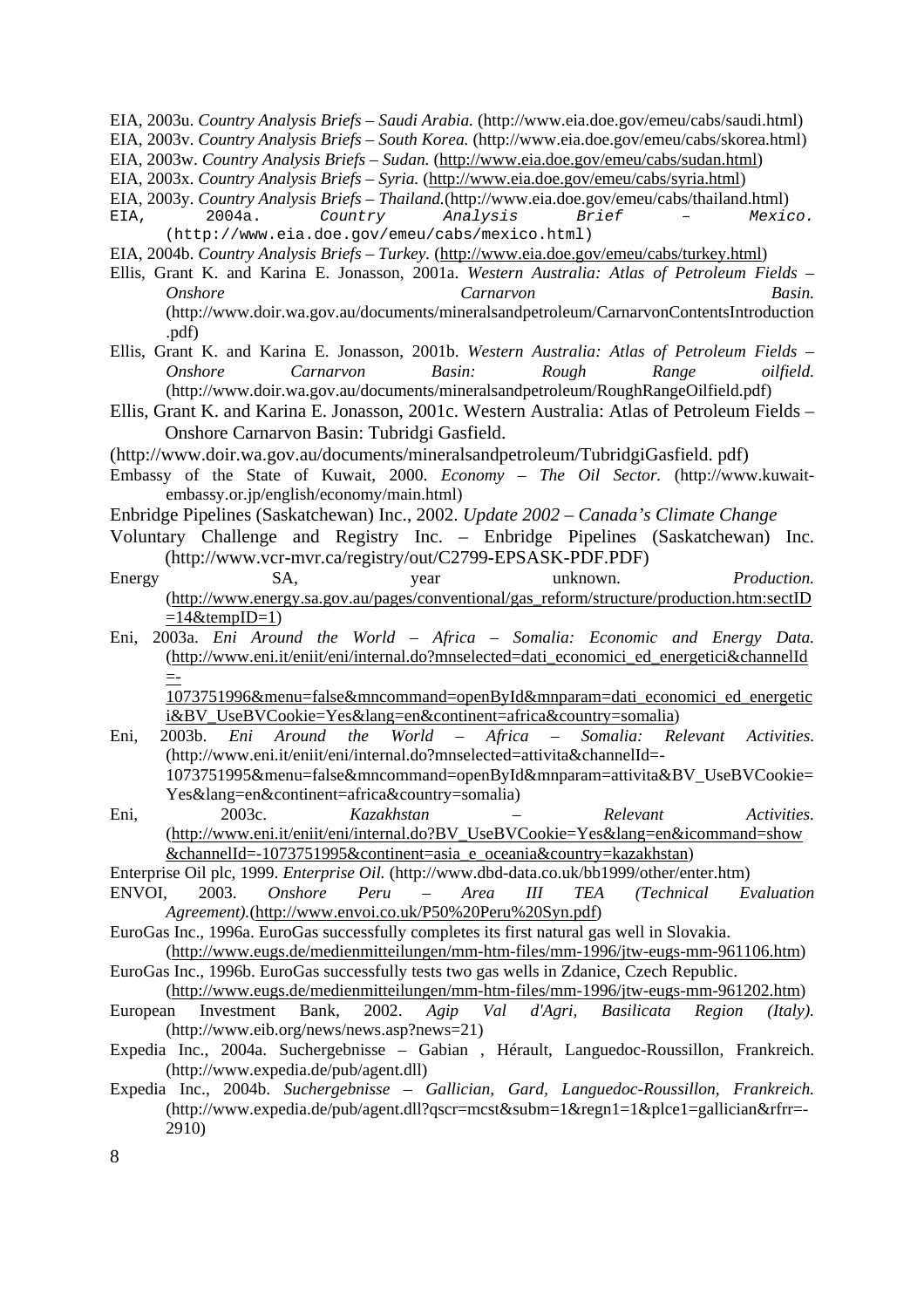Expedia Inc., 2004c. Suchergebnisse – Merkwiller-Pechelbronn, Bas-Rhin, Elsass, Frankreich. (http://www.expedia.de/pub/agent.dll)

EXPLORER, 2001. *Wildcat Recollections – Santos Finds Took Some Time.*  (http://www.aapg.org/explorer/wildcat/2001/02wildcat.html)

Exxon Mobil Corporation, 2003. *Upstream – Africa.*  (http://www.exxonmobil.com/corporate/files/corporate/FOupaf2002.pdf)

F

- Facts on File, Inc., 2004. *Search Summary: 1961 1970. (*http://www.fofweb.com/Subscription/Science/Timeline.asp?SID=1&TimePeriod=1961%26 %23150%3B1970)
- Falling Rain Genomics, Inc., 2001. *Places in Burma beginning with Ye.* (http://www.calle.com/world/burma/Ye.html)
- Faruque, Mortuza Ahmad, Md. Amzad Hossain, Md. Nurul Alam, Md. Tauhidur Rahman Khan and Ms. Kazi Zebunnessa Begum, 2002. *Energy Forecast Report: Bangladesh.* (http://www.sarienergy.org/Publications/eia/BngldshEnergyForecastRpt.pdf)
- Fineman, Mark, 1993. *The Oil Factor in Somalia.* (http://www.netnomad.com/fineman.html)
- Flores, Romeo M., Gary D. Stricker, Joseph F. Meyer, Thomas E. Doll, Pierce H. Norton, Jr., Robert J. Livingston, and M. Craig Jennings, 2001. *A Field Conference on Impacts Of Coalbed Methane Development in the Powder River Basin, Wyoming. Open-File Report 01-126,* U. S. Department of the Interior, U.S. Geological Survey (USGS). (http://pubs.usgs.gov/of/2001/ofr-01-126/saltcreek.html)
- Fox, James E. and Gordon L. Dolton, 1995a. *Bighorn Basin Province (034).* (http://certnetra.cr.usgs.gov/1995OGData/Region4/PROV34.pdf)
- Fox, James E. and Gordon L. Dolton, 1995b. *Wind River Basin Province (035).* (http://certnetra.cr.usgs.gov/1995OGData/Region4/PROV35.pdf)
- Francuski, Paja, Nevena Gvozdenac and Lajos Seke, 2003. *European Forum Energy: Power of the*
- Region Energy Sources in the Autonomous Province of Vojvodina (General Trends,
- *Objectives, Implementation, Successes and Difficulties).* (http://www.fedre.org/pagesite/forums/geneve2003/Intervention\_Francuski.pdf )
- Freehand.ru, year unknown. *Petroleum and Gas.* (http://www.cuba.ru/view/docs/doc\_read.php3?id\_object=410&id\_rubr=1222#)

G

- Galloway, James M., year unknown. *Santa Barbara-Ventura Basin Province.* (http://www.mms.gov/omm/pacific/offshore/na/pdfs/sb\_vb.pdf)
- Garcia, Raul Gonzalez and Noel Holguin-Quinones, 1992. *Geochemistry Tags Upper Jurassic Source For Most Of Mexico's Oil, Gas.*  (http://www.eco.utexas.edu/~archive/chiapas95/1999.08/msg00296.html)
- Gazprom, 2003. 50<sup>th</sup> Anniversary of Russian Gas. (http://www.gazprom.com/eng/news/2003/09/8493.shtml)
- General Petroleum Corporation of Sudan, 1995. *Oil Potentiality in Sudan: Exploration and Production, General Administration.* (http://www.sufo.demon.co.uk/econ002.htm)
- Geochemical and Environmental Research Group GERGa, year unknown. *Geochemistry of Angolan Oils & Rocks.* (http://www-gerg.tamu.edu/menu\_RGD/rs\_regional/Geochemistry.htm)
- Geochemical and Environmental Research Group GERGb, year unknown. *Map of Angola.* (http://www-gerg.tamu.edu/menu\_RGD/images/figure01.gif)
- GeoDesign, 2002. *Iraq.* (http://www.geodesign.co.uk/iraq\_why.html)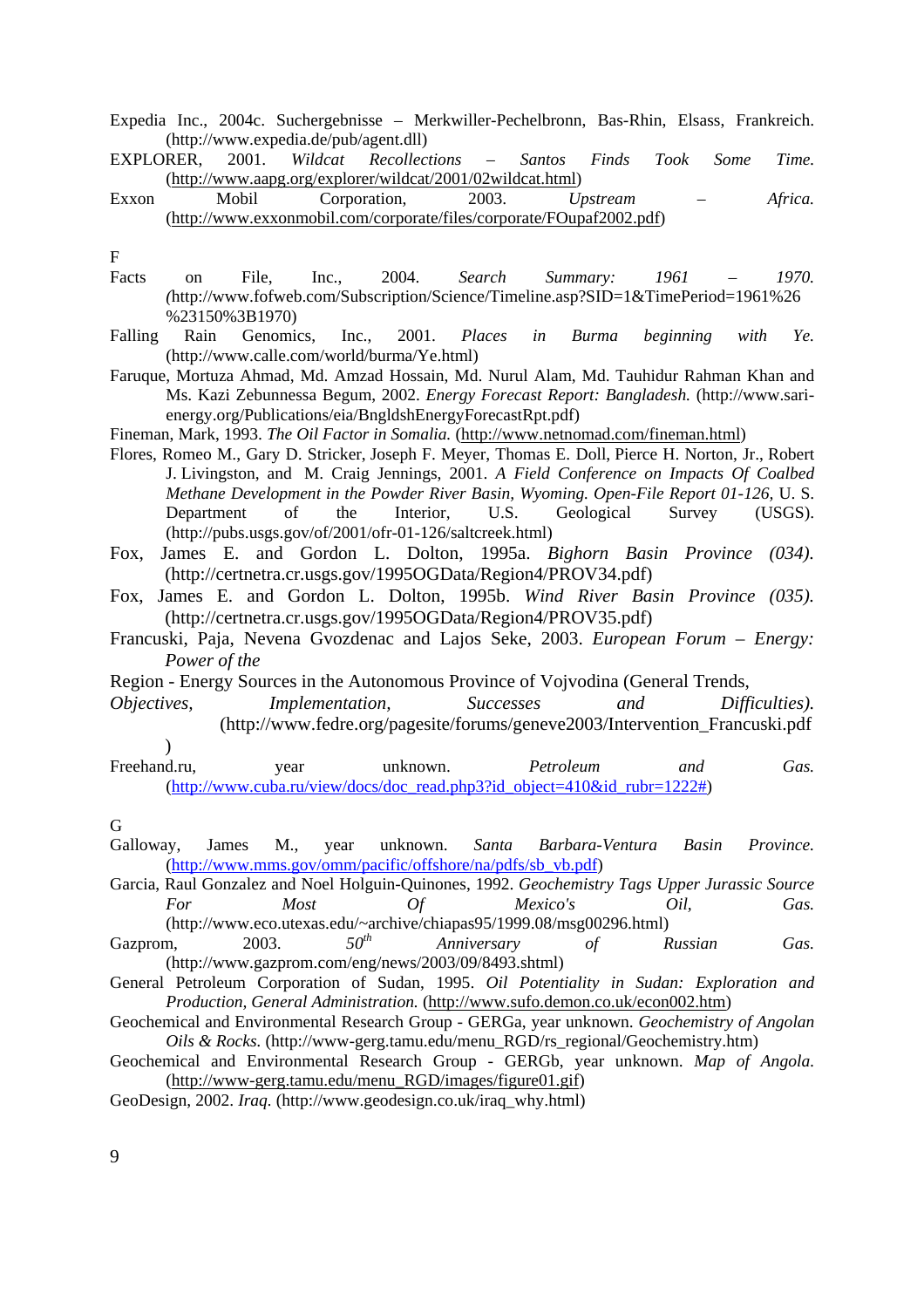Geological Society of Trinidad and Tobago, year unknown. *Historical Facts on the Petroleum Industry of Trinidad and Tobago.* (http://www.gstt.org/history/chronology.htm)

Geoscience Australia, 2001. *Oil & Gas Resources of Australia 2001.* (http://www.ga.gov.au/pdf/OC0035.pdf)

Geo-Help Inc, 2004. *History of the Canadian Oil Industry (Key Facts).* (http://www.geohelp.ab.ca/history.html)

Ghanem, Shihab M., year unknown. *Industrialization in the UAE.*  (http://www.uaeinteract.com/uaeint\_misc/pdf/perspectives/13.pdf)

Giannesini, J.F., 2003. *Discussions on a paper delivered by J-F Giannesini on Panorama 2003.*  (http://www.oilcrisis.com/iq/iraqLaherrere.pdf)

Global Petroleum Limited, 2002. *Annual Report – 2002.*

(http://www.globalpetroleum.com.au/gplinfo/reports/gplar02.pdf)

- GNPC, 2003. Ghana National Petroleum Corporation. *Exploration Activities.*  (http://www.gnpc.com.gh/)
- Government of Alberta, 2004. *Turner Valley Gas Plant 1914-1923.*  (http://www.cd.gov.ab.ca/enjoying\_alberta/museums\_historic\_sites/site\_listings/turner\_valley/ history/1914 $23.$ asp)
- Graham, Andrew, 2002. *A History of Oil in Iraq: From Geology to Geopolitics.*  (http://www.earlham.edu/~parkero/Seminar/GrahamOilinIraq.pdf)
- GSPC, year unknown. Energy Industry Scenario: *E&P sector in India Historical perspective.* (http://www.gujaratpetro.com/ienergygspc.htm)
- Gulomova, Lola, 2001. *The Prospects and Perils of the Kazakhstan-China Pipeline Route.* CASPIAN BRIEF NO.19. (http://www.cornellcaspian.com/pub/19\_0108Kazakh-China.htm)<br>di, Alfredo C., 1999. The Mineral Industry of
- Gurmendi, Alfredo C., 1999. *The Mineral Industry of Guyana.* (http://minerals.er.usgs.gov/minerals/pubs/country/1999/9513099.pdf)

H

- Hall, David and Kate Bayliss, 2000. *Energy restructuring in Albania, Bosnia, Croatia, Slovenia, former Yugoslavia, and surrounding region.* (http://www.psiru.org/reports/2000-07-E-Balkans.doc)
- Hart´s E&P net, 2001. *July: Africa: Algeria Issues Bid Invites For Illizi Basin.* (http://www.eandpnet.com/ep/previous/0701/0701africa.htm)
- Harvest Natural Resources Inc., 2003. *Harvest Natural Resources, Inc. Announces Exclusive Agreement to Conduct Evaluation Study with PDVSA.* (http://news.moneycentral.msn.com/ticker/sigdev.asp?Symbol=HNR)
- Hayes, Mark H., 2004. Algerian Gas to Europe:The Transmed Pipeline and Early Spanish Gas Import Projects. (http://iis-db.stanford.edu/pubs/20602/Transmed.gas.pdf)
- HDCF Securities, 2000. Hindustan Oil Exploration Company Limited.

(http://www.hdfcsec.com/company/snapShotShow.php?icode=HINOILEC)

- Hellenic Petroleum S.A., year unknown. *Upstream Hellenic Petroleum Activities.* (http://www.hellenic-petroleum.gr/english/activities/main/a\_5.htm)
- Henry, Mitchell E. and Timothy C. Hester, 1995a. *Andarko Basin Province (058).* (http://certnetra.cr.usgs.gov/1995OGData/Region7/PROV58.pdf)
- Henry, Mitchell E. and Timothy C. Hester, 1995b. *Southern Oklahoma Province (061).* (http://certnetra.cr.usgs.gov/1995OGData/Region7/PROV61.pdf)
- Higley, Debra K., 1995. *Cambridge Arch/Central Kansas Uplift Province (053).* (http://certnetra.cr.usgs.gov/1995OGData/Region7/PROV53.pdf)
- Higley, Debra K., Richard M. Pollastro, and Jerry L. Clayton, 1995. *Denver Basin Province (039).* (http://certnetra.cr.usgs.gov/1995OGData/Region4/PROV39.pdf)
- HSBC, 2001. *Kazakhstan.* (http://www.hsbc.com.hk/hk/bps/pdf/ama.pdf)
- Hueper, Paul F., 2002. *Tapping Into a New Frontier Oil Province.*  (http://www.essochad.com/Chad/Library/News/Chad\_NW\_mediabis\_011098.asp)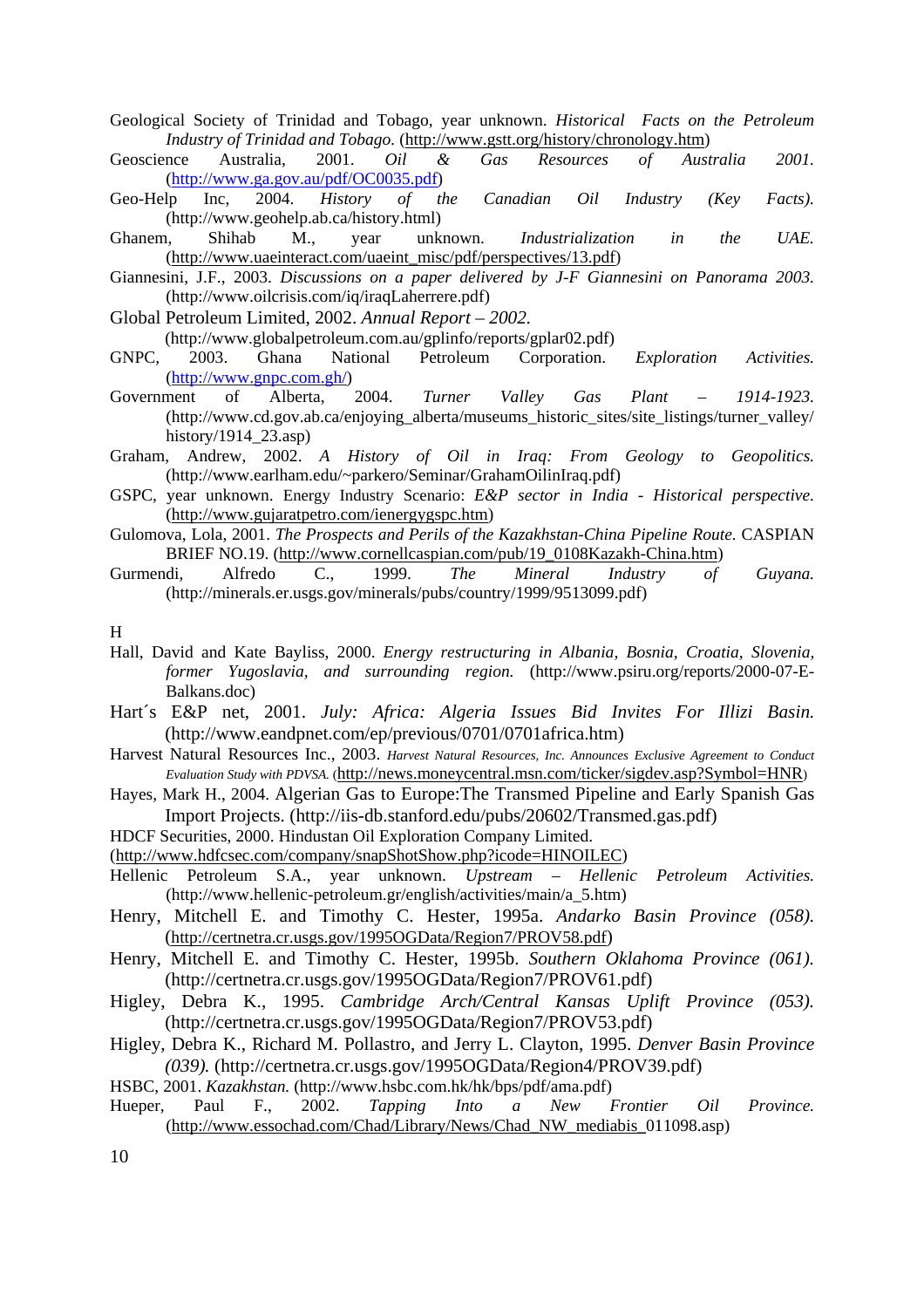- Huffman, A. Curtis, Jr., 1995a. *Paradox Basin Province (021).* (http://certnetra.cr.usgs.gov/1995OGData/Region3/PROV21.pdf)
- Huffman, A. Curtis, Jr., 1995b. *San Juan Basin Province (022).* (http://certnetra.cr.usgs.gov/1995OGData/Region3/PROV22.pdf)
- Hungarian Geological Survey, 2002. *Mineral Assessment Mineral Resource Situation Of Hungary.* (http://www.mgsz.hu/english/mineral/mineral\_3.html)
- Husky Energy, 2000. *News Release – Husky Energy Announces Signing of Petroleum Contract*. (http://202.66.146.82/listco/hk/hutchison/press/p001013.pdf)
- Husky Energy, 2002. *Wenchang China.*

(http://www.huskyenergy.com/wenchang/downloads/FS\_Wenchang.pdf)

- Huson, S.A., M.D. Wegweiser and R.H. Fluegeman, 2001. *A Higher Resolution Structural Interpretation of Part of Elk Basin Anticline, Bighorn Basin, Wyoming.*  (http://gsa.confex.com/gsa/2001AM/finalprogram/abstract\_27962.htm)
- Hydro, year unknown. *Oil & Gas International Canada.* (http://www.hydro.com/en/our\_business/oil\_energy/production/international/canada.html)

#### I

ICAP, year unknown. *Petroleum Products.* (http://www.energia.gr/Meleti\_icap/pdf/kef3a.pdf)

- INA\_a, year unknown. *Activities.* (http://www.ina.fromegypt.com/act.htm)
- INA\_b, year unknown. *Securing energy for the future development.* (http://www.world-

petroleum.org/slovenia/pdf/hrvatska.pdf)

- InfoPetro, 2004. Oil & Gas in China *Inland Oilfields.*  (http://www.infopetro.com/OilGasInChina/Inland.asp)
- INOGATE, 2003a. *Kyrgyz Republic.* (http://www.inogate.org/html/countries/kyrgyzstan.htm)
- INOGATE, 2003b. *Moldova.* (http://www.inogate.org/html/countries/moldova.htm)
- INOGATE, 2003c. Press Release Paving the Road for EU Investments in the Oil and Gas Sector of Ukraine.
- (http://www.inogate.org/html/Conference/pressrelease.htm)
- INOGATE, 2003d. *Republic of Belarus.* (http://www.inogate.org/html/countries/belarus.htm)
- INOGATE, 2003e. *Republic of Latvia.* (http://www.inogate.org/html/countries/latvia.htm)

INOGATE, 2003f. *Republic of Tadjikistan.* (http://www.inogate.org/html/countries/tajikistan.htm) INOGATE, 2003g. *Republic of Turkmenistan.*

- (http://www.inogate.org/html/countries/turkmenistan.htm) International Energy Agency, 1999. *Energy Policies of IEA Countries – Italy 1999 Review.* (http://www.iea.org/dbtw-wpd/textbase/nppdf/free/1999/italy99.pdf)
- International News, 2002. *Venezuela Will Sign Agreements to Develop Five Natural Gas Fields.* (08/26/02). (http://www.oilworks.com/June2002/New/internews.html)
- InterOil, 2002. *Annual Report 2002.* (http://mail.interoil.com/presentation/ar2002.pdf)
- IOOA, 2003. *Irish Offshore Facts and Figures.*  (http://www.iooa.ie/Murray%20Consultants/IOOA%20fact%20sheet.htm)
- IPD Latin America Venezuelan EnergyNet, 2004. *Mariscal Sucre LNG.*  (http://www.infrastrategy.com/lng/profiles/mslng/mslng.htm)
- IRNA, year unknown. *200bn cubic meters of gas to be injected to national oil deposits.*  (http://www.irna.ir/en/economic/030727201905.eec.shtml)
- Ismi, Asad, 2000. Profiting from Repression: Canadian Investment in and Trade with Colombia. An Americas Update Report November 2000. (http://www.nadir.org/nadir/initiativ/agp/free/colombia/txt/2001/0505can\_business\_colomb.ht m)
- Ivanhoe, L.F., 2001. *Petroleum Positions of Saudi Arabia, Iran, Iraq, Kuwait, UAE Middle East Region.* Hubbert Center Newsletter # 2001/1. (http://hubbert.mines.edu/news/Ivanhoe\_01- 1.pdf)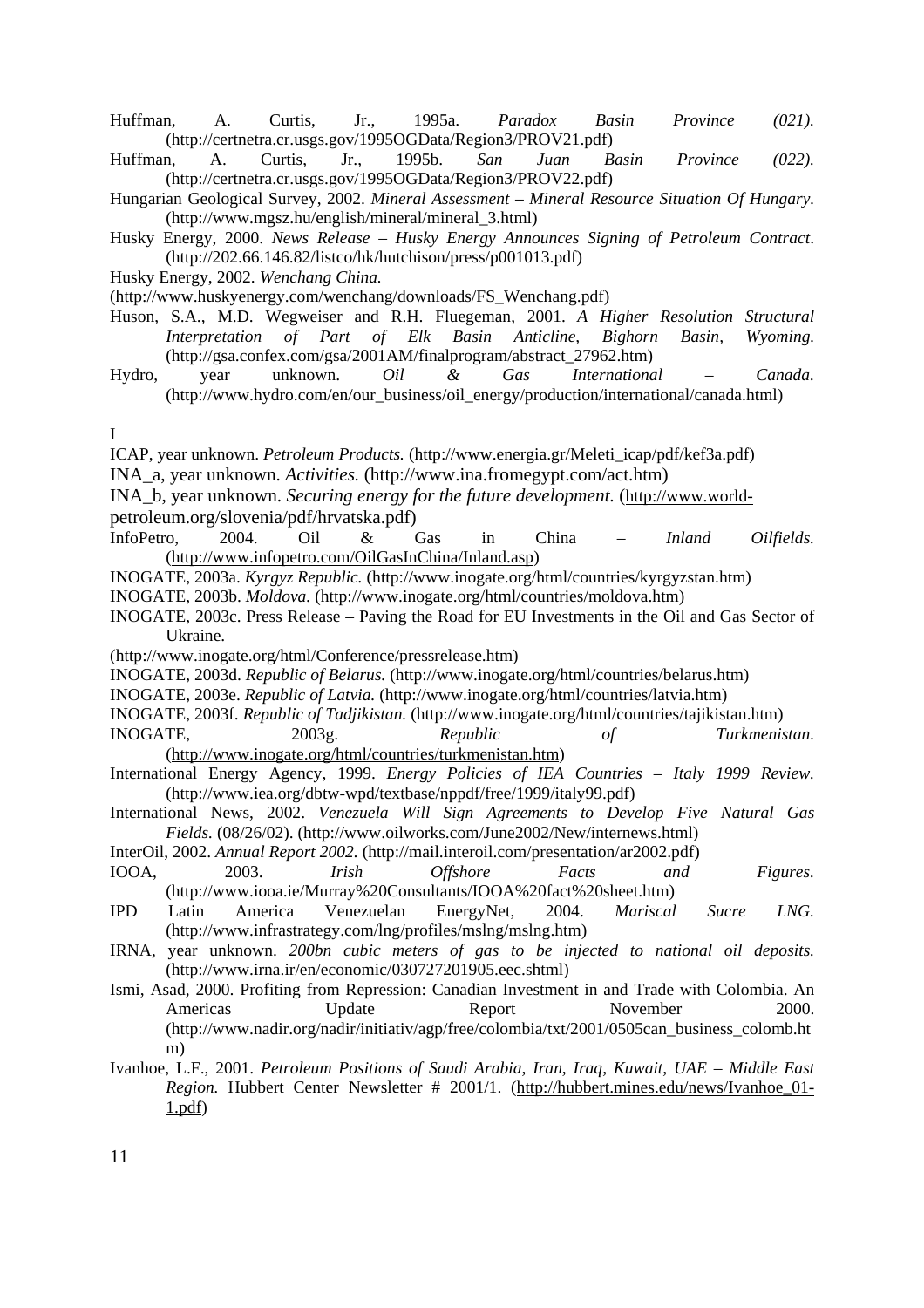Ivanov, Kliment E., 2000. Strategy for development of oil and gas resources in the Republic of Sakha (Yakutia). (http://www.china-resources.net/cearconv/abstract.html)

J

- Jebco Seismic (UK) Limited, 2001. *Central East Africa Targeted 2D Surveys Data Offshore East Africa and Western Madagascar.* (http://www.jebcoseis.com/images/east\_africa.pdf)
- Johnson, Samuel Y. and Marilyn E. Tennyson, 1995. *Western Oregon-Washington Province (004).*  (http://certnetra.cr.usgs.gov/1995OGData/Region2/PROV04.pdf)
- Jonasson, Karina E., 2001. *Western Australia: Atlas of Petroleum Fields Onshore Canning Basin: Blina Oilfield.*

(http://www.doir.wa.gov.au/documents/mineralsandpetroleum/BlinaOilfield.pdf)

Juan, Ellis J., Kenroy Dowers, Yumiko Kusakave, Kevin Mc Tigue, Robert Montgomery and Marcela Bocchetto y Ernesto Monter, 2003. *Peru: Fondo de Garantia Grana y Montero (PE-0216) – Informe de Impacto Ambiental y Social.* (http://www.iadb.org/exr/doc98/pro/rpe0216.pdf)

## K

- Kansas Geological Survey, 1963. *Franklin County Geology.*  (http://www.kgs.ukans.edu/General/Geology/Franklin/05\_econ.html)
- Kazkommerts Securities, 2002. OJSC "Karazhanbasmunay" (KBM).
- (http://web.kazks.kz/ratings/karazhanbasmunai(eng).pdf)
- Keighin, C. William, 1995. *Raton Basin-Rio Grande Uplift (041).* (http://certnetra.cr.usgs.gov/1995OGData/Region4/PROV41.pdf)
- Keller, Margaret A., 1995. *Ventura Basin Province (013).*  (http://certnetra.cr.usgs.gov/1995OGData/Region2/PROV13.pdf)
- Kenai Peninsula Borough-Community and Economic Development Division, 2002. *2002 Situations and Prospects of the Kenai Peninsula Borough.* (http://www.borough.kenai.ak.us/CEDD/2002/S&P/Oil%20and%20Gas/Field%20Det ail.htm)
- Klett, T.R., T.S. Ahlbrandt, J.W. Schmoker and G.L. Dolton, 1997. *Ranking of the World´s Oil and Gas Provinces by known Petroleum Volumes. Open-File Report 97-463,* U. S. Department of the Interior, U.S. Geological Survey (USGS).
- Krajewski, P., P. de Groot and H. Trappe, 2002. *Seismische Reservoircharakterisierung in der Produktion und Exploration.* (http://www.geophysik-ggd.com/images/messen\_dgg02.pdf)
- Kryopak, year unknown. *Chinas Pet Industry.*  (http://www.kryopak.com/ChinasPetIndustry.htm#The%20Jidong%20(East%20Hebei)%20Oi l%20Field)
- Kulke, Holger, 1994. *Regional Petroleum Geology of the World, Part I: Europe and Asia.* Berlin, Stuttgart: Gebrueder Borntraeger. 931 pp.
- Kulke, Holger, 1995. Regional Petroleum Geology of the World, Part II: Africa, America, Australia and Antarctica. Berlin, Stuttgart: Gebrueder Borntraeger. 729 pp.

| Kureshy,                                                                |  | 1976. | Natural | Gas | and | Oil. |  |  |
|-------------------------------------------------------------------------|--|-------|---------|-----|-----|------|--|--|
| $(http://www.nazariapak.info/ShowTopics. asp?TopicCode=281&CatCode=63)$ |  |       |         |     |     |      |  |  |

L

Laherrere, Jean, 2001. Will the Natural Gas Supply Meet the Demand in North America?

(http://www.mnforsustain.org/energy\_us\_ng\_supply\_v\_demand\_laherrere\_2001\_part1.htm)

Laherrere, Jean, 2003. How to estimate future oil supply and oil demand?

(http://www.hubbertpeak.com/laherrere/Copenhagen2003.doc)

Laksamana.Net, 2003. Review: Oil & Gas - Iraq Deal Still in Limbo.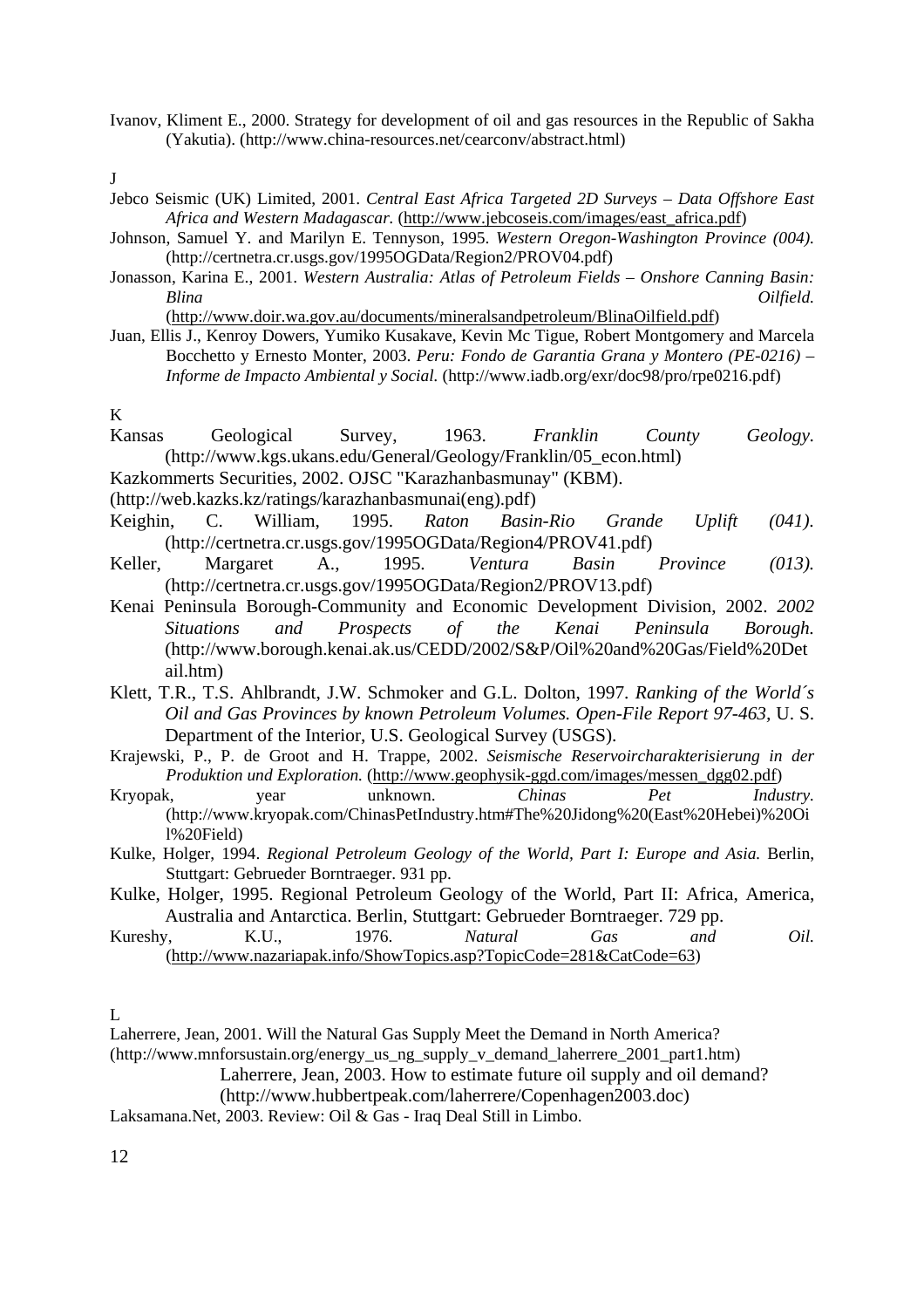(http://www.laksamana.net/vnews.cfm?ncat=37&news\_id=5448)

- Law, Ben E., 1995. Southwestern Wyoming Province (037). (http://certnetra.cr.usgs.gov/1995OGData/Region4/PROV37.pdf)
- Lekhy, Rajiy, 2002. *Upgrade speeds Soroosh early production.* Asian Oil & Gas. (http://www.oilonline.com/news/features/aog/20021125.Upgrade\_.10121.asp)
- Link, W.K., 1952. *Significance of Oil and Gas Seeps in World Oil Exploration.* AAPG Bulletin, V.36, pp. 1505-1541. (http://www.eti-geochemistry.com/link/images/link.pdf)
- Lindquist, Sandra J., 1998a. The Red Sea Basin Province: Sudr-Nubia(!) and Maqna(!) Petroleum Systems. USGS *Open-File Report OF99-50-A*, U. S. Department of the Interior. U.S. Geological Survey (USGS). (http://geology.cr.usgs.gov/energy/WorldEnergy/OF99-50A/province.html)
- Lindquist, Sandra, 1998b. The Santa Cruz Tarija Province of Central South America: Los Monos – Machareti(!) Petroleum System. Open-File Report 99-50-C, U. S. Department of the Interior, U.S. Geological Survey (USGS).
- (http://greenwood.cr.usgs.gov/energy/WorldEnergy/OF99-50C/OF99-50C.pdf)
- Lindquist, Sandra J., 1999a. Petroleum Systems of the Po Basin Province of Northern Italy and the Northern Adriatic Sea: Porto Garibaldi (Biogenic), Meride/Riva
- *di Solto (Thermal), and Marnoso Arenacea (Thermal). Open-File Report 99-50-M*, U. S. Department of the Interior, U.S. Geological Survey (USGS). (http://greenwood.cr.usgs.gov/energy/WorldEnergy/OF99-50M/OF99-50M.pdf)
- Lindquist, Sandra J., 1999b. *South and North Barents Triassic-Jurassic Total Petroleum System of the Russian Offshore Arctic. Open-File Report 99-50-N,* U. S. Department of the Interior, U.S. Geological Survey (USGS). (http://geology.cr.usgs.gov/energy/WorldEnergy/OF99- 50N/OF99-50N.pdf)
- Lindquist, Sandra J., 1999c. The Timan-Pechora Basin Province of Northwest Arctic Russia: Domanik – Paleozoic Total Petroleum System. Open-File Report 99-50-G, U. S. Department of the Interior,  $U.S.$  Geological Survey (USGS). (http://geology.cr.usgs.gov/energy/WorldEnergy/OF99-50G/OF99-50G.pdf)
- Lindquist, Sandra J., 2000. *The North Sakhalin Neogene Total Petroleum System of Eastern Russia. Open-File Report 99-50-O,* U. S. Department of the Interior, U.S. Geological Survey (USGS). (http://geology.cr.usgs.gov/energy/WorldEnergy/OF99-50O/OF99-50O.pdf)
- Louisiana Studies in Historic Preservation, year unknown. Background Age of Mechanization.

(http://www.laheritage.org/EducatorArea/AgeOfMecanization/AMbackground.html)

- LoveToKnow, Corp., 2003. *Petroleum.* (http://73.1911encyclopedia.org/P/PE/PETROLEUM.htm) Lundin, 2003. *Tunisia Operations Fact Sheet.* (http://www.lundinpetroleum.com/Documents/op\_Tunisia\_e.pdf) Lundin, 2004a. *Netherlands Operations Fact Sheet.* (http://www.lundinpetroleum.com/Documents/op\_Netherlands\_e.pdf)
- Lundin, 2004b. *Norway Operations Fact Sheet.*( http://www.lundinpetroleum.com/Documents/op\_norway\_e.pdf)

- Macke, David L., 1995. *Illinois Basin Province (064).*  (http://certnetra.cr.usgs.gov/1995OGData/Region8/PROV64.pdf)
- Mackenzie Gas Project, 2004a. *Niglintgak Gas Field Development.* (http://www.mackenziegasproject.com/moreInformation/publications/documents/Nigli ntgak\_Facility.pdf)

M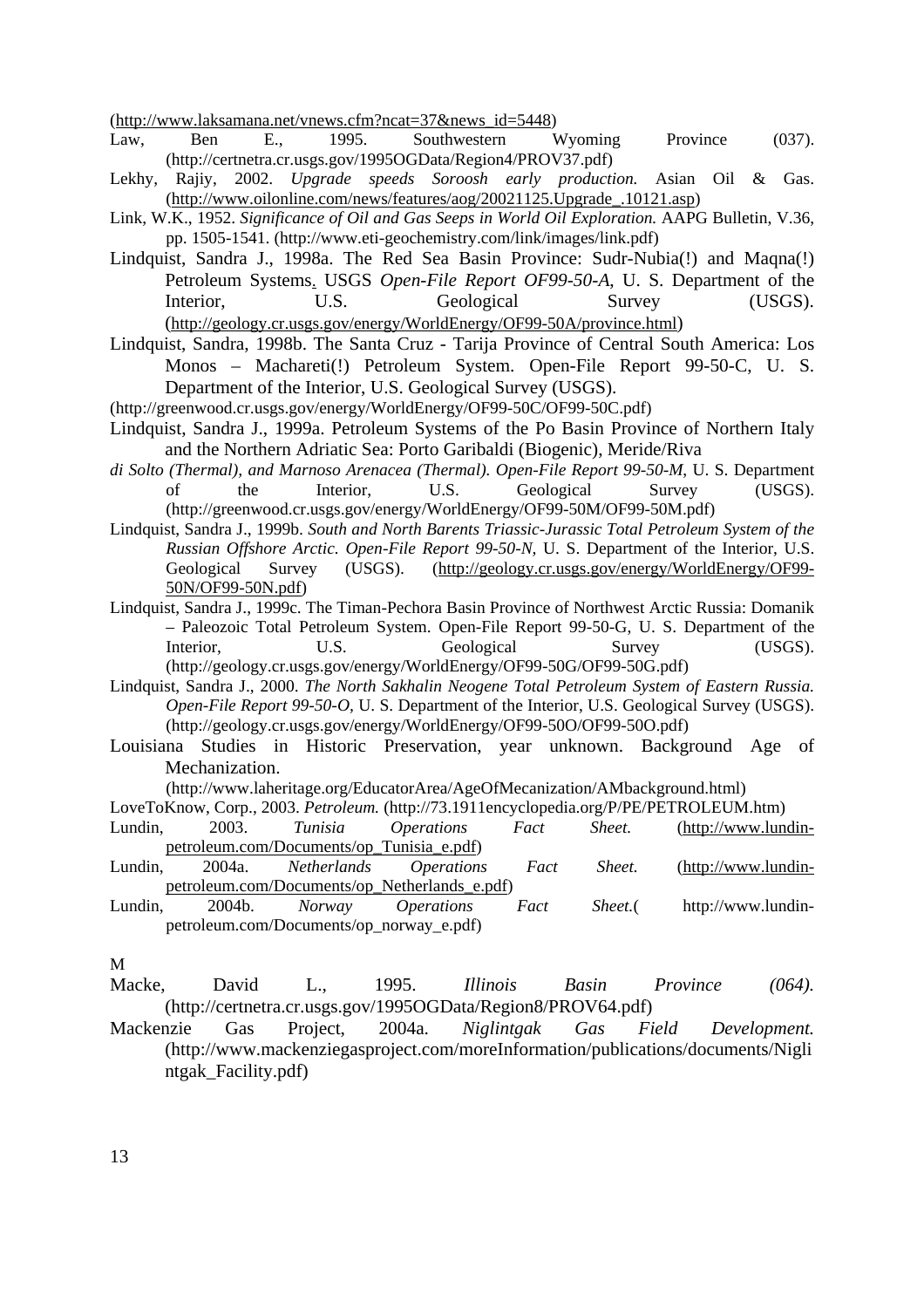- Mackenzie Gas Project, 2004b. *Parsons Lake Gas Field Development.* (http://www.mackenziegasproject.com/moreInformation/publications/documents/Pars onsLake\_Facility.pdf)
- Mackenzie Gas Project, 2004c. *Taglu Gas Field Development.*  (http://www.mackenziegasproject.com/moreInformation/publications/documents/Tagl u\_Facility.pdf)
- Magoon, L.B., P.G. Lillis, K.J. Bird, C. Lampe and K. Peters, year unknown. *Alaskan North Slope Petroleum Systems. Open-File Report 03-324*, U. S. Department of the Interior, U.S. Geological Survey (USGS). (http://geopubs.wr.usgs.gov/open-file/of03-324/sheet1.pdf)
- Malabanan, W.S., 2001a. *Well Location Map Cagayan Basin.*  (http://www.ccop.or.th/epf/philippines/basin\_pdf/cagayan/Cagayan\_WellLocation.pdf)
- Malabanan, W.S., 2001b. *Well Location Map Visayan Basin.*  (http://www.ccop.or.th/epf/philippines/basin\_pdf/visayan/Well%20Location.pdf)
- Malaysia Information, 2003. *Oil and Gas Industry in Malaysia.* (http://www.malaysiainformation.com/industries/oilandgasindustry.htm)
- Maple, 2001. Press Releases Maple continues Investing in Peru. (http://www.maplecos.com/inews2a.htm)
- Marathon Oil Corporation, 1999. *1999 News Releases Marathon Agrees to Acquire Interest in Corrib Field.*

(http://www.marathon.com/News\_Center/Press\_Releases/1999\_News\_Releases/?releaseid=24 5675)

- MARBC, 2000. *Russian VIP Delegation in Philadelphia.* (http://www.ma-rbc.org/event/jul00 vip.html)
- Marcon International, Inc., 2003. Yugoslavia Serbia and Montenegro.
- (http://www.marcon.com/main/print\_story.cfm?StoryID=307)
- Martinez, Anibal, 1999. *Cronología del Petróleo Venezolano hasta 1999 Campos Petroleros por año de Descubrimiento.* (http://www.mem.gov.ve/dye/hidroc5\_1.htm)
- Mash'al (Oil Ministry Newsletter), 2001. *Production of Sarkhoun and Qeshm Region Stands at 500 mcf.* May 2001, No. 198, Pages: 26 – 29. (http://www.netiran.com/Htdocs/Clippings/DEconomy/010530XXDE02.html)
- Maure, Alejandro, Forrest Dietrich, Ulises Gomez, Javier Vallesi and Marcelo Irusta, 2001. Waterflooding Optimization Using Biotechnology: 2-Year Field Test, La Ventana Field, Argentina.
- (http://microbesinc.com/images/PDF\_Papers/69652.PDF)
- Mbendi, 2000a. *Algeria: Oil And Gas Industry Exploration and Production.*  (http://www.mbendi.co.za/indy/oilg/ogus/af/al/p0005.htm)
- Mbendi, 2000b. *Benin: Oil And Gas Industry.* (http://www.mbendi.co.za/indy/oilg/af/be/p0005.htm)
- Mbendi, 2000c. *Cameroon: Oil And Gas Industry Exploration and Production.*(http://www.mbendi.co.za/indy/oilg/ogus/af/ca/p0005.htm)
- Mbendi, 2000d. *Chad: Oil And Gas Industry Exploration and Production.*(http://www.mbendi.co.za/indy/oilg/ogus/af/ch/p0005.htm)
- Mbendi, 2000e*. Congo: Oil And Gas Industry Exploration and Production.*  (http://www.mbendi.co.za/indy/oilg/ogus/af/co/p0005.htm)
- Mbendi, 2000f. *Cote d'Ivoire: Oil And Gas Industry.*  (http://www.mbendi.co.za/indy/oilg/af/ci/p0005.htm)
- Mbendi, 2000g. *Democratic Republic of Congo: Oil And Gas Industry Exploration And Production.*  (http://www.mbendi.co.za/indy/oilg/ogus/af/zr/p0005.htm)
- Mbendi, 2000h. *Eritrea: Oil And Gas Industry Overview.*  (http://www.mbendi.co.za/indy/oilg/af/er/p0005.htm)
- Mbendi, 2000i. *Ethiopia: Oil And Gas Industry Overview.*  (http://www.mbendi.co.za/indy/oilg/af/et/p0005.htm)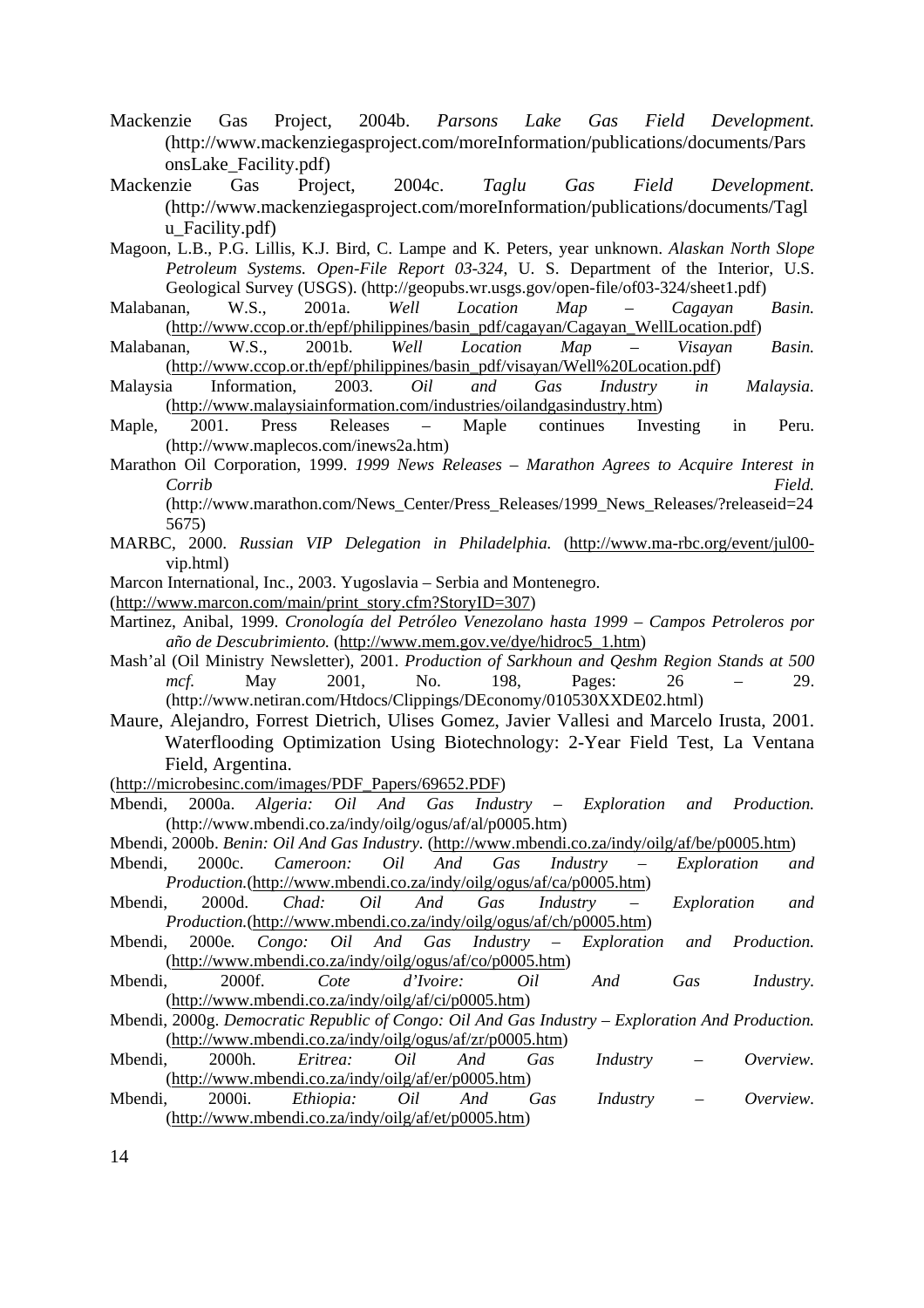| Mbendi, 2000j. Ghana: Oil And Gas Industry - Exploration And Production.                          |                                          |                      |
|---------------------------------------------------------------------------------------------------|------------------------------------------|----------------------|
| (http://www.mbendi.co.za/indy/oilg/ogus/af/gh/p0005.htm)                                          |                                          |                      |
| 2000k. Madagascar: Oil And Gas Industry - Exploration and Production.<br>Mbendi,                  |                                          |                      |
| (http://www.mbendi.co.za/indy/oilg/ogus/af/md/p0005.htm)                                          |                                          |                      |
| Mbendi, 20001. Morocco: Oil                                                                       | And Gas                                  | <i>Industry.</i>     |
| (http://www.mbendi.co.za/indy/oilg/af/mo/p0005.htm)                                               |                                          |                      |
| 2000m. Namibia: Oil And<br>Mbendi,                                                                | Gas Industry – Overview.                 |                      |
| (http://www.mbendi.co.za/indy/oilg/af/na/p0005.htm)                                               |                                          |                      |
| 2000n. Niger: Oil And Gas Industry - Exploration and Production.<br>Mbendi,                       |                                          |                      |
| (http://www.mbendi.co.za/indy/oilg/ogus/af/ni/p0005.htm)                                          |                                          |                      |
| 2000o. Nigeria: Oil And Gas Industry<br>Mbendi,<br>$\sim$ $-$                                     | Exploration and Production.              |                      |
| (http://www.mbendi.co.za/indy/oilg/ogus/af/ng/p0005.htm)                                          |                                          |                      |
| Mbendi, 2000p. Somalia: Oil And Gas Industry -                                                    | Exploration and Production               |                      |
| (http://www.mbendi.co.za/indy/oilg/af/so/p0005.htm)                                               |                                          |                      |
| Mbendi, 2001a. Gabon: Oil And Gas Industry -                                                      |                                          | Production.          |
|                                                                                                   | Exploration and                          |                      |
| (http://www.mbendi.co.za/indy/oilg/ogus/af/ga/p0005.htm)                                          |                                          |                      |
| Mbendi, 2001b. Mozambique: Oil And Gas Industry – Exploration and Production.                     |                                          |                      |
| (http://www.mbendi.co.za/indy/oilg/ogus/af/mz/p0005.htm)                                          |                                          |                      |
| Mbendi, 2001c. Senegal: Oil And Gas Industry – Exploration and                                    |                                          | Production.          |
| (http://www.mbendi.co.za/indy/oilg/ogus/af/sn/p0005.htm)                                          |                                          |                      |
| Mbendi, 2001d. Senegal: Oil And Gas                                                               | <i>Industry</i> – <i>Overview.</i>       |                      |
| (http://www.mbendi.co.za/indy/oilg/af/sn/p0005.htm)                                               |                                          |                      |
| Mbendi, 2001e. Sudan: Oil And Gas Industry -                                                      | Exploration and                          | Production.          |
| (http://www.mbendi.co.za/indy/oilg/ogus/af/su/p0005.htm)                                          |                                          |                      |
| 2001f.<br>Sudan: Oil And Gas<br>Mbendi,                                                           |                                          | Industry - Overview. |
| (http://www.mbendi.co.za/indy/oilg/af/su/p0005.htm)                                               |                                          |                      |
| Mbendi, 2001g. Tanzania: Oil And Gas                                                              | <i>Industry</i> – <i>Exploration And</i> |                      |
| <i>Production</i> (http://www.mbendi.co.za/indy/oilg/ogus/af/ta/p0005.htm)                        |                                          |                      |
| Mbendi, 2001h. Tunisia: Oil And Gas Industry. (http://www.mbendi.co.za/indy/oilg/af/tu/p0005.htm) |                                          |                      |
|                                                                                                   |                                          |                      |
| 2002a. Angola: Oil And Gas Industry - Exploration and Production.<br>Mbendi,                      |                                          |                      |
| (http://www.mbendi.co.za/indy/oilg/ogus/af/an/p0005.htm)                                          |                                          |                      |
| Mbendi, 2003. South Africa: Oil And Gas Industry - Exploration and Production.                    |                                          |                      |
| (http://www.mbendi.co.za/indy/oilg/ogus/af/sa/p0005.htm)                                          |                                          |                      |
| Melrose Resources, 2001. Interim results for the six months ended 30                              |                                          | June<br>2001.        |
| (http://bestinvest.uk-wire.com/cgi-bin/articles/200108310700312554J.html)                         |                                          |                      |
| Melrose Resources, 2004. Preliminary Announcement of Results for the year enden 31 December       |                                          |                      |
| 2003.                                                                                             | (http://www.buchanan.uk.com/cgi-         |                      |
| bin/viewannounce.pl?dir=latest&file=Press%20release%2029%20March%202004%20(final)                 |                                          |                      |
| web.htm)                                                                                          |                                          |                      |
| Mera Petroleums Inc., 1999. 1999 Annual Report. (http://mera.ca/financial/99ar.pdf)               |                                          |                      |
| Michelotti, Guido, 2004. Relazione Tecnica sul Potenziale Petrolifero Italiano Hydrocarbon        |                                          |                      |
|                                                                                                   |                                          |                      |
| potential in Italy. (http://www.assomineraria.org/news/attach/workshop_2004_michelotti.pdf)       |                                          |                      |
| Mid-Continent Oil & Gas Association of Oklahoma, year unknown. Historical Highlights -            |                                          |                      |
| Historical<br>Highlights<br>$\iota$<br>the                                                        | Energy                                   | <i>Industry.</i>     |
| (http://www.okmoga.com/historical.html)                                                           |                                          |                      |

Minfo 66, 2000. *Oil and Gas in New South Wales.* (http://www.minerals.nsw.gov.au/minfo/pdfs/66\_og.pdf)

Ministère de l'Économie, des Finances et de l'Industrie, 2002. *How to obtain an oil and gas exploration permit in France.* (http://www.industrie.gouv.fr/energie/anglais/ang-guidehydro.htm)

Ministerie van Economische Zaken, 2002. Olie en gas in Nederland – Opsporing en winning 2001.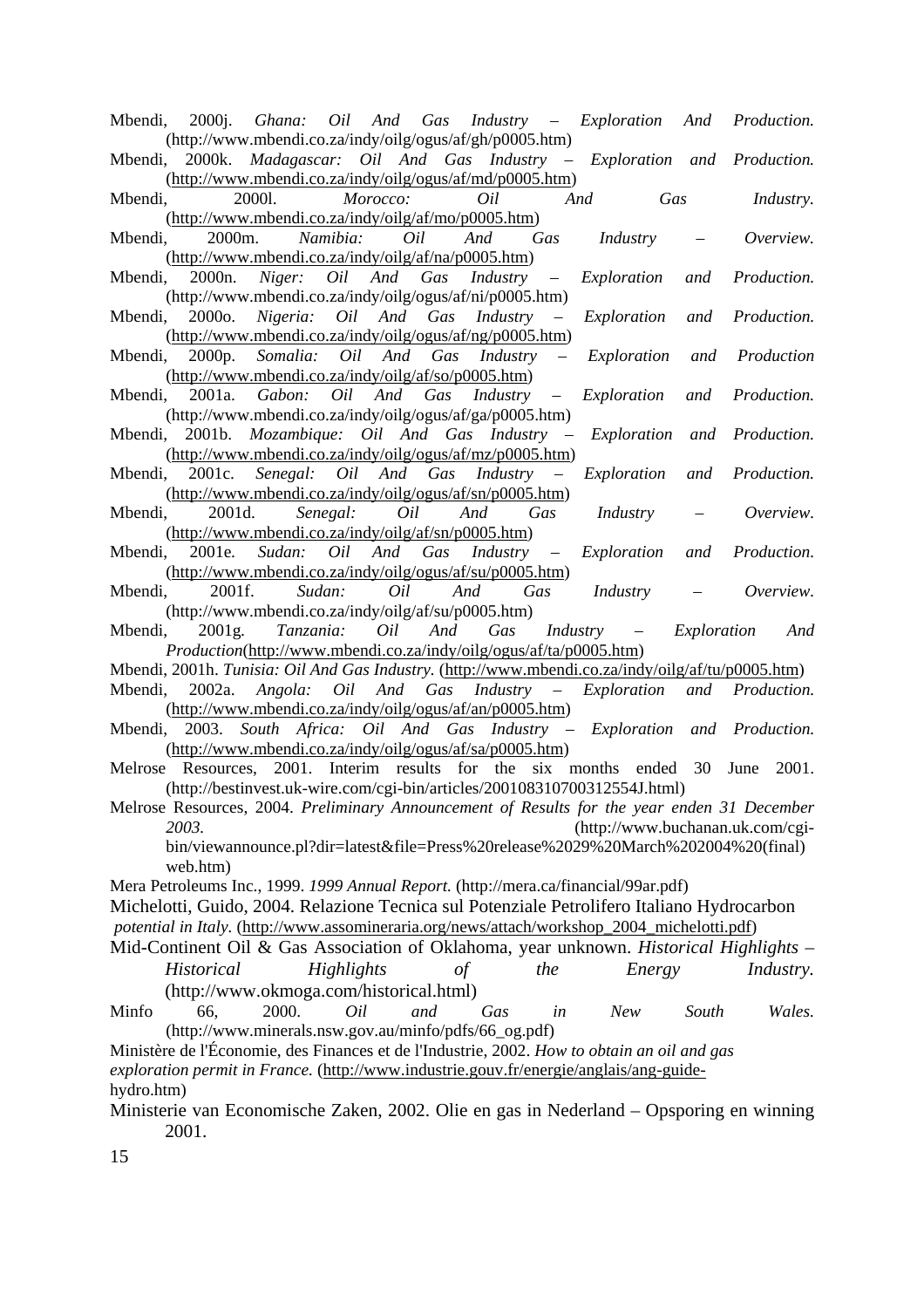(http://www.nitg.tno.nl/oil&gas/downloads/jb2001NL.pdf)

- Ministry of National Infrastructure, 2001. *Energy: Oil and Gas Exploration Production.*  (http://www.mni.gov.il/english/units/Energy/Production.shtml)
- Ministry Of Petroleum & Mineral Resources, year unknown. *Crude Oil History of Oil in Saudi Arabia.* (http://www.mopm.gov.sa/html/en/oil\_e.html)
- Ministry of Petroleum and Natural Resources (MPNR)\_1, year unknown. *Oil and Gas Exploration and Production.* (http://www.mpnr.gov.pk/overview.php)
- Ministry of Petroleum and Natural Resources (MPNR)\_2, year unknown. *Pakistan Petroleum Limited (PPL).* (http://www.mpnr.gov.pk/ppl.htm)
- Mir-Babayev, Mir-Yusif, 2002. Azerbaijan's Oil History *A Chronology Leading up to the Soviet Era.*

(http://www.azer.com/aiweb/categories/magazine/ai102\_folder/102\_articles/102\_oil\_chronolo gy.html)

- Mir-Babayev, Mir-Yusif, 2003. Azerbaijan's Oil History *Brief Oil Chronology since 1920 Part 2.*  (http://www.azer.com/aiweb/categories/magazine/ai112\_folder/112\_articles/112\_chronology. html)
- Mokhtar, Hussein, Ahmed Amin, and Medhat Mahmoud, 2002. *Integrated Reservoir Management Succeeded to Revert Production Decline in Belayim Land Mature Oil Field.*  (http://aapg.confex.com/aapg/cairo2002/techprogram/paper\_65244.htm)
- MOL Plc., year unknown. *Reconstruction overexploitation of resources nationalization.* (http://www.mol.hu/english/mol/industry/history/hydrocarbon/hydrocarbon\_articles/ doc70624)
- Morrell, G.R., 1995. Petroleum Exploration in Northern Canada A Guide to Oil and Gas Exploration and Potential. (http://www.ainc-inac.gc.ca/oil/Pdf/chapter1.pdf)
- Mosconi, A., S. Merlini and C. Magistroni, 2002. Unconventional Prospecting Methods Hyperspectrometry Applications in the Circum-Mediterranean Region. (http://www.rsinc.com/italy/AGIP.pdf)
- Moyo, Tabbi, 1999. *Shell is confident of Kudu gas potential.*  (http://www.namibian.com.na/Netstories/Econ4-99/shell.html)
- Museum Migas, year unknown. 5 Years Plan III (1979/80 -1983/84): The development of the production fields and the refineries. (http://www.museum-migas.go.id/English/Pelita-3Eng.htm)
- Museum of Florida History, 2003. *War's Impact on Florida: Shipbuilding, Defense Industry, and War Products.* (http://www.flheritage.com/museum/wwii/panel.cfm?panel=5\_3)
- N

Nachtmann, Wolfgang, 2003. Abriss der Öl- und Gaswirtschaft in Oberösterreich

(unter besonderer Berücksichtigung des Salzkammerguts) – Review of the Oil and Gas Industry in Upper Austria (Special Attention Paid to the Salzkammergut Region). (http://www.rohoel.at/T2W/RAGT2W.nsf/lookupDownloads/%C3%96l- %20und%20Gaswirtschaft%20in%20O%C3%96,%3Cbr%3E(pdf,%20747kB)/\$file/%

C3%96l-%20und%20Gaswirtschaft%20in%20O%C3%96-web.pdf)

- Nafta Gaz Sanok, year unknown. *Histrory Company´s history.* (http://www.naftagaz.sanok.pl/en/history.htm)
- Nafta Lendava, year unknown. *Research and oil & gas production (RPNP).*
- (http://www.nafta-lendava.si/rpnp1-en.htm)
- National Academy of Sciences, 2003. *Oil in the Sea III: Inputs, Fates, and Effects.*  (http://www.nap.edu/books/0309084385/html/152.html)
- National Energy Policy, year unknown. Strengthening Global Alliances Enhancing National Energy Security and International Relationships. (http://www.whitehouse.gov/energy/Chapter8.pdf)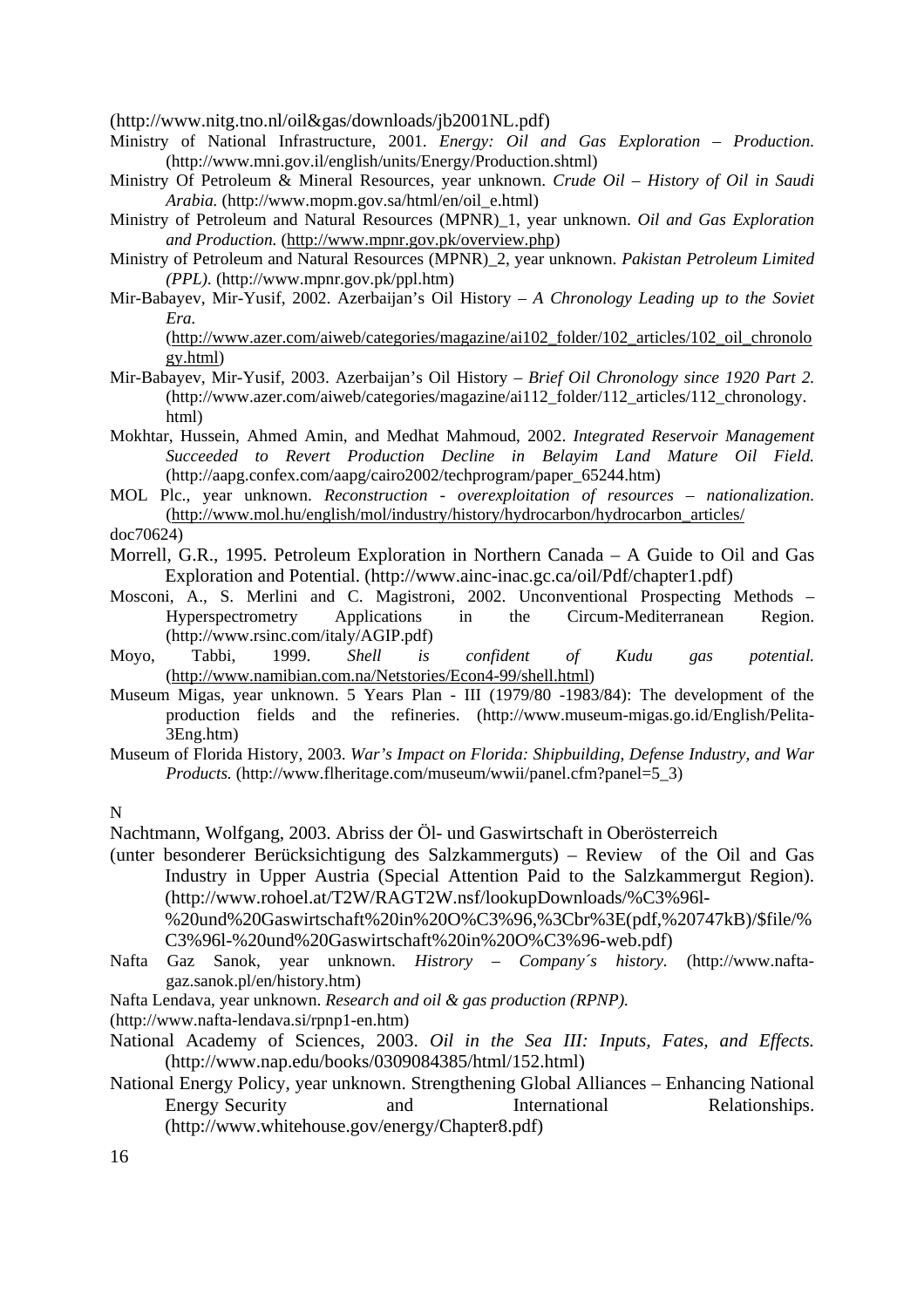Natural Resources Authority, 2001. *Petroleum Exploration Opportunities in Jordan.* (http://www.nra.gov.jo/opportunities.htm)

Nelson, Kristen, 2001. Exxon's plan for Point Thomson brings field closer to development. (http://www.petroleumnews.com/pnarch/010428-02.html)

- New Zealand Petroleum, 2001. *Exploration history West Coast Basins.*  (http://www.med.govt.nz/crown\_minerals/petroleum/history/westcoast.html)
- New Zealand Petroleum, 2002. *Exploration history Taranaki Basin.*  (http://www.med.govt.nz/crown\_minerals/petroleum/history/taranaki.html)
- New Zealand Petroleum, 2003a. *Petroleum basins Great South Basin.*  (http://www.med.govt.nz/crown\_minerals/petroleum/basins/grtsth.html)
- New Zealand Petroleum, 2003b. *Petroleum basins West Coast Basins.*  (http://www.med.govt.nz/crown\_minerals/petroleum/basins/westcoast.html)
- New Zealand Petroleum, 2003c. *Resource data Petroleum exploration reports.*  (http://www.med.govt.nz/crown\_minerals/petroleum/data/index.html)

Nexen, 2003. *History – 1990s.* (http://www.nexeninc.com/About\_Us/History/1990s.asp)

N.I.G.C., 2002. *National Iranian Gas Company.* (http://www.geocities.com/nigcigs1/html/nigc.htm)

NIMA Geospatial Engine, year unknown. (geoengine.nima.mil)

- NJSC Chronomornaftogaz, 2001a. Exploration history History of Finding and operating Deposits in the Crimea.
- (http://www.blackseagas.com/eng/about/about\_ind\_history.php)

NJSC Chronomornaftogaz, 2001b. *Natural Resources.* 

- (http://www.blackseagas.com/eng/about/about\_nat\_resources.php)
- Noble Energy, 2002. *2002 Annual Report Innovation to do more.*  (http://ir.thomsonfn.com/investorrelations/IRFiles/5244/pdfs/NobleEnergy\_update\_AR.pdf)
- Nordenstahl, Gustavo, 2003. Hydrocarbon offshore exploitation in the argentine republic A shipping approach for oil men.
- (http://www.tecnoil.com.ar/ingles/especial.asp?ieID=76)
- Norsk Hydro, 1999. *Financial Report*. FORM 20-F United States Securities and Exchange Commission.
	- (http://www.hydro.com/library/attachments/en/investor\_relations/financial\_reports/20f\_99.
- Northern Oil, 2001. *BS-3, Brazil.* (http://www.northernoil.no/activities/brazil.shtml)
- Northern Territory Government, year unknown. *Petroleum Reserves and Resources Summary Northern Territory Administered Areas.* (http://www.dme.nt.gov.au/dmemain/energy/facts\_figures/fields/reserves\_data.html)
- Northern Territory Government, 2003. *Northern Territory Oil & Gas Fact Sheet Onshore Petroleum Exploration & Production.*

(http://www.dme.nt.gov.au/dmemain/energy/facts\_figures/Fact\_Sheets/onshore.html)

Northwest Territories, year unknown. *Minerals, Oil and Gas: Oil and Gas – History of Oil and Gas in the NWT.* (http://www.gov.nt.ca/RWED/mog/oil\_gas/history.htm)

North Sea Digital Atlas, 2004. (http://www.nsda.co.uk/table1.htm)

- Norwegian Petroleum Directorate, 1999. *Annual Report 1999 Offshore Norway.* (http://www.npd.no/NR/rdonlyres/eptatjwog6m6kepiflxn5cneuqpukcr2dgnkfns7kodkrxgqdhix nulatvg6nls2jnaepgstiynlkfugakhdafyo3gb/A\_Resource\_Management.pdf)
- NOS, year unknown. 30.6 *Availability of Various Sources of Energy in India.*  (http://www.nos.org/eco12/es6h30.1.htm)
- Novus, 2003. *In Depth.* (http://www.novuspetroleum.com/cmsaxs/site/1/6.asp?recID=80)
- NPRA, 1998. NPRA Final Integrated Activity Plan/Environmental Impact Statement IV. Environmental Consequences. (http://aurora.ak.blm.gov/npra/final/html/t4A5-1a.html)
- NRMBSR (Natural Resource Management of the Baltic Sea Region), year unknown. *Petroleum and Natural Gas.* (http://www.geocities.com/bsenv/oilandgas.html)

17

pdf)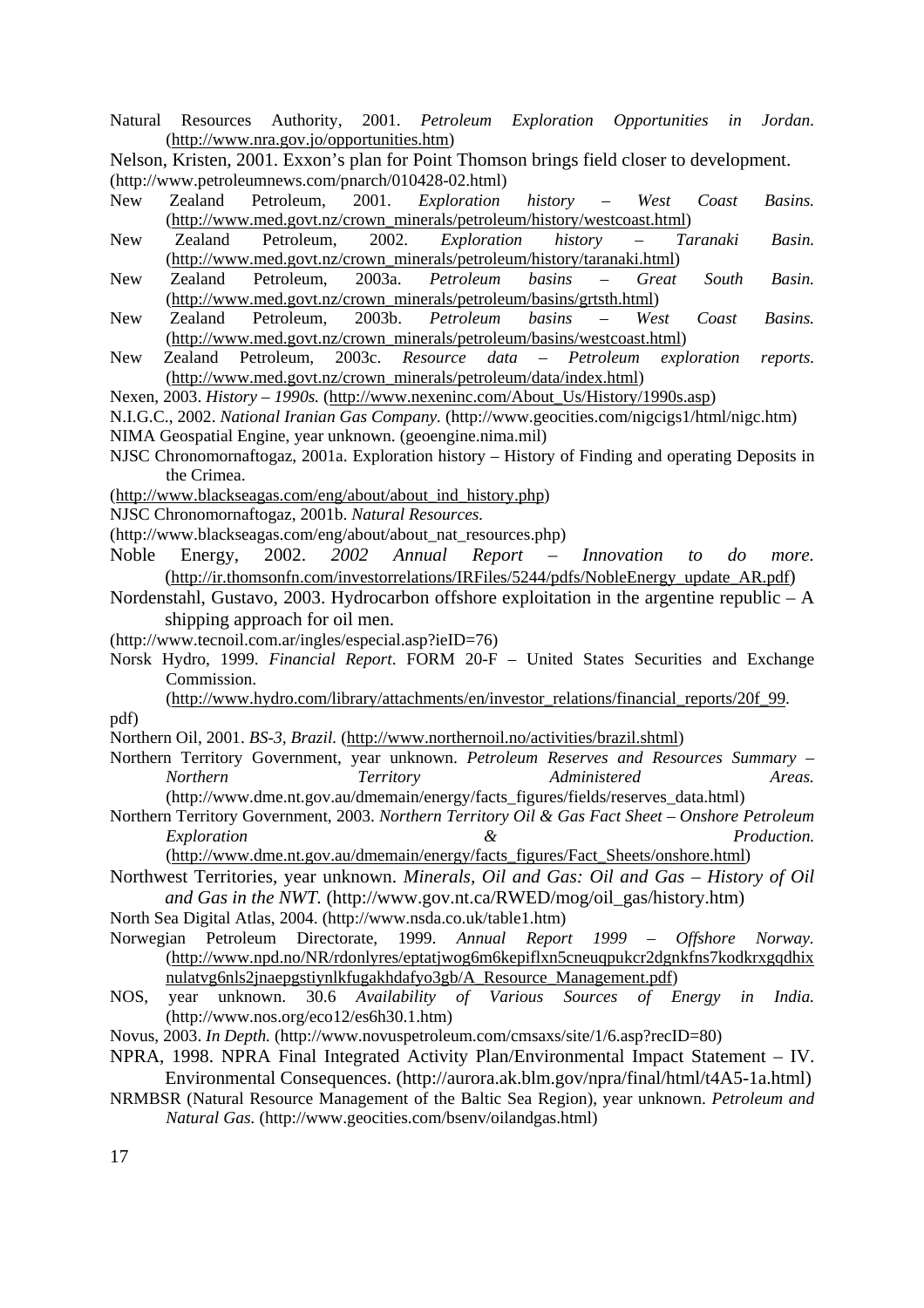Nugroho, Susanto B. and P. Sembiring, 2003. *Outstep Drillings in Sangatta, a Success Story in Extending Oil Field Life.*  (http://www.ccop.or.th/projects/PPM/Case\_Study\_Indonesia\_files/1st%20workshop/presentati on%5CPertamina\_CCOP%20Presentation.pdf)

 $\Omega$ 

- Occidental Petroleum Corporation, 2003. *Occidental Operations in Peru.*  (http://www.oogc.com/world\_oper/latin\_america/over\_peru.htm)
- Offshore Engineer, 2000. *Revisiting Vermilion's twilight zone.*  (http://www.dgi.com/pdf/vermilion.pdf)
- Offshore Magazine, 1994. Oil Story Milestone in hydrocarbon history (Genesis to 1994). (http://www.sokana.com/hist\_bot.htm)
- OGDCL, year unknown. *Completed Projects.* (http://www.ogdcl.com/cp.htm)
- Ogutcu, Mehmet, 1998. *Eurasian Energy Prospects – Need For a Long-Term Western Strategy.*  (http://egemenlik-ulusundur.org/ustat/ulastra/ogutcu3c.htm)
- Oil And Gas Investor, 2004. *A North Sea Renaissance.*  (http://www.oilandgasinvestor.com/pdf/UKSR.pdf)
- Oil & Gas Directory, 2001. *Research Profile United Arab Emirates. Oil & Gas Directory Arabian*  Gulf, 2001. (http://www.oilandgasdirectory.com/ogd2003/reprof/UAE.pdf)
- Oil & Gas Directory, 2003a. *Research Profile Republic of Yemen.*  (http://www.oilandgasdirectory.com/ogd2003/reprof/Yemen.pdf)
- Oil & Gas Directory, 2003b. *Research Profile Sultanate of Oman.* (http://www.oilandgasdirectory.com/ogd2003/reprof/Oman.pdf)
- Oil & Gas Journal, 1998. International Petroleum Encyclopedia Tunisia. (http://orc.pennnet.com/Articles/Article\_Display.cfm?Section=Articles&ARTICLE\_ID=1149 62)
- Oil & Gas Journal, 1999a. International Petroleum Encyclopedia Albania. (http://orc.pennnet.com/Articles/Article\_Display.cfm?Section=Articles&ARTICLE\_ID=1148 48)
- Oil & Gas Journal, 1999b. *International Petroleum Encyclopedia Iran.* (http://orc.pennnet.com/Articles/Article\_Display.cfm?Section=Articles&ARTICLE\_ID=1149 33)
- Oil & Gas Journal, 2001a. *International Petroleum Encyclopedia Algeria.*  (http://orc.pennnet.com/Articles/Article\_Display.cfm?Section=Articles&ARTICLE\_ID=1873 42)
- Oil & Gas Journal, 2001b. *International Petroleum Encyclopedia Trinidad & Tobago.* (http://orc.pennnet.com/Articles/Article\_Display.cfm?Section=Articles&ARTICLE\_ID=1871 36)
- Oil & Gas Journal, year unknown. *Middle East Update Search for gas in Triassic reefs progresses in northern Israel.* (http://www.zionoil.org/eprint.pdf)
- OilChina, 2003a. *Bohai Sea oilfield.* (http://www.oilchina.com/eng/Service-Center/oilfileds/bohai.htm)
- OilChina, 2003b. *Dongfang 1-1 gas field in Yingehai basin*. (http://www.oilchina.com/eng/Service-Center/oilfileds/dongfang.htm)
- OilChina, 2003c. *Donghai Sea oilfield.* (http://www.oilchina.com/eng/Service-Center/oilfileds/donghai.htm)
- OilChina, 2003d. *Nanhai sea oilfield.* (http://www.oilchina.com/eng/Service-Center/oilfileds/nanhai.htm)
- OilChina, 2003e. *Tarim Oilfield.* (http://www.oilchina.com/eng/Service-Center/oilfileds/Tarim.htm)
- OilChina, 2003f. *Yacheng 13-1 gas field in South China Sea.* (http://www.oilchina.com/eng/Service-Center/oilfileds/yacheng.htm)
- OilChina, 2003g. *Yumen Oilfeild.* (http://www.oilchina.com/eng/Service-Center/oilfileds/Yumen.htm)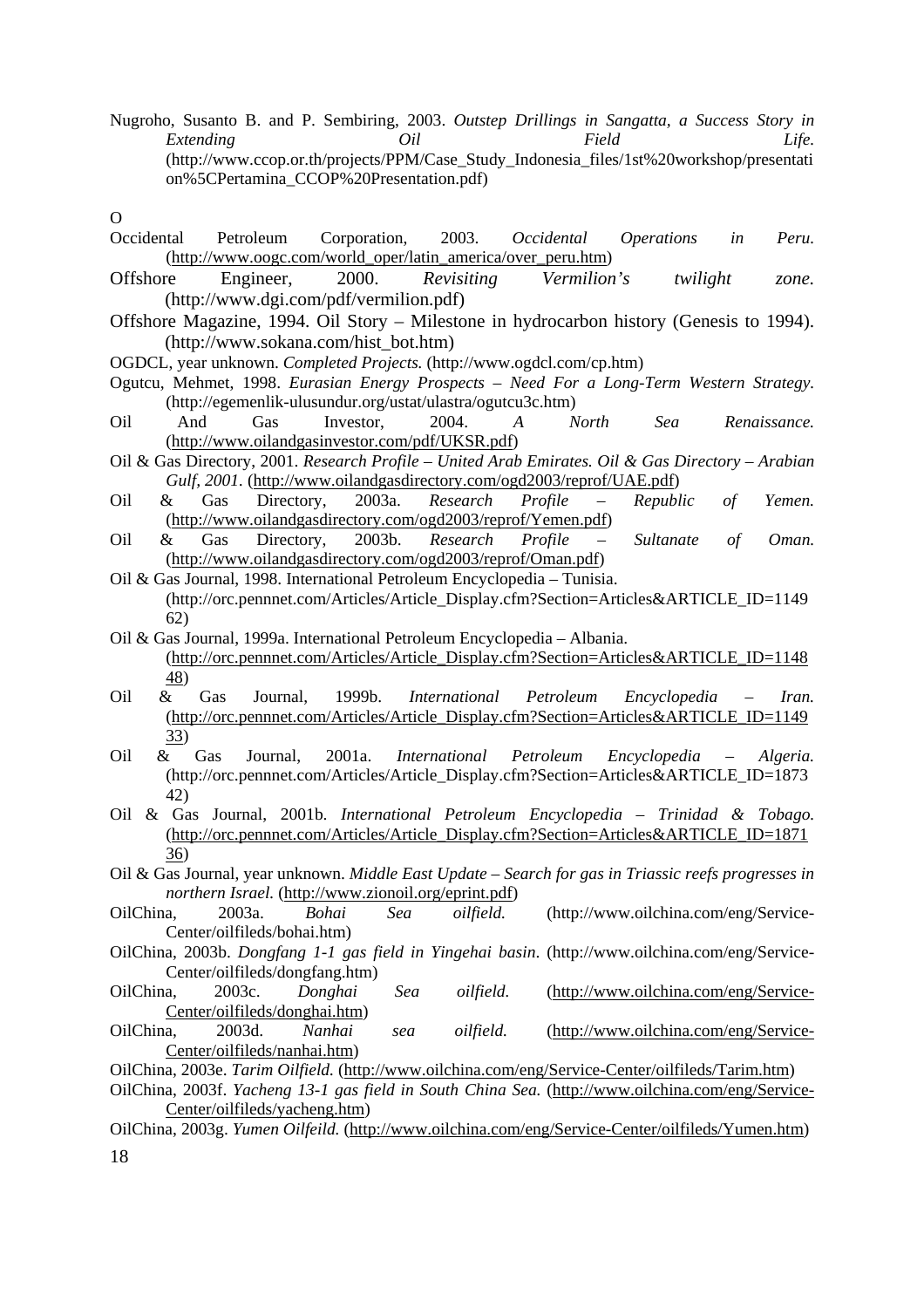OilChina, 2003h. *Zhongyuan Oilfield.* (http://www.oilchina.com/eng/Service-Center/oilfileds/Zhongyuan.htm)

- Oil India Limited, 2001. *Operational Area Rajasthan Exploration Project (RP).*  (http://www.oilindia.nic.in/operation.htm#)
- Oil Museum of Canada, year unknown. *The Grounds The Inside.* (http://collections.ic.gc.ca/blackgold/oil\_museum/oilmuseum.html)
- OPL, 1991. The World Offshore Field Development Guide Volume I: Mediterranean, Middle East, Africa. Ledbury, Herefordshere: Oilfield Publications Limited.
- Omax Resources Ltd., 2004. Press Release Omax Acquires Interest in Adana Basin.

(www.omaxresources.com/ showfile.php?file=PRLS04-03- 09Acquisition\_Adana\_Interest.pdf)

- ONAREP\_a, unknown. *Onshore : Essaouira Basin.* (http://www.onarep.com/)
- ONAREP\_b, unknown. *Onshore : Rharb Basin.* (http://www.onarep.com/)
- ONAREP\_c, unknown. *Offshore : Atlantic.* (http://www.onarep.com/)
- ONGC, year unknown. West Bengal: Exploratory efforts made in Eastern Region Tripura.
- (http://www.shilpabichitra.com/shilpa2000/wbart32.htm)
- OPL, 1991. The World Offshore Field Development Guide Volume I: Mediterranean, Middle East, Africa. Ledbury, Herefordshere: Oilfield Publications Limited.
- Oranje-Nassau Energie B.V., 2002. *Energy Interests at 31 December 2002.* (http://www.oranjenassau.com/sectors/energy\_assets.html)
- Owad-Jones, Dianne and Grant Ellis, 2000a. *Western Australia: Atlas of Petroleum Fields Onshore Perth Basin: Dongara oil- and gasfield.* (http://www.doir.wa.gov.au/documents/mineralsandpetroleum/DongaraOilAndGasfield.pdf)
- Owad-Jones, Dianne and Grant Ellis, 2000b. *Western Australia: Atlas of Petroleum Fields Onshore Perth Basin: Gingin gasfield.* (http://www.doir.wa.gov.au/documents/mineralsandpetroleum/Gingin\_Gasfield.pdf)
- Owad-Jones, Dianne and Grant Ellis, 2000c. *Western Australia: Atlas of Petroleum Fields Onshore Perth Basin: Whicher Range gas accumulation.* (http://www.doir.wa.gov.au/documents/mineralsandpetroleum/WhicherRangeGasAccumulatio

Owad-Jones, Dianne and Grant Ellis, 2000d. *Western Australia: Atlas of Petroleum Fields – Onshore Perth Basin: Yardarino oil- and gasfield.* (http://www.doir.wa.gov.au/documents/mineralsandpetroleum/YardarinoOilAndGasfield.pdf)

#### P

- Pacrim Energy, year unknown. *South Cebu NGP: A Poorly Explored and Under-Explored Oil & Gas Province – Visayan Basin – Philippines.*  (http://www.pacrimenergy.com.au/South\_Cebu/South%20Cebu%20Page%201.htm)
- PAPG, year unknown. *Petroleum Exploration History of Pakistan.*  (http://www.oilshow.org/pakhis.htm)
- Pasternak, M., 2003. *Exploration und Produktion von Erdöl und Erdgas in Deutschland 2002.*  (http://www.nlfb.de/rohstoffe/downloads/exp\_prod\_ee\_2002.pdf)
- Pawlewicz, Mark J., Douglas W. Steinshouer and Donald L. Gautier, 2003. *Maps Showing Geology, Oil and Gas Fields and Geological Provinces of Europe including Turkey. Open-File Report 97-470I*, U. S. Department of the Interior, U.S. Geological Survey (USGS). CD-rom
- People's Daily Online, 2000. *Business -* Oil Giants Enjoy High Earnings in 1999.
- (http://fpeng.peopledaily.com.cn/200002/01/eng20000201X104.html)

Pere Fabregas, 2001. *Historia del Gas – Cities & Sites.* (http://www.geocities.com/fabregaspere/cities.html)

n.pdf)

Perenco, 2003a. *Subsidaries* – Cameroon. (http://www.perenco.com/index.cfm/pcms/site.Subsidary\_Cameroon/Subsidary\_Cameroon/Su bsidary\_Cameroon.html)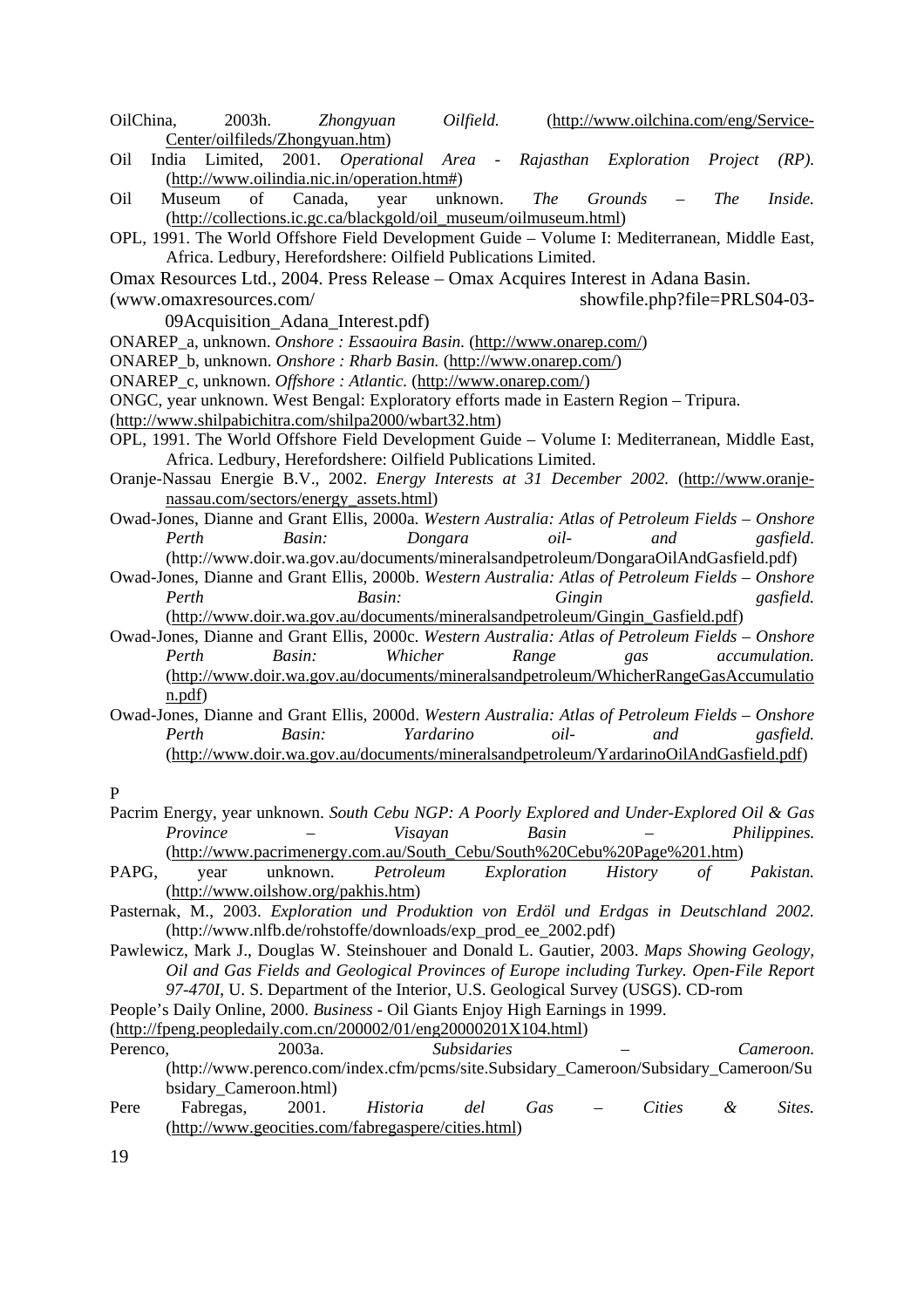- Perenco, 2003b. *Subsidaries Gabon.*  (http://www.perenco.com/index.cfm/pcms/site.Subsidary\_Gabon/Subsidary\_Gabon/Subsidary \_Gabon.html)
- Persits, Feliks, Thomas Ahlbrandt, Michele Tuttle, Ronald Charpentier, Michael Brownfield & Kenneth Takahashi, 1997*. Maps Showing Geology, Oil and Gas Fields and Geological Provinces of Africa. Open-File Report 97-470A*, U. S. Department of the Interior, U.S. Geological Survey (USGS). CD-rom
- Persits, F.M., G.F. Ulmishek, D.W. Steinshouer, 1998. *Maps Showing Geology, Oil and Gas Fields and Geologic Provinces of the Former Soviet Union.* Open-File Report 97-470E, U. S. Department of the Interior, U.S. Geological Survey (USGS). CD-rom
- Perry, William J., Jr., 1995a. *Arkoma Basin Province (062).*  (http://certnetra.cr.usgs.gov/1995OGData/Region7/PROV62.pdf)
- Perry, William J., Jr., 1995b. *Southwest Montana Province (029).*  (http://certnetra.cr.usgs.gov/1995OGData/Region4/PROV29.pdf)
- Perry William J., Jr. and Mitchell E. Henry, 1995. *Marathon Thrust Belt Province (046).* (http://certnetra.cr.usgs.gov/1995OGData/Region5/PROV46.pdf)
- Peterson, James A., 1995. *Williston Basin Province (031).*  (http://certnetra.cr.usgs.gov/1995OGData/Region4/PROV31.pdf)
- Peterson, James A. and John A. Grow, 1995. *Eastern Great Basin Province (019).* (http://certnetra.cr.usgs.gov/1995OGData/Region3/PROV19.pdf)
- Petrel Robertson, 1995a. *Regional Studies Cameroon.*  (http://www.petrelrob.com/regional/international/africa/cameroon.html)
- Petrel Robertson, 1995b. *Regional Studies Gabon.*  (http://www.petrelrob.com/regional/international/africa/gabon.html)
- Petrobank Energy and Resources Ltd., year unknown. *Orito Field Purumayo Basin, Colombia.* (http://www.petrobank.com/)
- PETROBAS, 2004. *Archieve News.* (http://www.keyfacts.co.uk/subscriber/data/petrobra.asp)
- PetroFalcon, 2003. *History: History of the East Falcon Block Cumarebo Field.*  (http://www.petrofalcon.com/corporate/history.htm)
- Petroleum Agency SA, 2003. *Interactive map of seismic and borehole data.*  (http://www.petroleumagencysa.com/Pages/click\_status\_map.htm)
- Petroleum Development Oman, year unknown. *History Chronology.* (http://www.pdo.co.om/PDO/AboutPdo/History/Chronology.htm)
- Petroleum Division Department of Petroleum and Energy, 2002. *2002 Annual Report on Petroleum Activity in Papua New Guinea.*  (http://www.petroleum.gov.pg/DOCUMENTS/2002%20Annual%20Report.pdf)

Petroleum Economist, 2002a. Afghanistan; Energy Investment a Priority.

- (http://67.114.30.217/AfghanReality/economy/AfghanEnegrySector.pdf)
- Petroleum Economist, 2002b. *World gas to power map 2002 ed.* The Petroleum Economist, No. 10
- Petroleum Economist, 2002c. *World oil map 2002 ed.* The Petroleum Economist, No. 9

Petroleum Economist, 2003. *World Energy Atlas.* London, The Petroleum Economist.

- Petrosen, 2003. Senegal National Oil Company. Senegal Basin. Petroleum Exploration Opportunities. (http://www.petrosen.sn/blocks.htm)
- Phillips66, 1998. *Going for Growth North Sea Production Revitalized; Exploration Portfolio Improved.* (http://www.phillips66.com/annual98/1exploration.htm)
- Pinon, Jorge R., 2004. Cuba´s Energy Challenge: Fueling the Engine of Future Economic Growth. (http://www.miami.edu/iccas/Exploration.pdf)
- Platts, year unknown. *Energy in East Europe.* (http://www.pravda.cz/downloads/platts32002.pdf)
- PNiG NAFTA Pila, 2003. *History of Oil & Gas Drilling Company NAFTA Ltd..* (http://www.nafta.com.pl/a\_historia.html)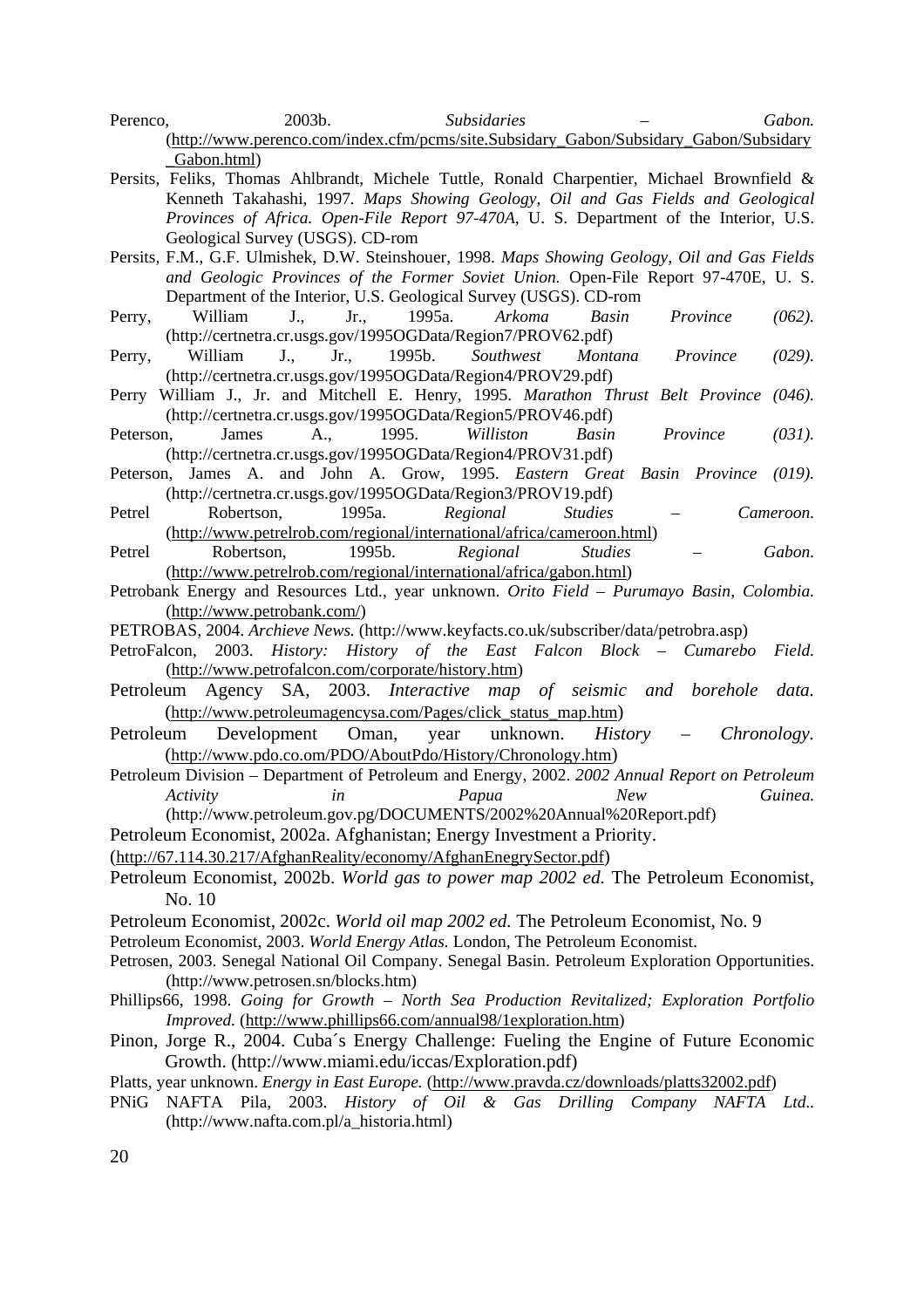Pollastro, Richard M., 1995. *Florida Peninsula Province (050).* (http://certnetra.cr.usgs.gov/1995OGData/Region6/PROV50.pdf)

Pollastro, Richard M., Amy S. Karshbaum and Roland J. Viger, 1999a. *Maps Showing Geology, Oil*  and Gas Fields and Geologic Provinces of the Arabian Peninsula. Open-File Report 97-470B, U. S. Department of the Interior, U.S. Geological Survey (USGS). CD-rom

Pollastro, R.M., F.M. Persits and D.W. Steinshouer, 1999b. *Maps Showing Geology, Oil and Gas Fields and Geologic Provinces of Iran.* Open-File Report 97-470G, U. S. Department of the Interior, U.S. Geological Survey (USGS).

Poulgrain, Greg, 1999a. *Delaying the `Discovery' of Oil in West New Guinea.* p. 9, 10.

(http://www.findarticles.com/cf\_dls/m2375/2\_34/60101710/p9/article.jhtml?term=)

 $(htp://www.findarticles.com/cf~dls/m2375/2~34/60101710/p10/article.jhtml?term=)$ 

Powers, Richard B., 1995. *Wyoming Thrust Belt Province (036).* (http://certnetra.cr.usgs.gov/1995OGData/Region4/PROV36.pdf)

PremierOil, year unknown. *Our History.* (http://www.premieroil.com/Asp/templateManager/render/sections/14/render.aspx?siteID=2&sID=13&documentI  $D=145$ 

Prensky, Stephen E., 1995. *Salina Basin Province (054) and Sedgwick Basin Province (059).*  (http://certnetra.cr.usgs.gov/1995OGData/Region7/PROV54.pdf)

PTTEP, 2003a. *Operations – E5-Project.* (http://www.pttep.com/join/operations.htm)

PTTEP; 2003b. *Operations – Bongkot Project.* (http://www.pttep.com/join/operations.htm)

Q

Qatargas, year unknown. *Qatargas History.* (http://www.qatargas.com.qa/corporateprofile/history.htm)

R

- Rauzi, Steven L., 2001. *Summary of Arizona's oil and gas potential.* (http://www.gasandoil.com/goc/news/ntn11499.htm)
- Reed, Kristin, 2003. *Angola oil concessions map.* (http://www.berkeley.edu/news/students/2003/angola/map-popup.shtml)
- RIGZONE, 2000. *Second Well Unsuccessful Offshore Mozambique.* (http://www.rigzone.com/news/article.asp?a\_id=667)
- RIGZONE, 2001a. Matrix Spuds First Exploration Well in Asahan Offshore Sumatra. Matrix Oil NL. (http://www.rigzone.com/news/article.asp?a\_id=1964)

RIGZONE, 2001b. *Pakistan Awards Exploration License to Scimitar.*  (http://www.rigzone.com/news/article.asp?a\_id=1982)

- Roberts, Phil and Dennis H. Knight, 2004. *Wyoming (state).* (http://encarta.msn.com/encyclopedia\_761575281\_6/Wyoming\_(state).html)
- Roc Oil Company Limited ROC, 2003. *Angola Cabinda South.* (http://www.rocoil.com.au/Pages/World\_Map/Angola/angola.html)
- ROOZBEHAN CO., year unknown. Oil Industry *Iran: Pioneer source of oil in the Middle East.* (http://www.roozbehan.com/oilindustry.htm)

Rosen, Norman C., 2003. Structure and Stratigraphy of South Texas and Northeast Mexico: Applications to Exploration – Program and Abstracts. (http://www.gcssepm.org/conference/2003\_STGS\_ProgAbstracts.pdf)

RWE Dea, year unknown. *Corporate history: 1966 – 1988.* (http://www.rwe-dea.com/en/94\_463.htm) Ryder, R.T., 1995a. *Appalachian Basin Province (067).*

<sup>(</sup>http://certnetra.cr.usgs.gov/1995OGData/Region8/PROV67.pdf) Ryder, R.T., 1995b. *Black Warrior Basin Province (065).*  (http://certnetra.cr.usgs.gov/1995OGData/Region8/PROV65.pdf)

Ryder, R.T., 1995c. *Cincinnati Arch Province (066).*  (http://certnetra.cr.usgs.gov/1995OGData/Region8/PROV66.pdf)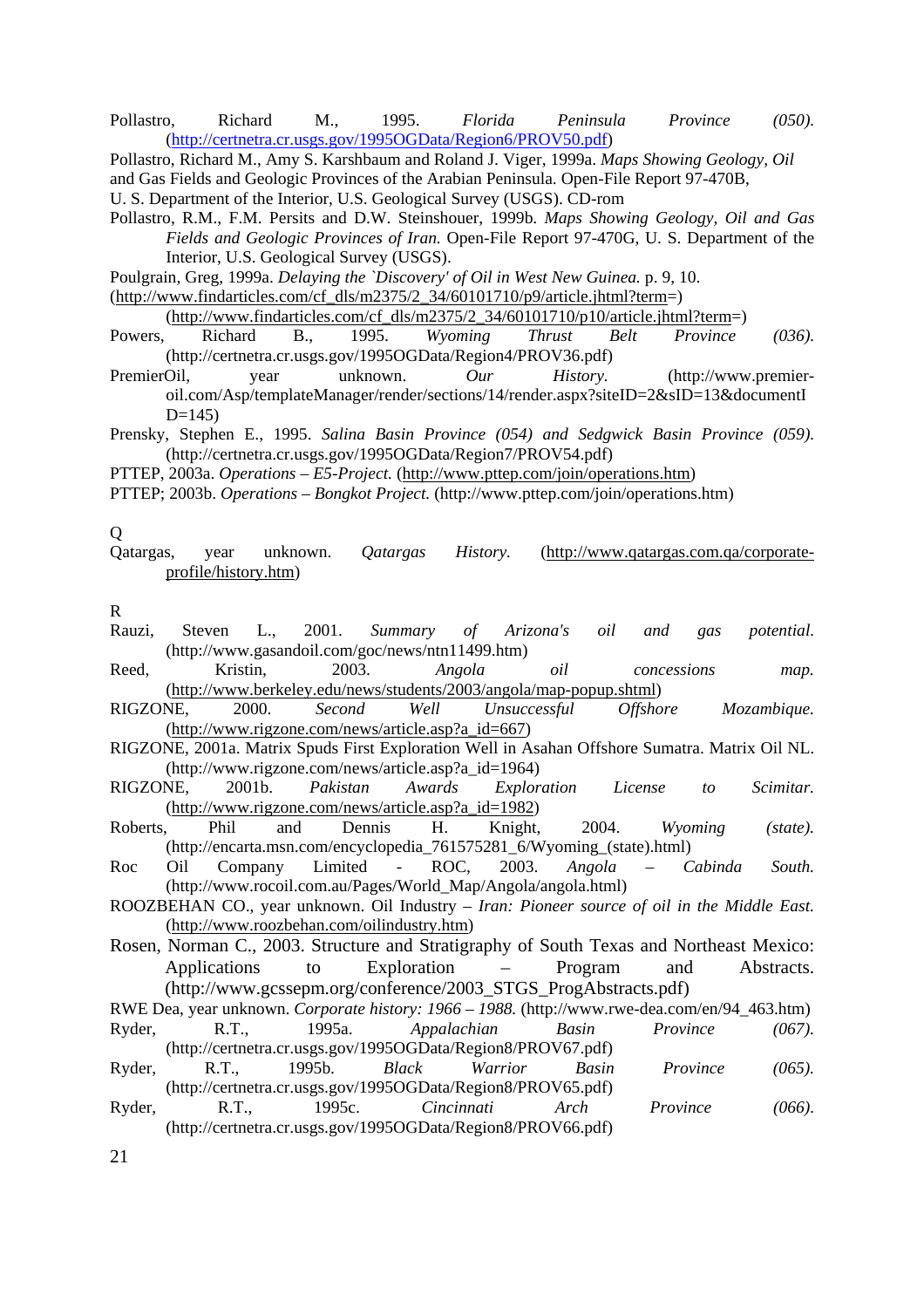Ryherd, Tim, 2003. *Cook Inlet Oil & Gas.* (http://www.cookinletoilandgas.org/PowerPoint%20Presentations/PDF%20Versions/DNR%2 0Cook%20Inlet%20Oil%20&%20Gas%20Presentation%2007%2029%2003.pdf)

- Sabhu, Io Lok, 2000. Estimates Committee (1999-2000) (Thirteenth Lok Sabha): *Second Report* Ministry of Petroleum and Natural Gas. (http://164.100.24.208/ls/committeeR/Estimates/2.pdf)
- San Joaquin Geological Society, 2002. The History of the Oil Industry The Early Oil Industry of Poland and Romania. (http://www.sjgs.com/history.html)
- San Roque Dam Project, 2001. *January February 2001: Philippines Energy Outlook.*  (http://www.philsol.nl/news/01/SRDP-jan01.htm)
- Santanna, Adailo, year unknown. *The history of pipelines in Brazil.*  (http://www2.petrobras.com.br/tecnologia/ingles/programas\_tecnologicos/hist\_dutos.stm)
- Schenk, Christopher J. and Roland J. Viger, 1995. *Western Gulf Province (047).* (http://certnetra.cr.usgs.gov/1995OGData/Region6/PROV47.pdf)
- Schenk, Christopher J., Roland J. Viger, and Christopher P. Anderson, 1999. *Maps Showing Geology,*
- Oil and Gas Fields and Geologic Provinces of the South America Region. Open-File Report 97-470D, U. S. Department of the Interior, U.S. Geological Survey (USGS). CD-rom
- Schroedter, Elisabeth, Schoerling, Inger, 2003. *Russische Ölplattform bedroht Ostseestrände* Schriftliche Anfrage vom 5.11.2003. (http://www.elisabethschroedter.de/downloads/lukoil.pdf)
- Schule Reinkenhagen, year unknown. Historischer Überblick Geschichte der Erdöl- und *Erdgasförderung in Deutschland.* (http://home.t-
- 
- online.de/home/schule.reinkenhagen/histueb.htm#inhalt)
- Securities and Exchange Commission, Washington, D.C., 1999. *Transportadora de Gas del Sur S.A.*
- (http://www.tgs.com.ar/download/documentos%20SEC/form20f.pdf)
- Securities and Exchange Commission, Washington, D.C., 2003. *BHP Billiton Limited BHP Billiton PLC.*

(http://www.bhpbilliton.com/bbContentRepository/Reports/2003Form20FDescriptionofBusin essPartA.pdf)

- SES, 2003. Energie und Umwelt Ölland Schweiz: Der Traum vom eigenen Erdöl und Gas.
- (http://www.energiestiftung.ch/files/eu\_4\_2003.pdf)
- SGTK, year unknown. Meilensteine *Erdöl in der Schweiz.*
- (http://www.sgtk.ethz.ch/100jahresgtk/meilensteine/erdoel/erdoelch.html)
- Shirley, Kathy, 2000. *Horizontal Wells Now Common.* (http://www.aapg.org/explorer/2000/09sep/horiz\_drill.html)
- Sibir Energy PLC, 2002. *Completion of the Sale of the Pentex Energy Group.* (http://www.sibirenergy.com/investor/press/index.php?pressid=90)
- Simmons, Matthew R., 2001. *Digging Out of Our Energy Mess: The Need For An Energy Marshall Plan.* (http://www.simmonsco-intl.com/files/167.pdf)
- Singh, Ranjit Dr., 2001. *Oil and Natural Gas : Tumultuous times, titanic stakes.* (http://www.indianpurchase.com/magonline/chemicals/200112/article1.htm)
- Smith, Julia Cauble, 2002a. *Van Field. Field.* (http://www.tsha.utexas.edu/handbook/online/articles/view/VV/dov1.html)
- Smith, Julia Cauble, 2002b. *Yates Oilfield.* (http://www.tsha.utexas.edu/handbook/online/articles/view/YY/doy1.html)

S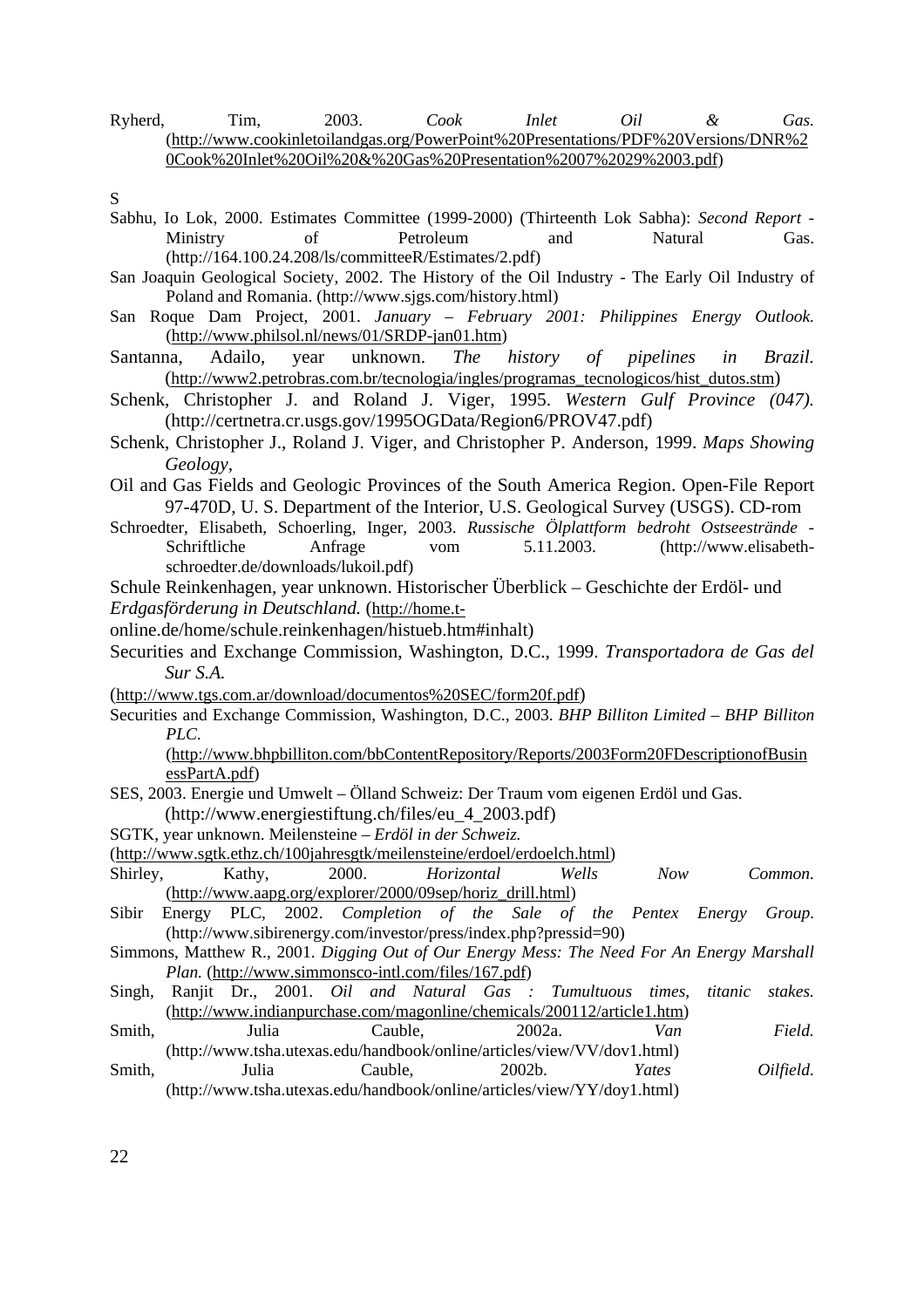Smith, Samantha, year unknown. Environmental Impacts of Offshore Oil and Gas Development in the Arctic – WWF International Arctic Programme. (http://www.pame.is/sidur/uploads/offshoreoilsndgasWWF.pdf) Snow Leopard Resources Inc., 1999. *1999 Annual Report.*

- 
- (http://www.snow-leopard.com/annual99.pdf)
- S.N.P. PETROM S.A., 2004. *Between 1971 2002.*  (http://www.petrom.ro/engleza/en\_perioada2.htm)
- Society of Petroleum Engineers, 2002. *Oil & Gas in Austria.* (http://www.spevienna.at/oil%20and%20gas%20in%20austria.htm)
- Society of Petroleum Engineers, 2003. *Subsea Completions Offshore Brazil.*  (http://www.spe.org/spe/jsp/basic/0,,1104\_1714\_1004123,00.html)
- SPE, 1998. Egyptian Petroleum Sector General News. *SPE Newsletter,* December 1998. (http://www.spe.org/society/egypt/spen9812.htm)
- Spencer, Charles W., 1995. *Uinta-Piceance Basin Province (020).*  (http://certnetra.cr.usgs.gov/1995OGData/Region3/PROV20.pdf)
- SPIEGEL ONLINE, 2001. *Erdgas-Foerderplattform Hohe Erwartungen im "Entenschnabel".*  (http://www.spiegel.de/sptv/extra/0,1518,132651,00.html)
- Stainless Steel World, 2003. *First Baltic oilfield off Russia.* (http://www.stainless-steelworld.net/projects/news\_detail.asp?NewsID=2993)
- Stanley, Richard G., 1995. *Northern Coastal Province (007).* (http://certnetra.cr.usgs.gov/1995OGData/Region2/PROV07.pdf)
- Statoil, 2003. Our Business In Ireland > Gas *Corrib.* (http://www.statoil.ie/statoilie/svg02976.nsf/0/1A7D9027AD0B856180256C53003F8272?Op enDocument)
- Statoil, 2004. *Snoehvit.* (http://www.statoil.com/STATOILCOM/SVG00990.nsf/0/70514268c02c66df4125665d00543 375?OpenDocument)
- Steinshouer, Douglas W., Jin Qiang, Peter J. McCabe, and Robert T. Ryder, 1999. *Maps Showing Geology, Oil and Gas Fields and Geologic Provinces of the Asia Pacific Region. Open-File Report 97-470F,* U. S. Department of the Interior, U.S. Geological Survey (USGS). CD-rom
- Sterling Resources, 2001. *Sterling Resources Announces Results of Doina Well Offshore Romania.*  (http://www.rigzone.com/news/article.asp?a\_id=1554)
- Subramanian, T.S., 2003. Special *Feature: ONGC A unique and lucrative basin.*  (http://www.frontlineonnet.com/fl2002/stories/20030131005210200.htm)
- Supreme Court of Wyoming, 2000. *State Dep't of Revenue v. Amoco Prod. Co.*  (http://wyomcases.courts.state.wy.us/applications/oscn/DeliverDocument.asp?citeID=124163)

T

- TajaNews, 2003. *ONGC to invest Rs 430 crore to develop KG offshore fields.*  (http://www.tajanews.com/noqnews/nnqview.php?ArtID=934)<br>P.F. and H. O'Donnell, 2002. Further C
- Tali, P.F. and H. O´Donnell, 2002. *Further Challenges beyond 2000.* (http://www.saipem.eni.it/media\_gallery/history/Capitolo\_5.pdf)
- Talwani, Manik, Andrei Belopolski and Dianna L. Berry, 1998. Unlocking the Assets: Energy and the Future of Central Asia and the Caucasus – Geology and Petroleum Potential of Central Asia. (http://www.rice.edu/energy/publications/docs/UnlockingtheAssets\_GeologyPetroleu

mPotentialCentralAsia.pdf)

- Tanahashi, 1996. *Messoyakha Gas Field The first commercial hydrate deposits?* (http://www.aist.go.jp/GSJ/dMG/dMGold/hydrate/Messoyakha.html)
- Tanzania Petroleum Development Corporation, 2001a*. Exploration History.* (http://www.tpdctz.com/new/exploration\_history.htm)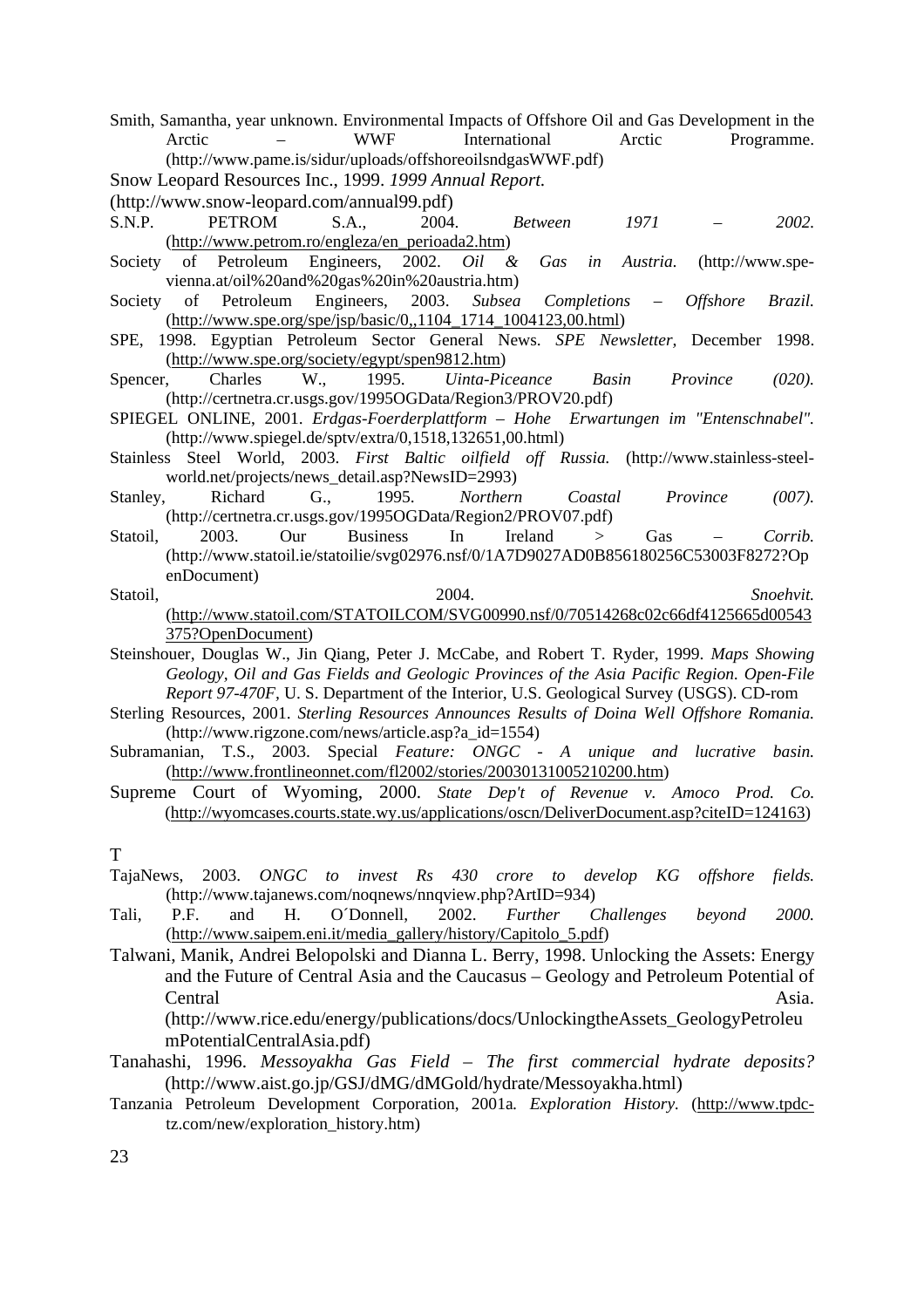Tanzania Petroleum Development Corporation, 2001b. *Well and Boreholes locations.*  (http://www.tpdc-tz.com/new/figure3.htm)

TEIKOKU Oil Co., Ltd., 2001. Producing Natural Gas - *Producing clean, safe, indigenous energy for Japan.* (http://www.teikokuoil.co.jp/eteiseki/feature3/feature03\_01.html)

Tennyson, Marilyn E., 1995. *Santa Maria Basin Province (012).*  (http://certnetra.cr.usgs.gov/1995OGData/Region2/PROV12.pdf)

TOTAL, year unknown. *2.2. Phases 2 et 3.* (http://www.totalfinaelf.com/webzin4/anglais/index.htm)

- Total Gabon, 2003a. *1971 1975: Extension du domaine minier marin Naissance du permis ogooué.*  (http://www.elf-gabon.com/explo/historique/1971\_1975.htm)
- Total Gabon, 2003b. *Terminal du cap Lopez Un peu d'histoire.* (http://www.elfgabon.com/explo/histo\_terminal.htm)
- Town of Wainwright, year unknown. *Where is Wainwright.* (http://www.town.wainwright.ab.ca/where.html)
- Tuerkiye Petrolleri A.O., 2002. *A Joint Venture Opportunity.* (www.tpao.gov.tr/farmout/2\_FMOUT3480.ppt)
- Turkish Daily News, 1998. Contents *Some Still Remain.* (http://www.turkishdailynews.com/past\_probe/06\_28\_98/Econp.HTM)
- Turkmenistan2000, year unknown. *Exploration and Production History.*  (http://www.turkmenistan2000.com/pages/EandP.htm)

U

- UK Trade & Investment, 2003. *Oil, Gas, Refining & Petrochemical (Plant Design & Construction) Market in China.* (http://www.tradepartners.gov.uk/oilandgas/china/profile/overview.shtml)
- Ulmishek, Gregory F., 2001a. *Petroleum Geology and Resources of the Dnieper-Donets Basin, Ukraine and Russia, U.S. Geological Survey Bulletin 2201-E,* U. S. Department of the Interior, U.S. Geological Survey (USGS). (http://pubs.usgs.gov/bul/b2201-e/b2201-e.pdf)
- Ulmishek, Gregory F., 2001b. *Petroleum Geology and Resources of the Middle Caspian Basin, Former Soviet Union. U.S. Geological Survey Bulletin 2201-A,* U. S. Department of the Interior, U.S. Geological Survey (USGS). (http://pubs.usgs.gov/bul/b2201-a/b2201-a.pdf)
- Ulmishek, Gregory F., 2001c. Petroleum Geology and Resources of the Nepa-Botuoba High, Angara-Lena Terrace, and Cis-Patom Foredeep, Southeastern Siberian Craton, Russia, U.S. Geological Survey Bulletin 2201-C, U. S. Department of the Interior, U.S. Geological Survey (USGS).  $(\frac{http://pubs.ussgs.gov/bul/b2201-c/b2201-c.pdf}{$
- Ulmishek, Gregory F., 2001d. *Petroleum Geology and Resources of the North Caspian Basin, Kazakhstan and Russia. U.S. Geological Survey Bulletin 2201-B,* U. S. Department of the Interior, U.S. Geological Survey (USGS). (http://pubs.usgs.gov/bul/b2201-b/b2201-b.pdf)
- Ulmishek, Gregory F., 2001e. *Petroleum Geology and Resources of the North Ustyurt Basin, Kazakhstan and Uzbekistan. U.S. Geological Survey Bulletin 2201-D*, U. S. Department of the Interior, U.S. Geological Survey (USGS). (http://pubs.usgs.gov/bul/b2201-d/b2201-d.pdf)
- Ulmishek, Gregory F., 2003. *Petroleum Geology and Resources of the West Siberian Basin, Russia, U.S. Geological Survey Bulletin 2201-G,* U. S. Department of the Interior, U.S. Geological Survey (USGS). (http://pubs.usgs.gov/bul/b2201-g/B2201-G.pdf)
- United Kingdom Offshore Operators Association, 2002a. *A Closer Look at Some North Sea Fields.*

(http://www.ukooa.co.uk/issues/storyofoil/geological-12.htm)

- United Kingdom Offshore Operators Association, 2002b. *Oil and Gas from the Western Basins.*
- (http://www.ukooa.co.uk/issues/storyofoil/geological-13.htm)
- University of Conneticut and The Arctic National Wildlife Refuge, 1995. *North Slope Oil and Gas Exploration Since 1944.* (http://www.arcticgaspipeline.com/North%20Slope%20O&G.htm)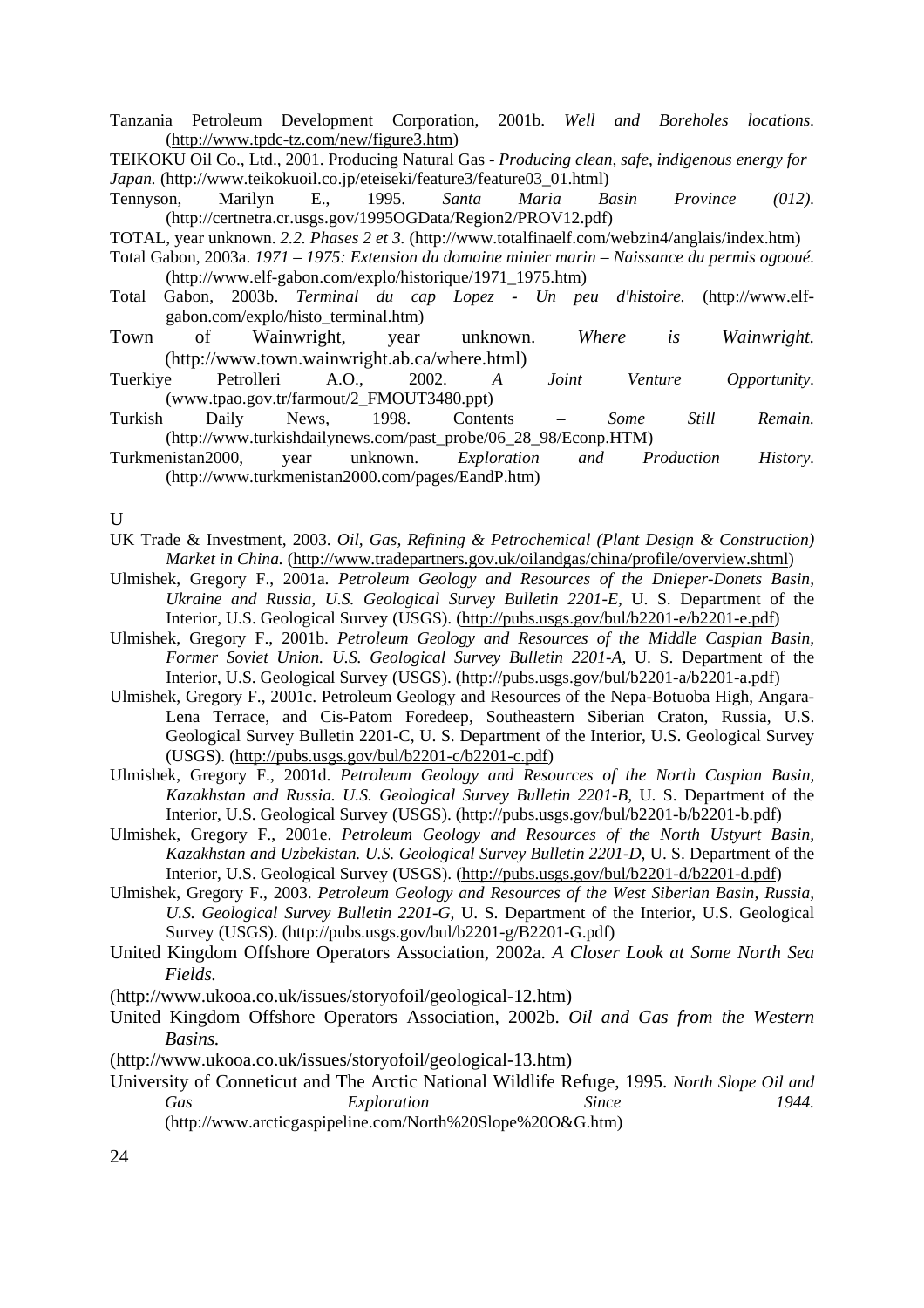UNOCAL, 2001a. Blocks Q/1 & Q/2c - Halfweg Field.

(http://www.unocal.com/globalops/nethfact/eng-halfweg.pdf)

UNOCAL, 2001b. Blocks Q/1 - Helm Field.

(http://www.unocal.com/globalops/nethfact/eng-helm.pdf)

- U.S. Department of Energy, 2003. *An Energy Overview of the Czech Republic.* (http://www.fe.doe.gov/international/czekover.html)
- U.S. Department of State (Bureau of Near Eastern Affairs), 2003. *Background Note: Oman Profile.* (http://www.state.gov/r/pa/ei/bgn/5435.htm)
- U.S. Geological Survey, 2003. *World Conventional Natural Gas Resources, by Basin.*  (http://energy.er.usgs.gov/products/papers/World\_oil/gas/africa\_gas\_basin\_table.htm)
- USI ROMANIA, 2001. The foreign companies didn´t discovered new oil and natural gas deposits. (http://www.oilromania.ro/summaries/summaries\_4.htm)
- U.S. Library of Congress, year unknown. *Bolivia Petroleum and Natural Gas.*  (http://countrystudies.us/bolivia/60.htm)
- UZA/Information Center (MOGE), year unknown. *Oil and Gas Bearing Areas of Myanmar.* (http://www.bimstec-energy.org.mm/myanmar/map1.htm)

V

- Vallette, Jim with Steve Kretzmann and Daphne Wysham, 2003. *Crude Vision How Oil Interests Obscured U.S. Government Focus on Chemical Weapons Use by Saddam Hussein.*  (http://www.pressurepoint.org/docs/crude\_vision.pdf)
- Vanco Côte d'Ivoire Ltd, 2002. *Block CI-112 Offshore Côte d'Ivoire.*  (http://www.vancoenergy.com/downloads/exploration/cotedIvoire.pdf)
- van Dijck, Pitou, Geske Dijkstra, Niek de Jong, Dougal Martin and Rob Vos, year unknown. The Suriname economy: experiences of the 1990s and challenges ahead. (http://www.cedla.uva.nl/60/pdf/vandijck%20SURcuaderno.pdf)
- Vdovykin, G., 2002. *The history of discovery of oil fields of the Baltic syneclise.* (http://vitiaz.ru/congress/en/thesis/198.html)
- Virtual Information Center, 1999. *U.S. Oil Exploration in the South China Sea What is the American Business Interest in this Region?* (http://www.vicinfo.org/regionstop.nsf/0/b485e8a04b7634868a2566f40074e523?OpenDocument&Click=)
- ViTrade, 1997. *Sudan's export slowly increasing from Adar Yel oil fields near Melut.*  (http://www.vitrade.com/oil/Adar\_Yel/970326\_sudan\_exporting\_oil\_adar\_yel.html)

W

- Wandrey, Craig J. and Charles E. Barker, 1995. *Park Basins Province (038).*  (http://certnetra.cr.usgs.gov/1995OGData/Region4/PROV38.pdf)
- Wandrey, Craig J. and Ben E. Law, 1999. *Maps Showing Geology, Oil and Gas Fields and Geologic Provinces of South Asia.* Open-File Report 97-470C, U. S. Department of the Interior, U.S. Geological Survey (USGS). CD-rom
- Wandrey, Craig J., Robert Milici, and Ben E. Law, 2000. *Region 8 Assessment Summary South Asia.*  U.S. Geological Survey Digital Data Series 60. (http://energy.cr.usgs.gov/WEcont/regions/reg8/R8chap.pdf)
- Washington Times, 1999. Algeria. Resources will last for many years. Anadarko exploits largest find. A Special International Report, Advertising Department, July 2, 1999. (http://www.internationalspecialreports.com/archives/99/algeria/32.html)
- Wells, Richard B., 1997. *Oil Mining in Sumatra.* National Drillers Buyers Guide, March 1997. (http://www.science.uwaterloo.ca/earth/waton/sumatra.html)
- Wendebourg J. and C. Lamiraux, 2002. Estimating the Ultimate Recoverable Reserves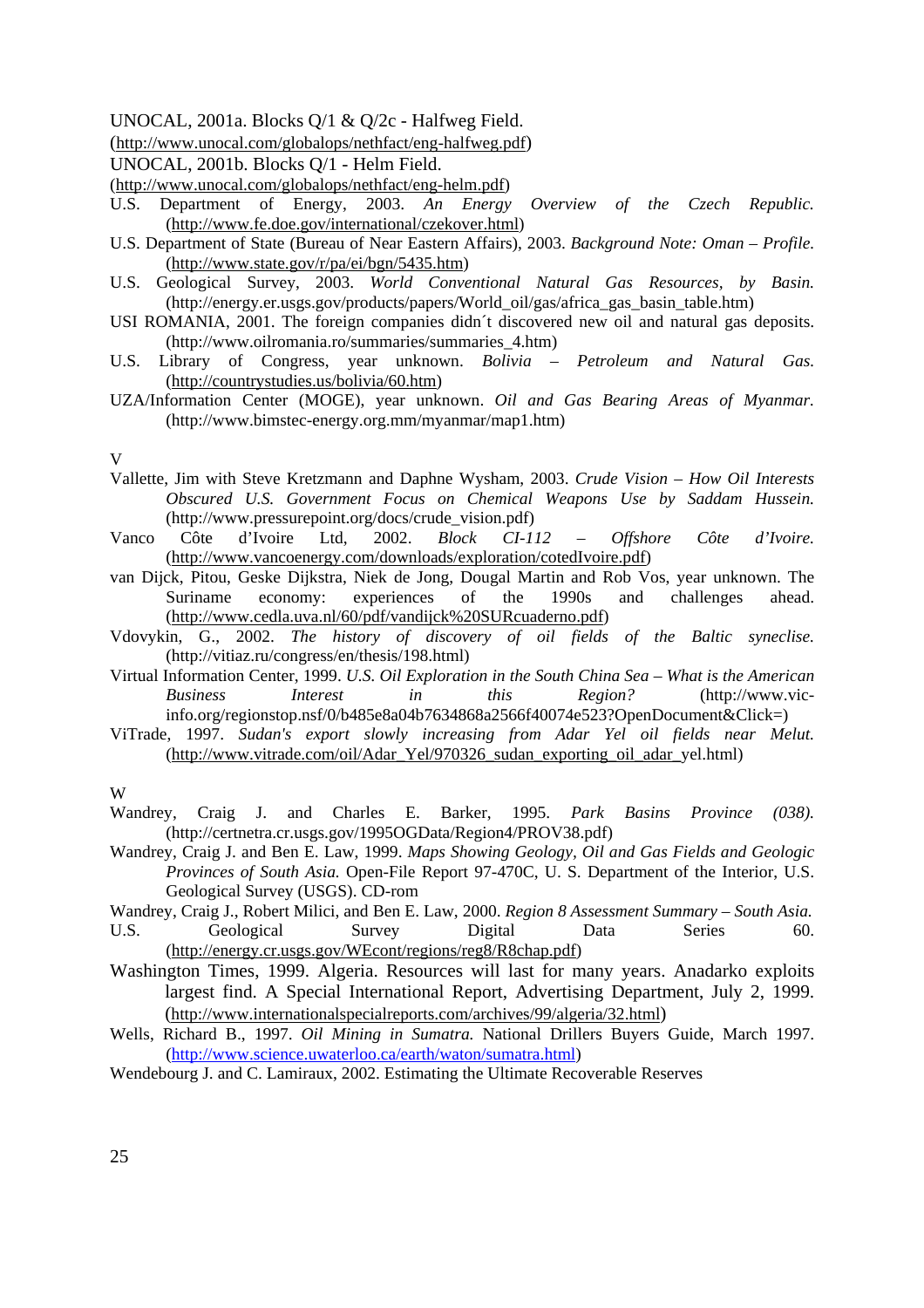- of the Paris Basin, France. (http://www.ifp.fr/IFP/en/IFP02OGS.nsf/0/74347D1C3A77ACB6C1256CDE0058266 9/\$FILE/wendebourg\_v57n6.pdf)
- Wilkinson, Stuart, 2000. Competing for foreign investment.(Petroleum prices Venesuala)(Brief Article). World Oil, p. 4.
- (http://www.findarticles.com/cf\_dls/m3159/8\_221/65378734/p4/article.jhtml?term=)
- Woodruff, Arnold H.W., year unknown. *Curriculum Vitae.*
- (http://www.energy365.com/preview/arnold\_woodruff\_cv.pdf)
- Wooster, Robert and Christine Moor Sanders, 2002. *Spindletop Oilfield.* (http://www.tsha.utexas.edu/handbook/online/articles/view/SS/dos3.html)
- Worku, Mikias, 2001. American Company Contemplates Calub Gas
- *Exploitation.*(http://www.geocities.com/CapeCanaveral/Hall/1760/calub.html)

World Energy Council, 2001a. Albania – Extract from the Survey of Energy Resources 2001. (http://www.worldenergy.org/wec-geis/edc/countries/Albania.asp)

- World Energy Council, 2001b. Algeria Extract from the Survey of Energy Resources 2001. (http://www.worldenergy.org/wec-geis/edc/countries/Algeria.asp)
- World Energy Council, 2001c. *Angola Extract from the Survey of Energy Resources 2001.* (http://www.worldenergy.org/wec-geis/edc/countries/Angola.asp)
- World Energy Council, 2001d. Argentina Extract from the Survey of Energy Resources 2001.
- (http://www.worldenergy.org/wec-geis/edc/countries/Argentina.asp)
- World Energy Council, 2001e. *Australia Extract from the Survey of Energy Resources 2001.*  (http://www.worldenergy.org/wec-geis/edc/countries/Australia.asp)
- World Energy Council, 2001f. Austria Extract from the Survey of Energy Resources 2001. (http://www.worldenergy.org/wec-geis/edc/countries/Austria.asp)
- World Energy Council, 2001g. Azerbaijan Extract from the Survey of Energy Resources 2001.
- (http://www.worldenergy.org/wec-geis/edc/countries/Azerbaijan.asp)
- World Energy Council, 2001h. *Bahrain Extract from the Survey of Energy Resources 2001.*  (http://www.worldenergy.org/wec-geis/edc/countries/Bahrain.asp)
- World Energy Council, 2001i. Bangladesh Extract from the Survey of Energy Resources 2001. (http://www.worldenergy.org/wec-geis/edc/countries/Bangladesh.asp)
- World Energy Council, 2001j. *Belarus Extract from the Survey of Energy Resources 2001.* (http://www.worldenergy.org/wec-geis/edc/countries/Belarus.asp)
- World Energy Council, 2001k. *Benin Extract from the Survey of Energy Resources 2001.* (http://www.worldenergy.org/wec-geis/edc/countries/Benin.asp)
- World Energy Council, 2001l. *Bolivia Extract from the Survey of Energy Resources 2001.*  (http://www.worldenergy.org/wec-geis/edc/countries/Bolivia.asp)
- World Energy Council, 2001m. *Brazil Extract from the Survey of Energy Resources 2001.*  (http://www.worldenergy.org/wec-geis/edc/countries/Brazil.asp)
- World Energy Council, 2001n. *Brunei Extract from the Survey of Energy Resources 2001.*  (http://www.worldenergy.org/wec-geis/edc/countries/Brunei.asp)
- World Energy Council, 2001o. Bulgaria Extract from the Survey of Energy Resources 2001. (http://www.worldenergy.org/wec-geis/edc/countries/Bulgaria.asp)
- World Energy Council, 2001p. *Cameroon Extract from the Survey of Energy Resources 2001.*  (http://www.worldenergy.org/wec-geis/edc/countries/Cameroon.asp)
- World Energy Council, 2001q. Canada Extract from the Survey of Energy Resources 2001.
- (http://www.worldenergy.org/wec-geis/edc/countries/Canada.asp)
- World Energy Council, 2001r. *Chile Extract from the Survey of Energy Resources 2001.*  (http://www.worldenergy.org/wec-geis/edc/countries/Chile.asp)
- World Energy Council, 2001s. China Extract from the Survey of Energy Resources 2001.
- (http://www.worldenergy.org/wec-geis/edc/countries/China.asp)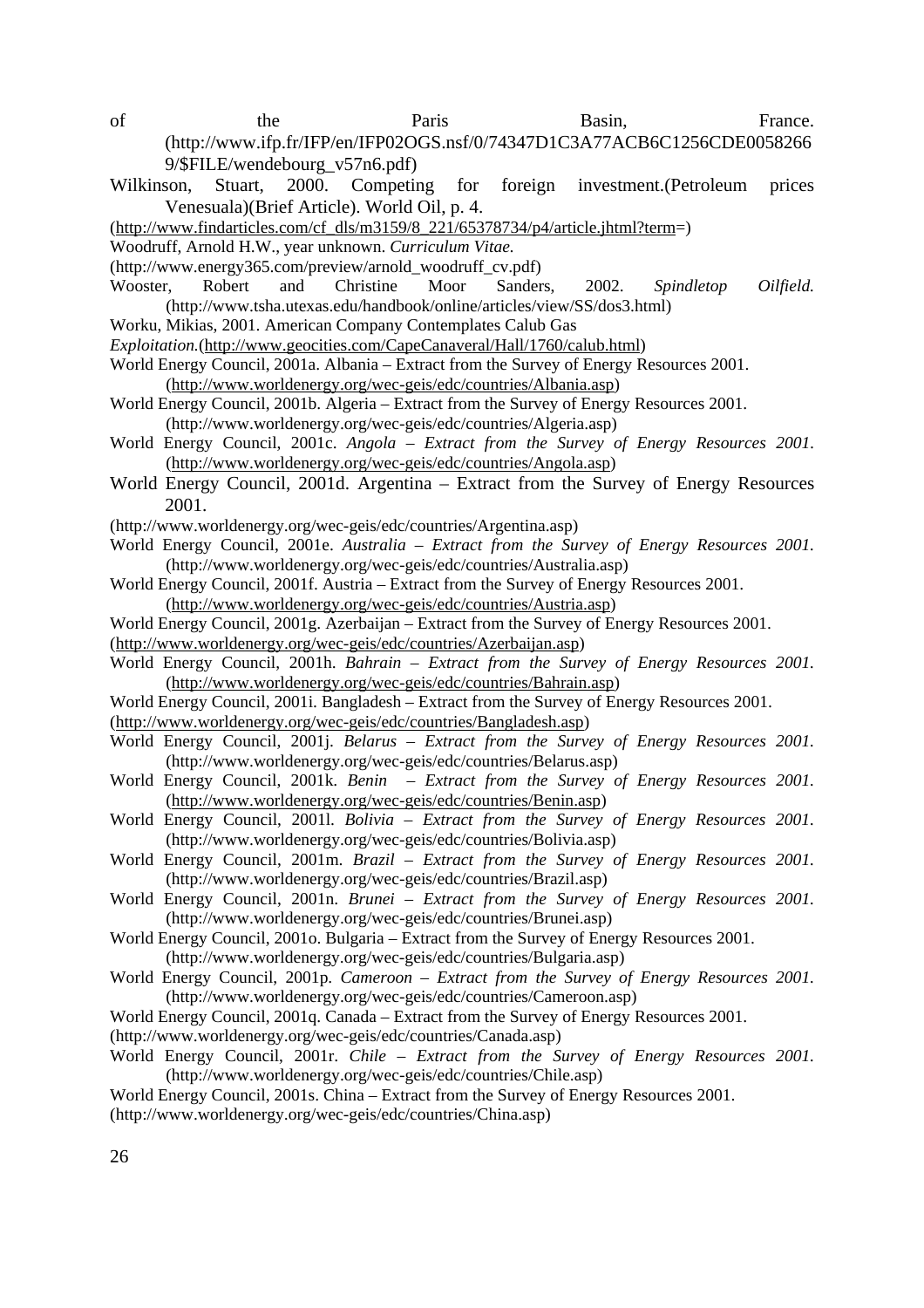World Energy Council, 2001t. *Colombia – Extract from the Survey of Energy Resources 2001.* (http://www.worldenergy.org/wec-geis/edc/countries/Colombia.asp)

World Energy Council, 2001u*. Congo – Extract from the Survey of Energy Resources 2001.*  (http://www.worldenergy.org/wec-geis/edc/countries/Congo.asp)

World Energy Council, 2001v. *Cote d'Ivoire – Extract from the Survey of Energy Resources 2001.* (http://www.worldenergy.org/wec-geis/edc/countries/IvoryCoast.asp)

World Energy Council, 2001w. Croatia – Extract from the Survey of Energy Resources 2001. (http://www.worldenergy.org/wec-geis/edc/countries/Croatia.asp)

World Energy Council, 2001x. Cuba – Extract from the Survey of Energy Resources 2001. (http://www.worldenergy.org/wec-geis/edc/countries/Cuba.asp)

World Energy Council, 2001y. Czech Republic – Extract from the Survey of Energy Resources 2001. (http://www.worldenergy.org/wec-geis/edc/countries/CzechRepublic.asp)

World Energy Council, 2001z. *Denmark – Extract from the Survey of Energy Resources 2001.* (http://www.worldenergy.org/wec-geis/edc/countries/Denmark.asp)

World Energy Council, 2001aa. *Ecuador – Extract from the Survey of Energy Resources 2001.*  (http://www.worldenergy.org/wec-geis/edc/countries/Ecuador.asp)

World Energy Council, 2001ab. Egypt – Extract from the Survey of Energy Resources 2001. (http://www.worldenergy.org/wec-geis/edc/countries/Egypt.asp)

World Energy Council, 2001ac. France – Extract from the Survey of Energy Resources 2001. (http://www.worldenergy.org/wec-geis/edc/countries/France.asp)

World Energy Council, 2001ad. *Gabon – Extract from the Survey of Energy Resources 2001.*  (http://www.worldenergy.org/wec-geis/edc/countries/Gabon.asp)

World Energy Council, 2001ae. *Georgia – Extract from the Survey of Energy Resources 2001.*  (http://www.worldenergy.org/wec-geis/edc/countries/Georgia.asp)

World Energy Council, 2001af. Germany – Extract from the Survey of Energy Resources 2001. (http://www.worldenergy.org/wec-geis/edc/countries/Germany.asp)

- World Energy Council, 2001ag. *Ghana Extract from the Survey of Energy Resources 2001.*  (http://www.worldenergy.org/wec-geis/edc/countries/Ghana.asp)
- World Energy Council, 2001ah. Greece Extract from the Survey of Energy Resources 2001. (http://www.worldenergy.org/wec-geis/edc/countries/Greece.asp)

World Energy Council, 2001ai. Guatemala – Extract from the Survey of Energy Resources 2001.

(http://www.worldenergy.org/wec-geis/edc/countries/Guatemala.asp)

- World Energy Council, 2001aj. Hungary Extract from the Survey of Energy Resources 2001. (http://www.worldenergy.org/wec-geis/edc/countries/Hungary.asp)
- World Energy Council, 2001ak. *India Extract from the Survey of Energy Resources 2001.* (http://www.worldenergy.org/wec-geis/edc/countries/India.asp)
- World Energy Council, 2001al. *Indonesia Extract from the Survey of Energy Resources 2001.* (http://www.worldenergy.org/wec-geis/edc/countries/Indonesia.asp)
- World Energy Council, 2001am. *Iran Extract from the Survey of Energy Resources 2001.* (http://www.worldenergy.org/wec-geis/edc/countries/Iran.asp)

World Energy Council, 2001an. *Iraq – Extract from the Survey of Energy Resources 2001.*  (http://www.worldenergy.org/wec-geis/edc/countries/Iraq.asp)

World Energy Council, 2001ao. *Israel – Extract from the Survey of Energy Resources 2001.*  (http://www.worldenergy.org/wec-geis/edc/countries/Israel.asp)

World Energy Council, 2001ap. Italy – Extract from the Survey of Energy Resources 2001. (http://www.worldenergy.org/wec-geis/edc/countries/Italy.asp)

World Energy Council, 2001aq. *Japan – Extract from the Survey of Energy Resources 2001.* (http://www.worldenergy.org/wec-geis/edc/countries/Japan.asp)

World Energy Council, 2001ar. *Jordan – Extract from the Survey of Energy Resources 2001.* (http://www.worldenergy.org/wec-geis/edc/countries/Jordan.asp)

World Energy Council, 2001as. *Kazakhstan – Extract from the Survey of Energy Resources 2001.*  (http://www.worldenergy.org/wec-geis/edc/countries/Kazakhstan.asp)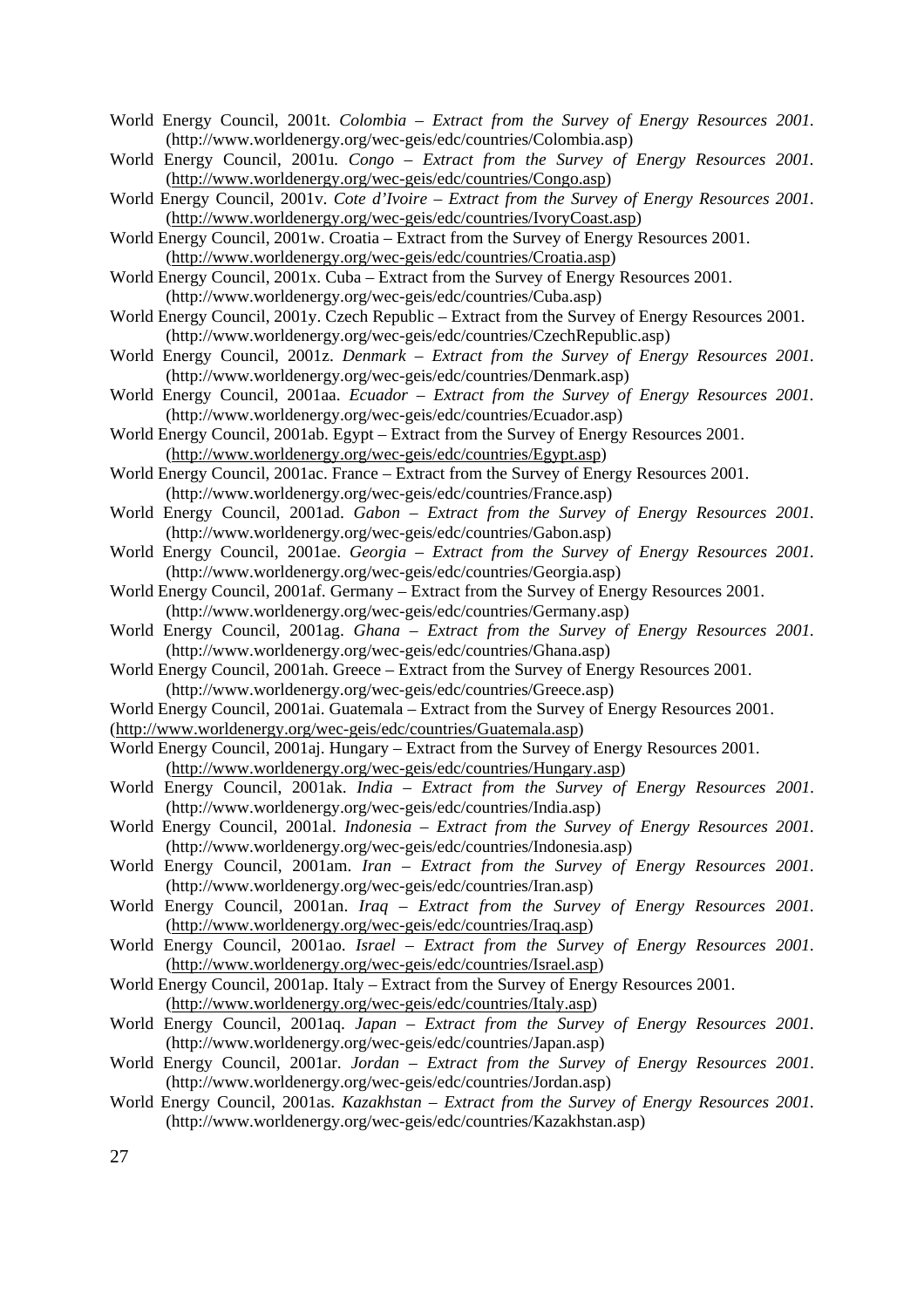- World Energy Council, 2001at. *Kuwait Extract from the Survey of Energy Resources 2001.* (http://www.worldenergy.org/wec-geis/edc/countries/Kuwait.asp)
- World Energy Council, 2001au. *Kyrgyzstan Extract from the Survey of Energy Resources 2001.*  (http://www.worldenergy.org/wec-geis/edc/countries/Kyrgyzstan.asp)
- World Energy Council, 2001av. *Libya Extract from the Survey of Energy Resources 2001.*  (http://www.worldenergy.org/wec-geis/edc/countries/Libya.asp)
- World Energy Council, 2001aw. *Lithuania Extract from the Survey of Energy Resources 2001.* (http://www.worldenergy.org/wec-geis/edc/countries/Lithuania.asp)
- World Energy Council, 2001ax. *Malaysia Extract from the Survey of Energy Resources 2001.* (http://www.worldenergy.org/wec-geis/edc/countries/Malaysia.asp)
- World Energy Council, 2001ay. *Mexico Extract from the Survey of Energy Resources 2001.* (http://www.worldenergy.org/wec-geis/edc/countries/Mexico.asp)
- World Energy Council, 2001az. *Morocco Extract from the Survey of Energy Resources 2001.*  (http://www.worldenergy.org/wec-geis/edc/countries/Morocco.asp)
- World Energy Council, 2001ba. *Myanmar (Burma) Extract from the Survey of Energy Resources 2001.* (http://www.worldenergy.org/wec-geis/edc/countries/MyanmarBurma.asp)
- World Energy Council, 2001bb. Netherlands Extract from the Survey of Energy Resources 2001. (http://www.worldenergy.org/wec-geis/edc/countries/Netherlands.asp)
- World Energy Council, 2001bc. *New Zealand Extract from the Survey of Energy Resources 2001.*  (http://www.worldenergy.org/wec-geis/edc/countries/NewZealand.asp)
- World Energy Council, 2001bd. *Nigeria Extract from the Survey of Energy Resources 2001.*  (http://www.worldenergy.org/wec-geis/edc/countries/Nigeria.asp)
- World Energy Council, 2001be. Norway Extract from the Survey of Energy Resources 2001. (http://www.worldenergy.org/wec-geis/edc/countries/Norway.asp)
- World Energy Council, 2001bf. *Oman Extract from the Survey of Energy Resources 2001.* (http://www.worldenergy.org/wec-geis/edc/countries/Oman.asp)
- World Energy Council, 2001bg. *Pakistan Extract from the Survey of Energy Resources 2001.*  (http://www.worldenergy.org/wec-geis/edc/countries/Pakistan.asp)
- World Energy Council, 2001bh. *Papua New Guinea Extract from the Survey of Energy Resources 2001.* (http://www.worldenergy.org/wec-geis/edc/countries/PapuaNewGuinea.asp)
- World Energy Council, 2001bi. *Peru Extract from the Survey of Energy Resources 2001.*  (http://www.worldenergy.org/wec-geis/edc/countries/Peru.asp)
- World Energy Council, 2001bj. *Philippines Extract from the Survey of Energy Resources 2001.*  (http://www.worldenergy.org/wec-geis/edc/countries/Philippines.asp)
- World Energy Council, 2001bk. Poland Extract from the Survey of Energy Resources 2001. (http://www.worldenergy.org/wec-geis/edc/countries/Poland.asp)
- World Energy Council, 2001bl. *Qatar Extract from the Survey of Energy Resources 2001.*  (http://www.worldenergy.org/wec-geis/edc/countries/Qatar.asp)
- World Energy Council, 2001bm. Romania Extract from the Survey of Energy Resources 2001. (http://www.worldenergy.org/wec-geis/edc/countries/Romania.asp)
- World Energy Council, 2001bn. *Russian Federation Extract from the Survey of Energy Resources 2001.* (http://www.worldenergy.org/wec-geis/edc/countries/RussianFederation.asp)
- World Energy Council, 2001bo. *Saudi Arabia Extract from the Survey of Energy Resources 2001.*  (http://www.worldenergy.org/wec-geis/edc/countries/SaudiArabia.asp)
- World Energy Council, 2001bp. *Senegal Extract from the Survey of Energy Resources 2001.* (http://www.worldenergy.org/wec-geis/edc/countries/Senegal.asp)
- World Energy Council, 2001bq. Serbia and Montenegro Extract from the Survey of Energy Resources 2001.
	- (http://www.worldenergy.org/wec-geis/edc/countries/Serbia.asp)
- World Energy Council, 2001br. Slovakia Extract from the Survey of Energy Resources 2001. (http://www.worldenergy.org/wec-geis/edc/countries/Slovakia.asp)
- World Energy Council, 2001bs. Slovenia Extract from the Survey of Energy Resources 2001.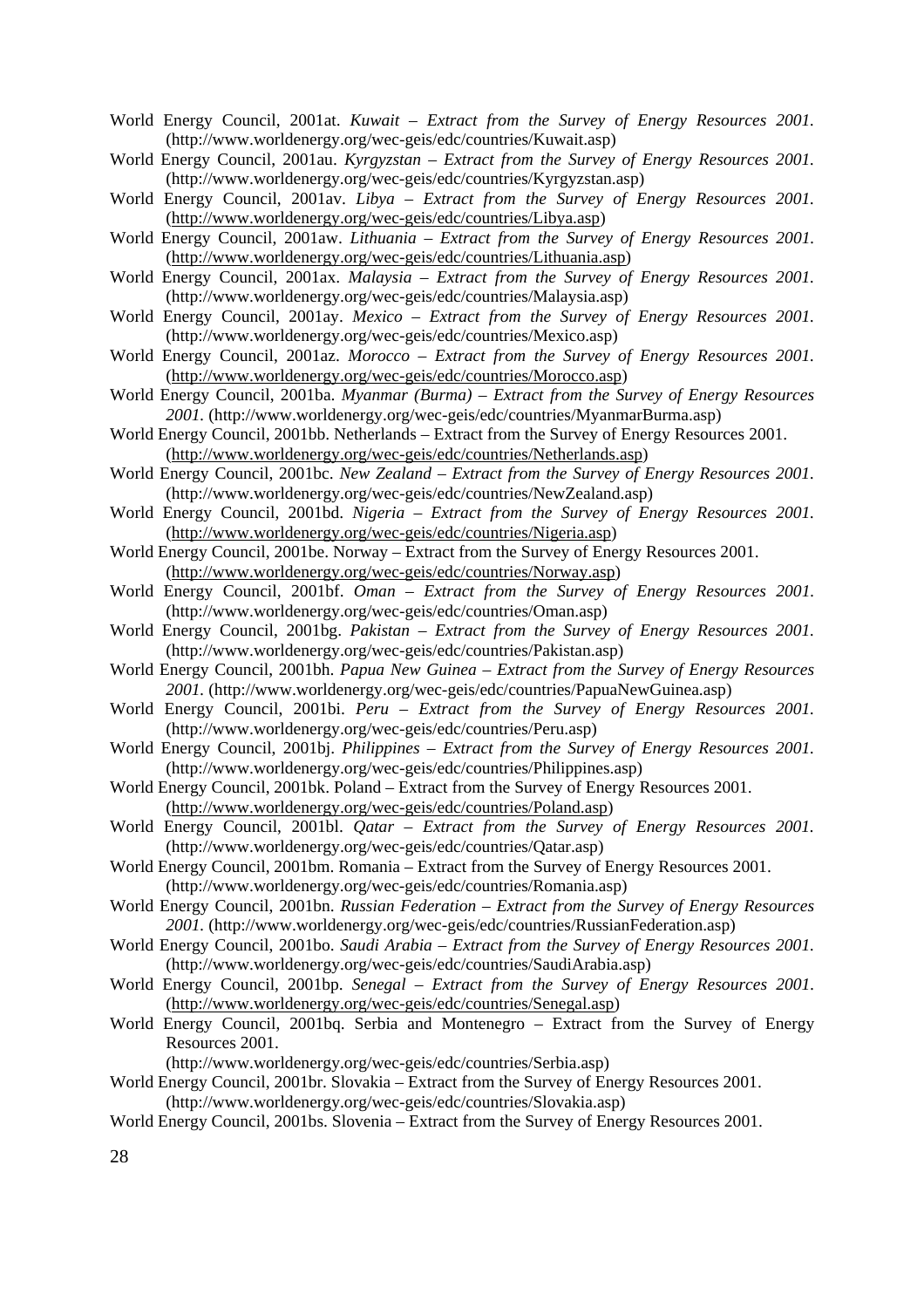(http://www.worldenergy.org/wec-geis/edc/countries/Slovenia.asp)

- World Energy Council, 2001bt. *South Africa Extract from the Survey of Energy Resources 2001.*  (http://www.worldenergy.org/wec-geis/edc/countries/SouthAfrica.asp)
- World Energy Council, 2001bu. Spain Extract from the Survey of Energy Resources 2001. (http://www.worldenergy.org/wec-geis/edc/countries/Spain.asp)
- World Energy Council, 2001bv*. Sudan Extract from the Survey of Energy Resources 2001.*  (http://www.worldenergy.org/wec-geis/edc/countries/Sudan.asp)
- World Energy Council, 2001bw. *Surinam Extract from the Survey of Energy Resources 2001.* (http://www.worldenergy.org/wec-geis/edc/countries/Surinam.asp)
- World Energy Council, 2001bx. *Syria Extract from the Survey of Energy Resources 2001.*  (http://www.worldenergy.org/wec-geis/edc/countries/Syria.asp)
- World Energy Council, 2001by. *Taiwan Extract from the Survey of Energy Resources 2001.*  (http://www.worldenergy.org/wec-geis/edc/countries/TaiwanChina.asp)
- World Energy Council, 2001bz. *Tajikistan Extract from the Survey of Energy Resources 2001.*  (http://www.worldenergy.org/wec-geis/edc/countries/Tajikistan.asp)
- World Energy Council, 2001ca. *Thailand Extract from the Survey of Energy Resources 2001.*  (http://www.worldenergy.org/wec-geis/edc/countries/Thailand.asp)
- World Energy Council, 2001cb. *Trinidad & Tobago Extract from the Survey of Energy Resources 2001.* (http://www.worldenergy.org/wec-geis/edc/countries/TrinidadTobago.asp)
- World Energy Council, 2001cc. *Tunisia Extract from the Survey of Energy Resources 2001.*  (http://www.worldenergy.org/wec-geis/edc/countries/Tunisia.asp)
- World Energy Council, 2001cd. Turkey Extract from the Survey of Energy Resources 2001. (http://www.worldenergy.org/wec-geis/edc/countries/Turkey.asp)
- World Energy Council, 2001ce. *Turkmenistan Extract from the Survey of Energy Resources 2001.* (http://www.worldenergy.org/wec-geis/edc/countries/Turkmenistan.asp)
- World Energy Council, 2001cf. *Ukraine Extract from the Survey of Energy Resources 2001.* (http://www.worldenergy.org/wec-geis/edc/countries/Ukraine.asp)
- World Energy Council, 2001cg. *United Arab Emirates Extract from the Survey of Energy Resources 2001.* (http://www.worldenergy.org/wec-geis/edc/countries/UnitedArabEmirates.asp)
- World Energy Council, 2001ch. *United Kingdom Extract from the Survey of Energy Resources 2001.* (http://www.worldenergy.org/wec-geis/edc/countries/UnitedKingdom.asp)
- World Energy Council, 2001ci. *United States of America – Extract from the Survey of Energy Resources 2001.* (http://www.worldenergy.org/wecgeis/edc/countries/UnitedStatesAmerica.asp)
- World Energy Council, 2001cj. *Uzbekistan Extract from the Survey of Energy Resources 2001.*  (http://www.worldenergy.org/wec-geis/edc/countries/Uzbekistan.asp)
- World Energy Council, 2001ck. *Venezuela Extract from the Survey of Energy Resources 2001.*  (http://www.worldenergy.org/wec-geis/edc/countries/Venezuela.asp)
- World Energy Council, 2001cl. *Vietnam Extract from the Survey of Energy Resources 2001.*  (http://www.worldenergy.org/wec-geis/edc/countries/Vietnam.asp)
- World Energy Council, 2001cm. *Yemen Extract from the Survey of Energy Resources 2001.*  (http://www.worldenergy.org/wec-geis/edc/countries/Yemen.asp)
- Worldinformation.com, 2003. *Tunisia Hydrocarbons.*  http://www.worldinformation.com/World/meast/Tunisia/profile.asp?p=8&country=216)
- Worldinformation.com\_1, year unknown. *Macedonia Hydrocarbons.*
- (http://www.worldinformation.com/World/europe\_eu/Macedonia/profile.asp?p=9&country=389) Worldinformation.com\_2, year unknown. *Syria – Hydrocarbons.* (http://www.worldinformation.com/World/asia/Syria/profile.asp?p=8&country=963)
- World Oil, 1998. *Tight money slows major gas developments.* (activities in the petroleum industry of South and Southeast Asia)(Far East)(Industry Overview). p. 7.  $(\text{http://www.findarticles.com/cf~dls/m3159/n8~v219/21219368/p7/article,jhtml?term=)$